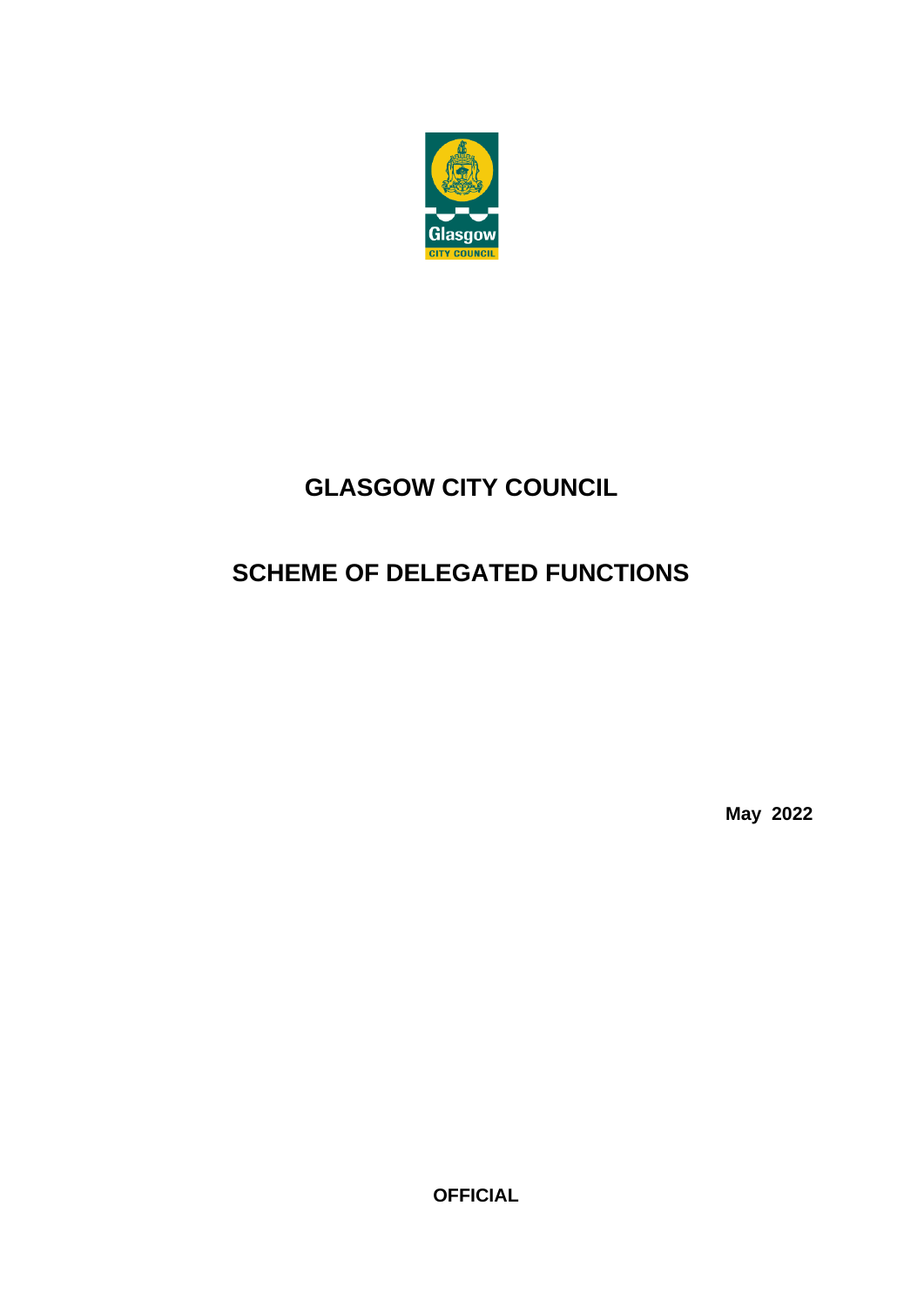## **GLASGOW CITY COUNCIL**

### **SCHEME OF DELEGATED FUNCTIONS**

| Contents<br>Page                                                               |  |
|--------------------------------------------------------------------------------|--|
|                                                                                |  |
|                                                                                |  |
|                                                                                |  |
| (2)                                                                            |  |
| (3)                                                                            |  |
| (4)                                                                            |  |
| SECTION 2 - SPECIAL AUTHORITY TO THE LORD PROVOST AND THE DEPUTE               |  |
|                                                                                |  |
|                                                                                |  |
|                                                                                |  |
|                                                                                |  |
|                                                                                |  |
|                                                                                |  |
| Data Protection Officer – Head of Information and Data Protection Officer<br>5 |  |
|                                                                                |  |
|                                                                                |  |
|                                                                                |  |
|                                                                                |  |
|                                                                                |  |
|                                                                                |  |
| Executive Director of Neighbourhoods, Regeneration and Sustainability.  20     |  |
|                                                                                |  |
| Chief Social Work Officer (Health and Social Care Partnership) 28              |  |
| Chief Officer: Finance and Resources (Health and Social Care Partnership) 29   |  |
| APPENDIX - List of Officers by whom delegated powers are exercisable 30        |  |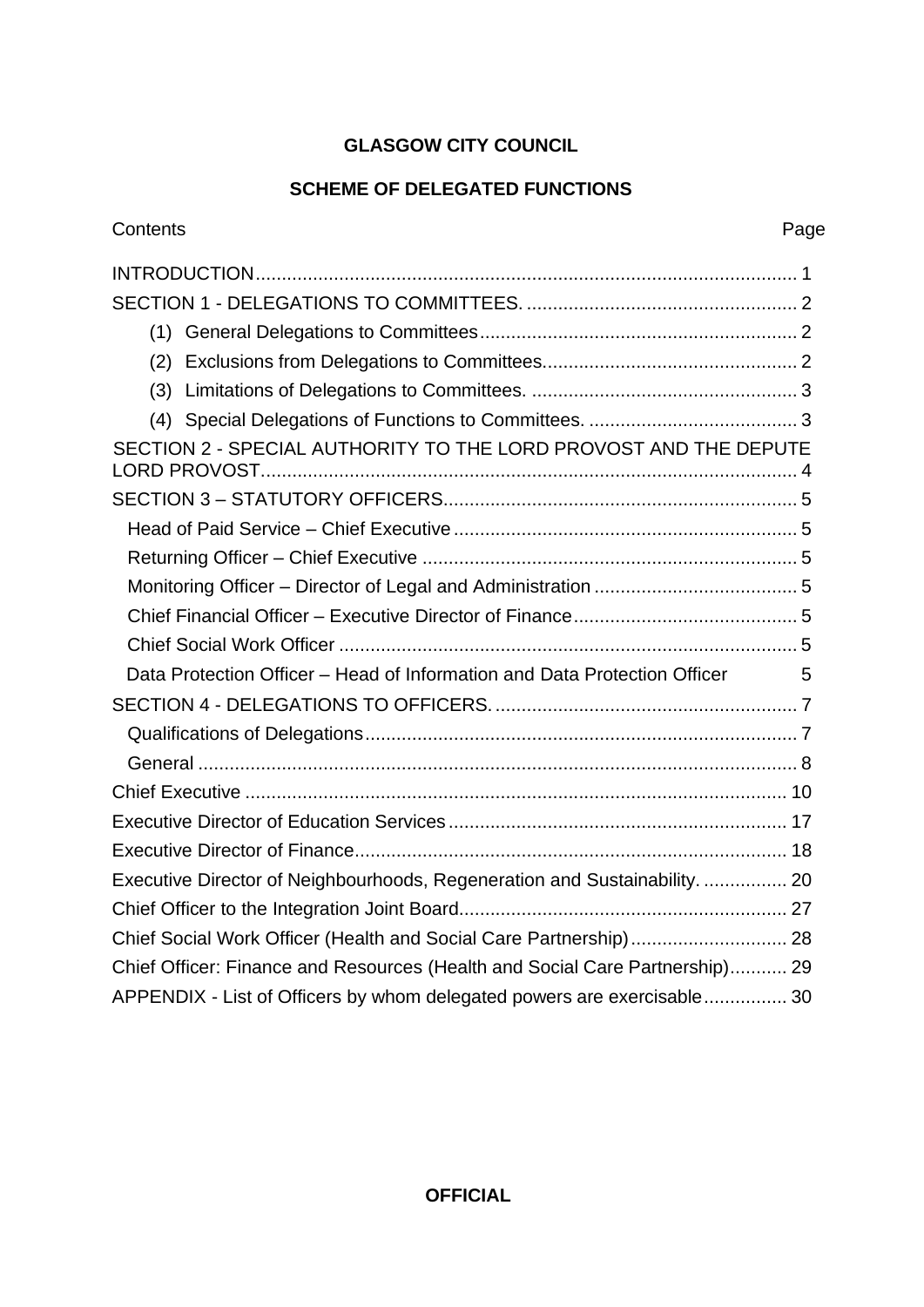#### **INTRODUCTION**

The Council accepts the principle that decisions should be made at the lowest or most local level consistent with the nature of the issues involved. An important element in the practical implementation of this principle is an effective scheme of delegations encompassing all major levels of decision making below that of the Council itself, viz.:-

- committees,
- the Chief Executive,
- Directors and Chief Officers,
- other officers.

Functions have been delegated to committees by reference to the Terms of Reference of Committees subject to certain exceptions. This general delegation gives the committees sufficient powers to enable them to carry out these functions but reserving always to the Council such matters as major policy etc.

The proposed delegations are dealt with in three main sections:-

- Delegations to Committees.
- Special Authority to the Lord Provost and the Depute Lord Provost
- Delegations to officers.

#### **Note:- These delegations are made subject to any alterations made necessary by amendments to legislation, regulations, codes of practice or government circulars.**

The Glasgow City Integration Joint Board is referred to throughout this document as the "Integration Joint Board".

In relation to matters falling within the remit of the Integration Joint Board rather than the Council, any reference throughout this document to:

- the City Administration Committee (or any other committee of the Council), City Convener/local member, or any officer of the Council, shall be interpreted as a reference to the relevant Committee, Board Member or officer of the Integration Joint Board, as appropriate in the circumstances, and
- the Executive Director, shall include, where appropriate, the Chief Officer to the Integration Joint Board.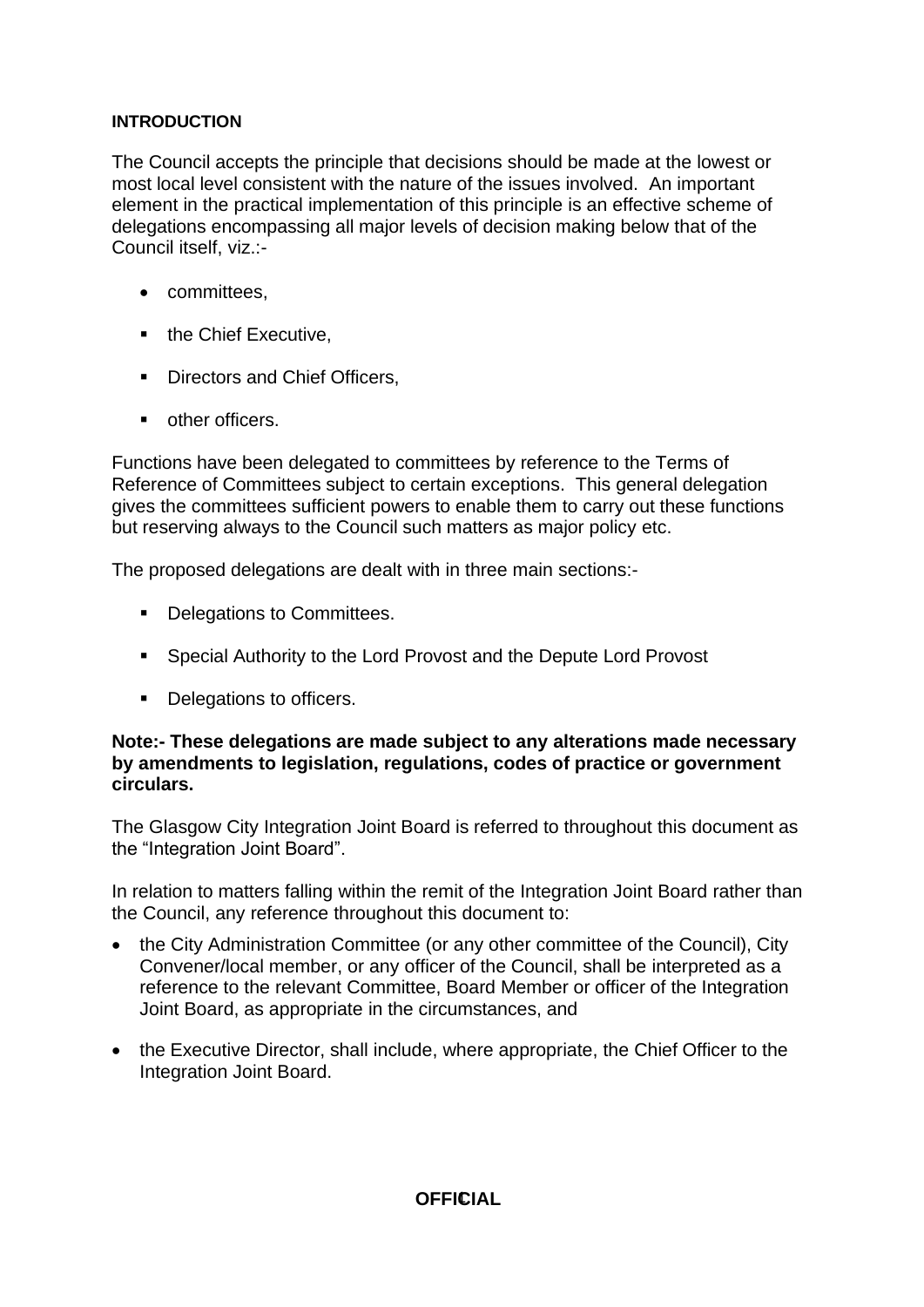### <span id="page-3-0"></span>**SECTION 1 - DELEGATIONS TO COMMITTEES.**

#### <span id="page-3-1"></span>**(1) General Delegations to Committees.**

Subject to the provisions of the Local Government (Scotland) Act 1973 and of any Schemes made in terms of that Act, and to the special delegations, exceptions and limitations provided for in this Scheme and in the Standing Orders of the Council, there shall be delegated to the respective committees all the functions, matters, services or undertakings, whether in pursuance of Acts of Parliament or otherwise, contained in

- (a) the respective Terms of Reference of those committees,
- (b) any Schemes made under the provisions of the said Acts,
- (c) any minute of the Council making a specific delegation to a committee, and
- (d) the Standing Orders Relating to Contracts.

Each committee may exercise and perform on behalf of and in the name of the Council all powers and duties of the Council in relation to the functions, matters, services or undertakings or in pursuance of the Acts of Parliament included in the delegations to committees.

#### <span id="page-3-2"></span>**(2) Exclusions from Delegations to Committees.**

There shall be excluded from the delegations to any committee the following:-

- (a) determining the objectives of the Council;
- (b) the Council's functions with respect to borrowing money;
- (c) the approval of the annual Estimates of revenue and expenditure;
- (d) the fixing of the Council Tax;
- (e) the appointment of representatives of the Council to outside bodies unless specifically referred or delegated;
- (f) matters reserved to the Council by Statute, Standing Orders and other Schemes approved by the Council;
- (g) all proposals for the promotion of or opposition to parliamentary powers;
- (h) the making, alteration or revocation of Standing Orders, Bye-laws and Schemes (including plans relative to those Schemes), Regulations and Rules made under statute;
- (i) any proposal to delegate a power or duty of the Council to or to accept a delegated power from any other local authority.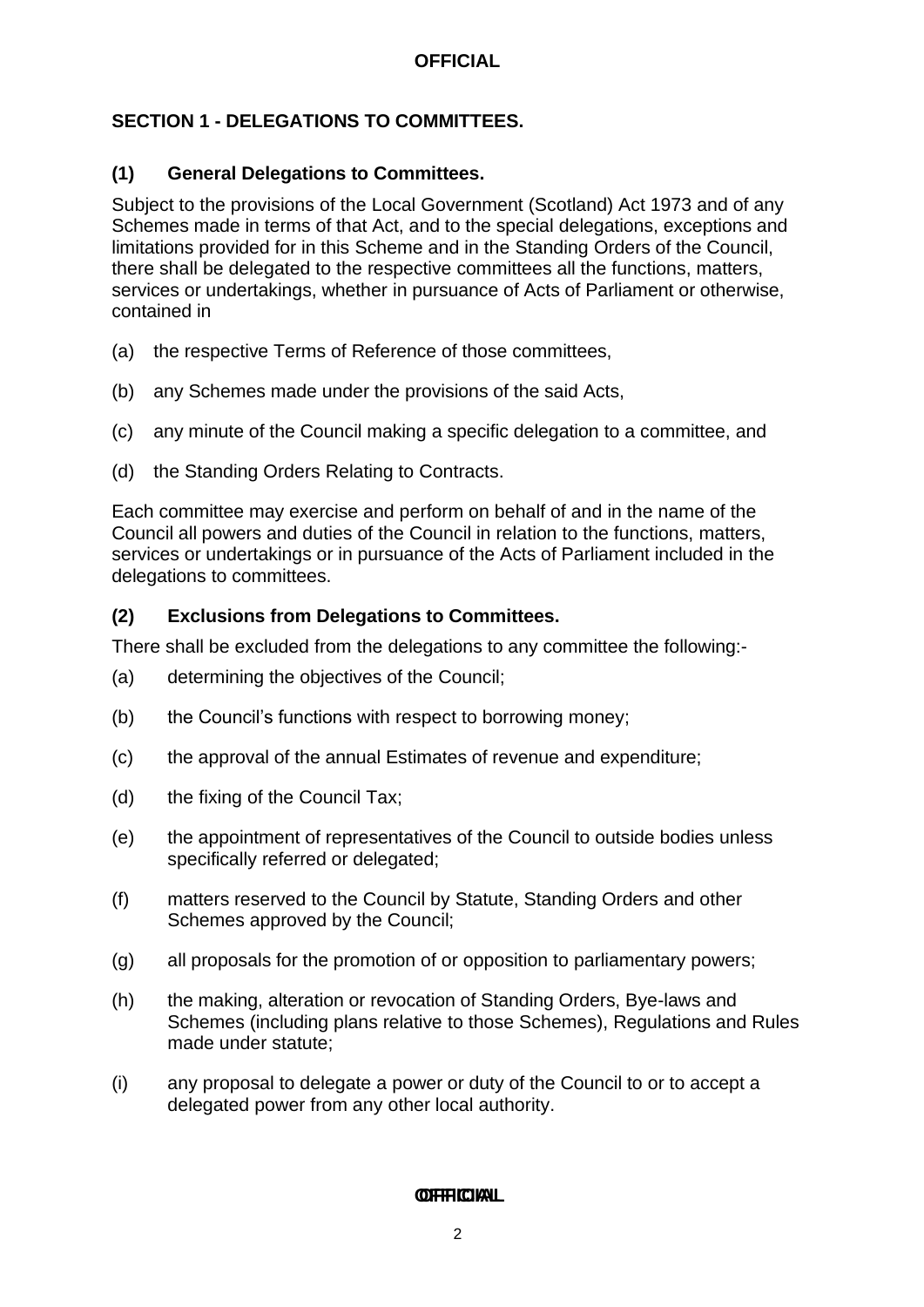#### <span id="page-4-0"></span>**(3) Limitations of Delegations to Committees.**

Delegations to a committee shall be subject to the following restrictions and conditions:-

- (a) each committee shall, in carrying out the functions, powers and duties referred to or delegated to it, observe and comply with the Standing Orders of the Council and with any resolutions, directions or instructions passed by the Council with reference to its business generally or to the said delegations;
- (b) any delegation by a committee to a sub-committee shall be subject to the approval of the Council and a specific delegation so approved shall supersede any delegation to a committee;
- (c) each committee of the Council shall have the powers and duties set out in the Terms of Reference of Committees save that any functions which are referred or delegated to committees shall be exercised subject to the functions which are vested in any other committee.

#### **(4) Special Delegations of Functions to Committees.**

#### **City Administration Committee.**

The City Administration Committee is authorised to carry out the powers and duties of the Council in relation to:-

- (a) discharging all the functions of the Council except:
	- (i) those reserved to the Council; and
	- (ii) those matters specifically otherwise delegated;
- (b) approval of any proposal to send a member to a conference outwith the United Kingdom or to send a member to a business meeting outwith the European Union, although any member who has been appointed by the Council as its representative to a European or international organisation shall not require any further authority to attend business meetings, in the United Kingdom or overseas, of that organisation;
- (c) consideration of proposed lobbying by a committee of a Government Minister; and
- (d) dealing with any matter of urgency on the Council's behalf, including matters normally reserved to the Council.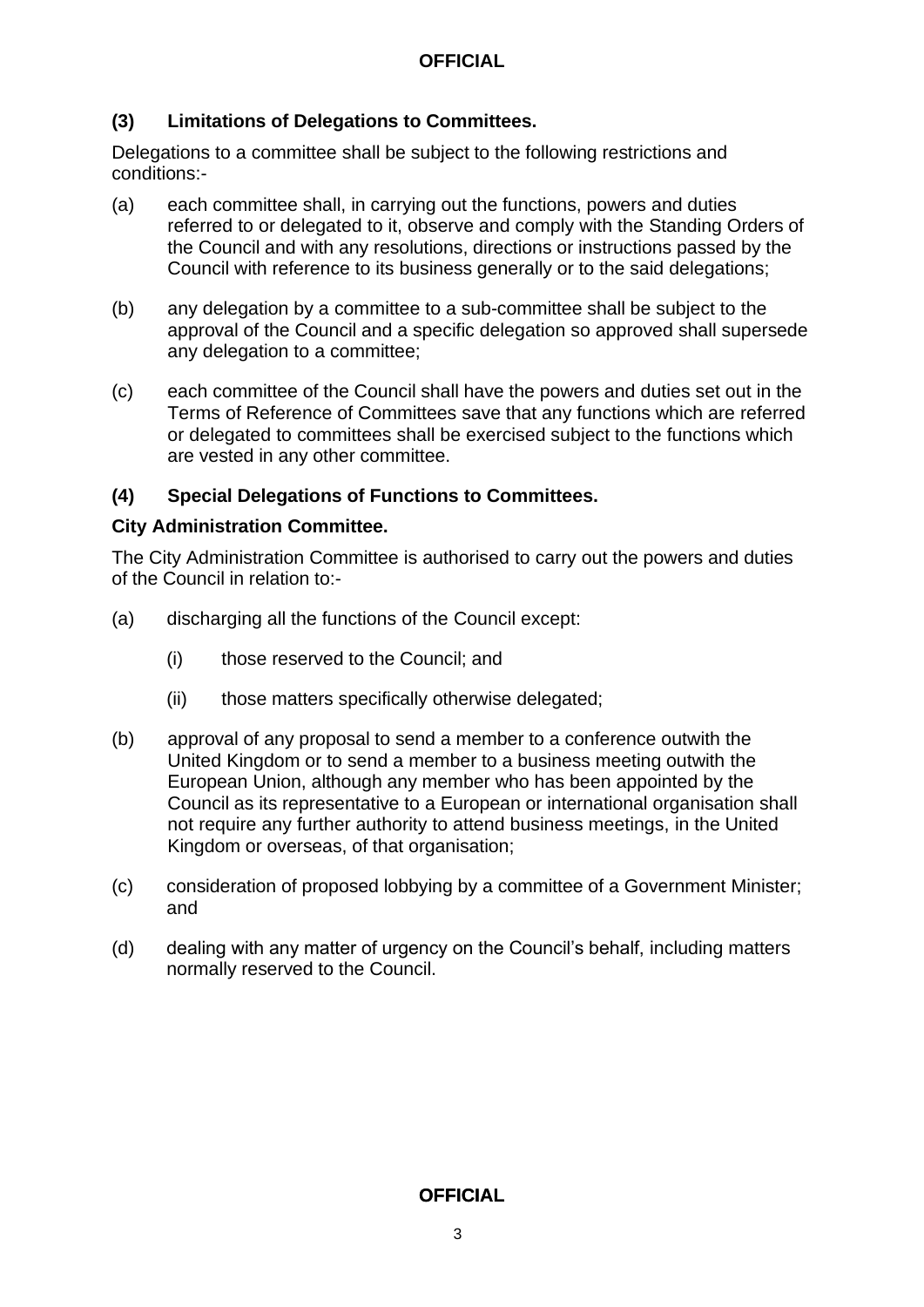#### <span id="page-5-0"></span>**SECTION 2 - SPECIAL AUTHORITY TO THE LORD PROVOST AND THE DEPUTE LORD PROVOST.**

- 1 The Lord Provost, whom failing the Depute Lord Provost, shall be authorised in furtherance of the duties of his/her office to undertake visits within the city and in the United Kingdom.
- 2 The Lord Provost, whom failing the Depute Lord Provost, shall be authorised to incur expenditure to meet the expenses of his/her office on the provision of reasonable hospitality, whether within or outwith the city, to representatives of other authorities, organisations, members of the Council or others.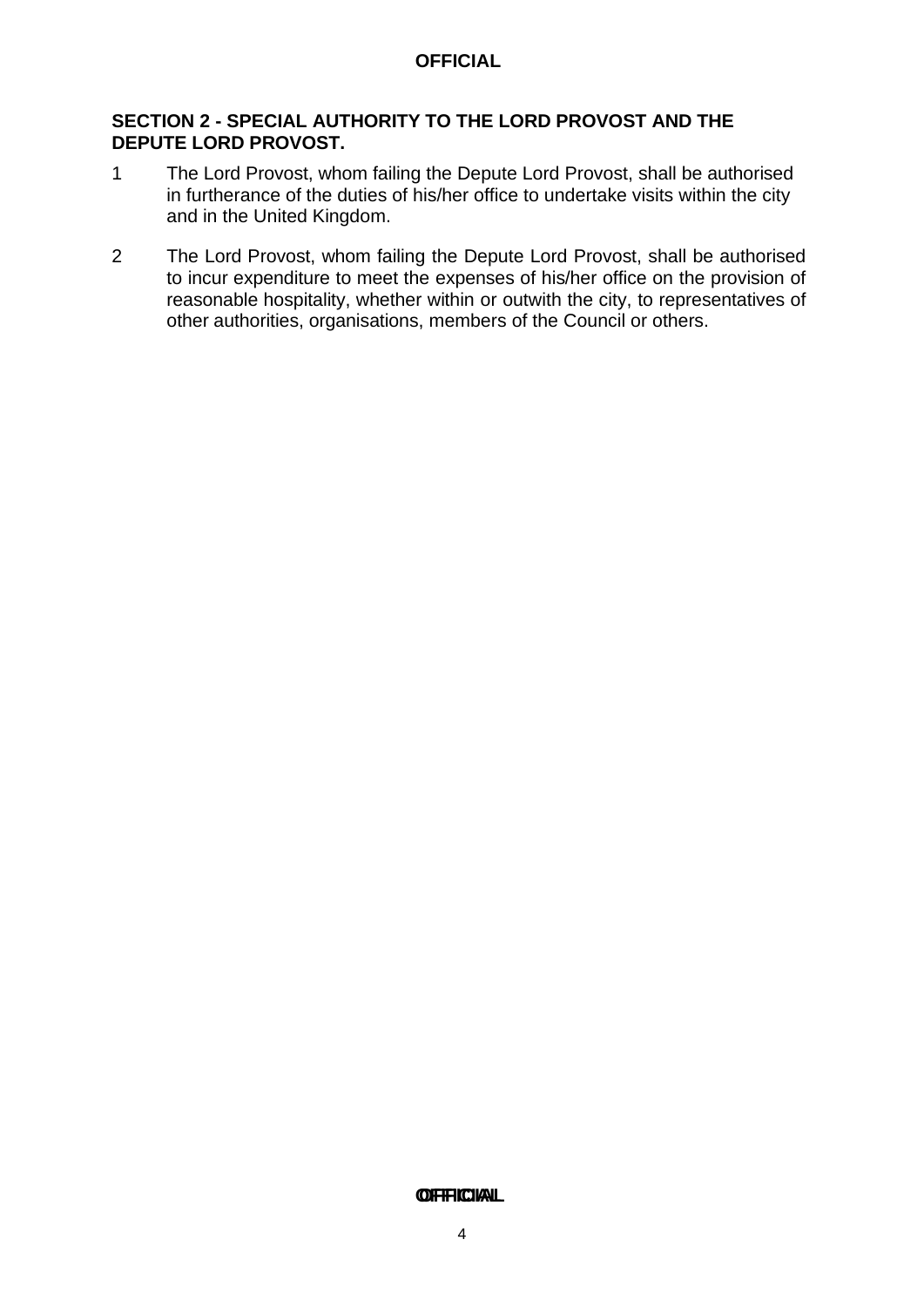### <span id="page-6-0"></span>**SECTION 3 – STATUTORY OFFICERS.**

Statutory officers have specific duties as set out in legislation and discharge this role as part of their wider responsibilities within the Council. They have an important and independent role in promoting and enforcing good governance and for enduring that the Council complies with legislation. The main statutory roles and the relevant officers for those roles are as follows:-

### <span id="page-6-1"></span>**Head of Paid Service – Chief Executive**

This role was established by the Local Government and Housing Act 1989. The Head of Paid Service is responsible to councillors for the staffing of the Council and ensuring the work of different departments is co-ordinated. He or she is responsible for all aspects of the management of the Council. Together with councillors, the Head of Paid Service is responsible for promoting good governance by ensuring processes are in place, fit for purpose and up-to-date.

### <span id="page-6-2"></span>**Returning Officer – Chief Executive**

This role was established by the Representation of the People Act 1983. It is the general duty of the Returning Officer at a parliamentary election to do all such acts and things as may be necessary for effectually conducting the election in the manner provided by parliamentary election rules. It is also the Returning Officers role to conduct the election of councillors and ensure that the election is administered effectively.

#### <span id="page-6-3"></span>**Monitoring Officer – Director of Legal and Administration**

This role was established by the Local Government and Housing Act 1989. The Monitoring Officer is responsible for advising councillors about the legal position of proposed actions. It is the duty of the Monitoring Officer to prepare a report for the Council if it appears to him or her that the Council, a committee or officer of the Council is likely to contravene the law or give rise to maladministration or injustice.

### <span id="page-6-4"></span>**Chief Financial Officer – Executive Director of Finance**

This role was established by the Local Government and Housing Act 1989. The Chief Financial Officer (Section 95 officer or Senior Financial Officer) is responsible for the financial affairs of the Council. A fundamental element of this role is to ensure sound financial management through establishing and maintaining internal financial controls and in providing professional advice to councillors on all aspects of the Council's finances.

### <span id="page-6-5"></span>**Chief Social Work Officer**

This role was established by the Social Work (Scotland) Act 1968. Councils are required to appoint a professionally qualified Chief Social Work Officer to provide members and senior officers with effective, professional advice about the delivery of social work services. The Chief Social Work Officer has a responsibility to highlight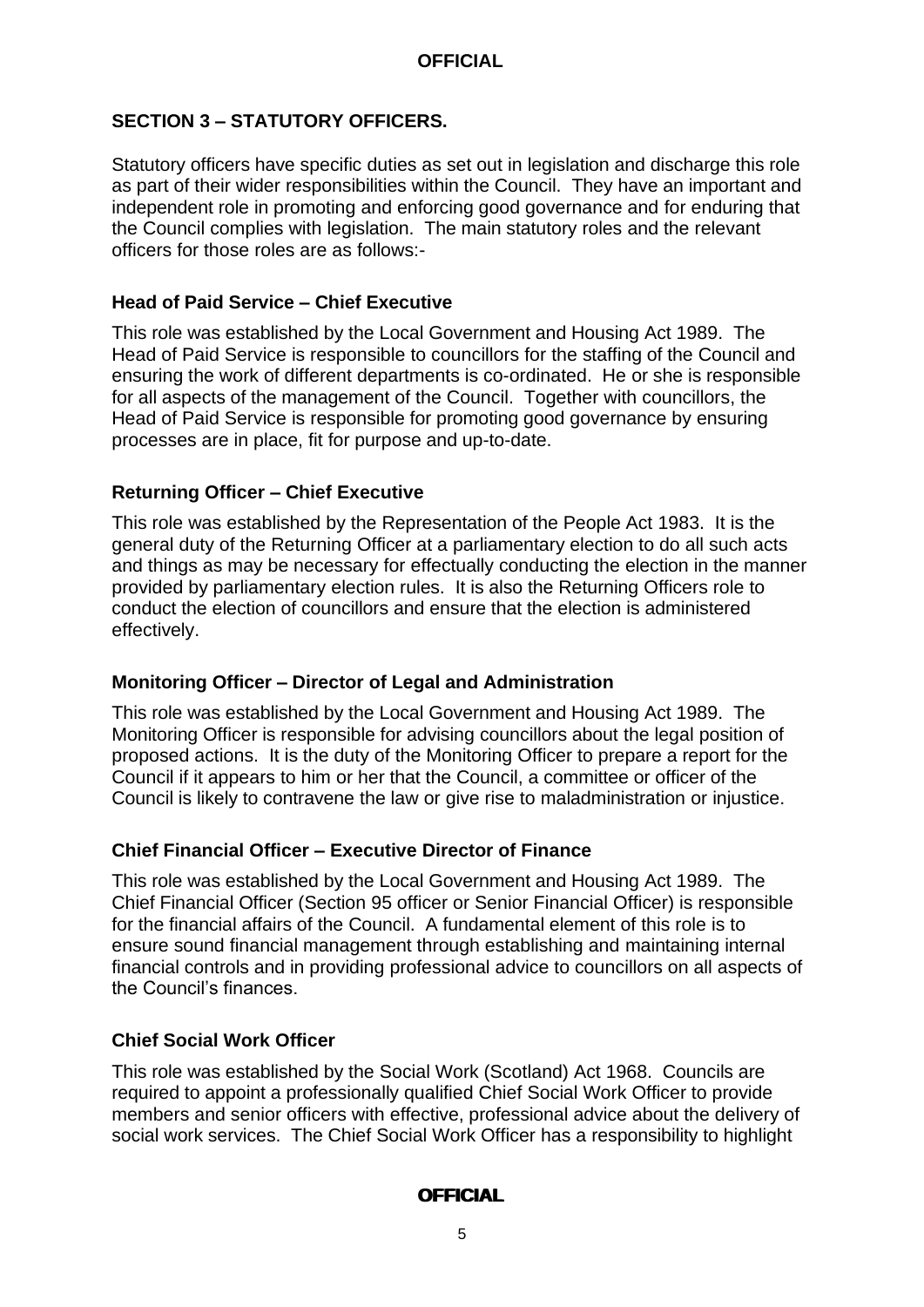where a Council policy may endanger lives or welfare and to ensure that councillors and officers are provided with professional advice in relation to social work and social care services.

#### <span id="page-7-0"></span>**Data Protection Officer – Head of Information and Data Protection Officer**

This role was established by the General Data Protection Regulation, as applied in the United Kingdom by the Data Protection Act 2018. Public authorities including the Council require to designate a data protection officer to be involved in all issues which relate to the protection of personal data. It is the task of the data protection officer to advise the Council and its staff on their data protection obligations, monitor compliance and act as contact point with the Information Commissioner.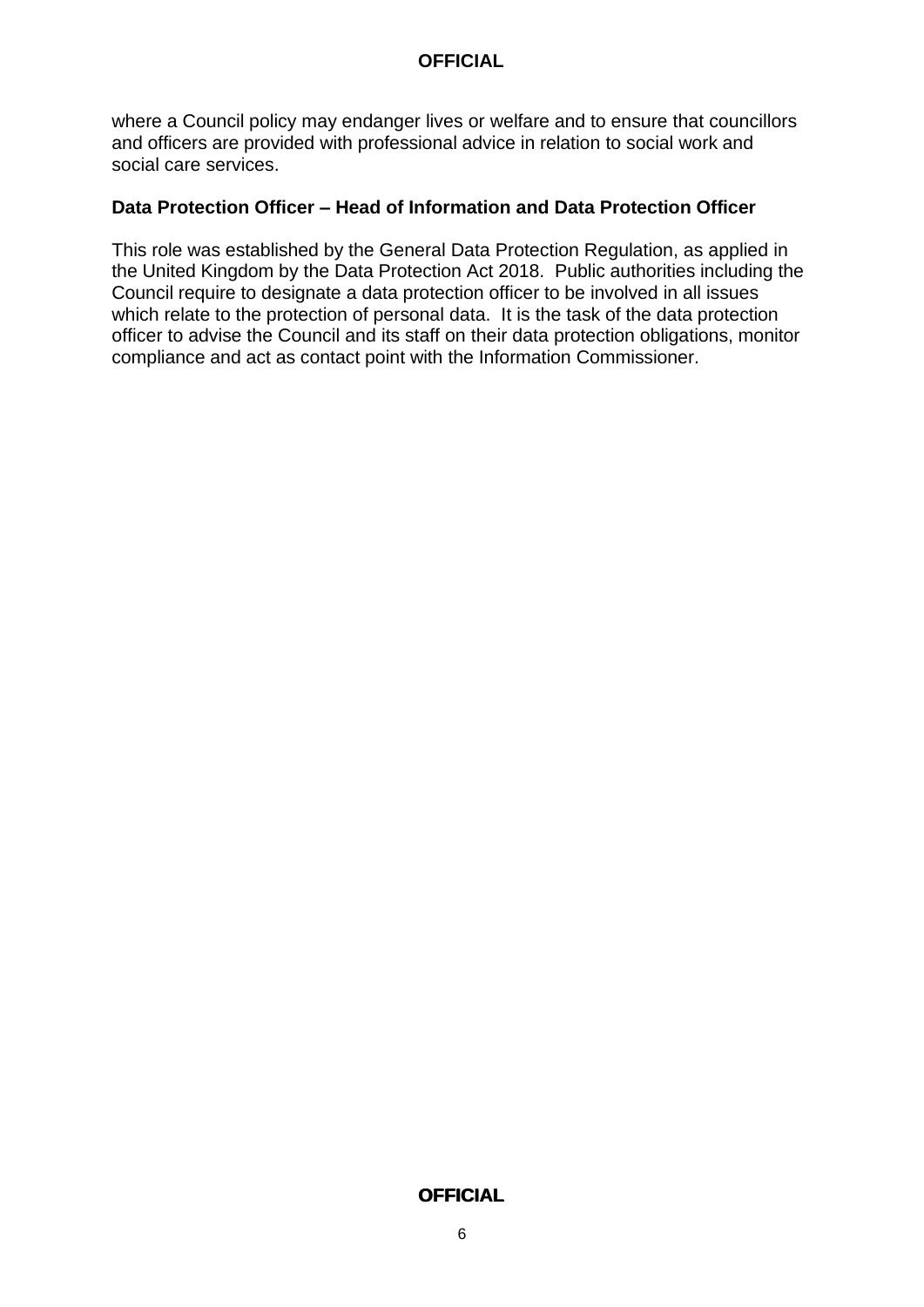### <span id="page-8-0"></span>**SECTION 4 - DELEGATIONS TO OFFICERS.**

The functions delegated to the Chief Executive and each Executive Director or the Chief Officer to the Integration Joint Board, the Chief Social Work Officer or the Chief Officer: Finance and Resources (HSCP) are also exercisable by officers at the levels shown on the list appended hereto. In exercising any delegated function the nominated officer will take account of any appropriate departmental practice or procedure, of any managerial instruction given and of any other similar consideration.

#### <span id="page-8-1"></span>**Qualifications of Delegations**

The Scheme of Delegations to officers as set out below is subject always:

- 1 to the policies adopted by the Council (or Integration Joint Board as appropriate) as embodied in Standing Orders and any other policy documents as approved and issued from time to time and any matters specifically remitted to committees and sub-committees;
- 2 to appropriate provisions for financial outlays having been made in the Estimates for the current year;
- 3 to the right of an officer to consult with the Chief Executive on any matter, even though it has been specifically delegated to him/her, or to refer any matter to the City Convener of the appropriate committee of the Council;
- 4 to the obligation on an officer, where he/she considers that a matter may be politically controversial even although it has been specifically delegated to him/her, to consult with the appropriate City Convener. If, after consultation, the officer determines that the matter is politically controversial, it must be referred to committee, as appropriate, for approval.
- 5 to the obligation on the Chief Executive or each Executive Director to arrange consultations with local members on matters which affect their areas;
- 6 to the exclusion from delegations to officers of the Council under this Scheme, of power to deal with transactions (other than the provision of a service available generally or approved by the Council under a Scheme or otherwise) which directly involve an elected member or an officer of the Council whose salary is negotiated by the Joint Negotiating Committee for Chief Officers of Local Authorities (Scotland) or equivalent or a member of the family of such elected member or officer. In any such case a report on the proposed transaction shall be submitted to the appropriate committee or committees, as appropriate, for consideration; and
- 7 to any delegation exercised by an officer in consultation with the appropriate City Convener being reported to the next meeting of the appropriate Scrutiny Committee for information.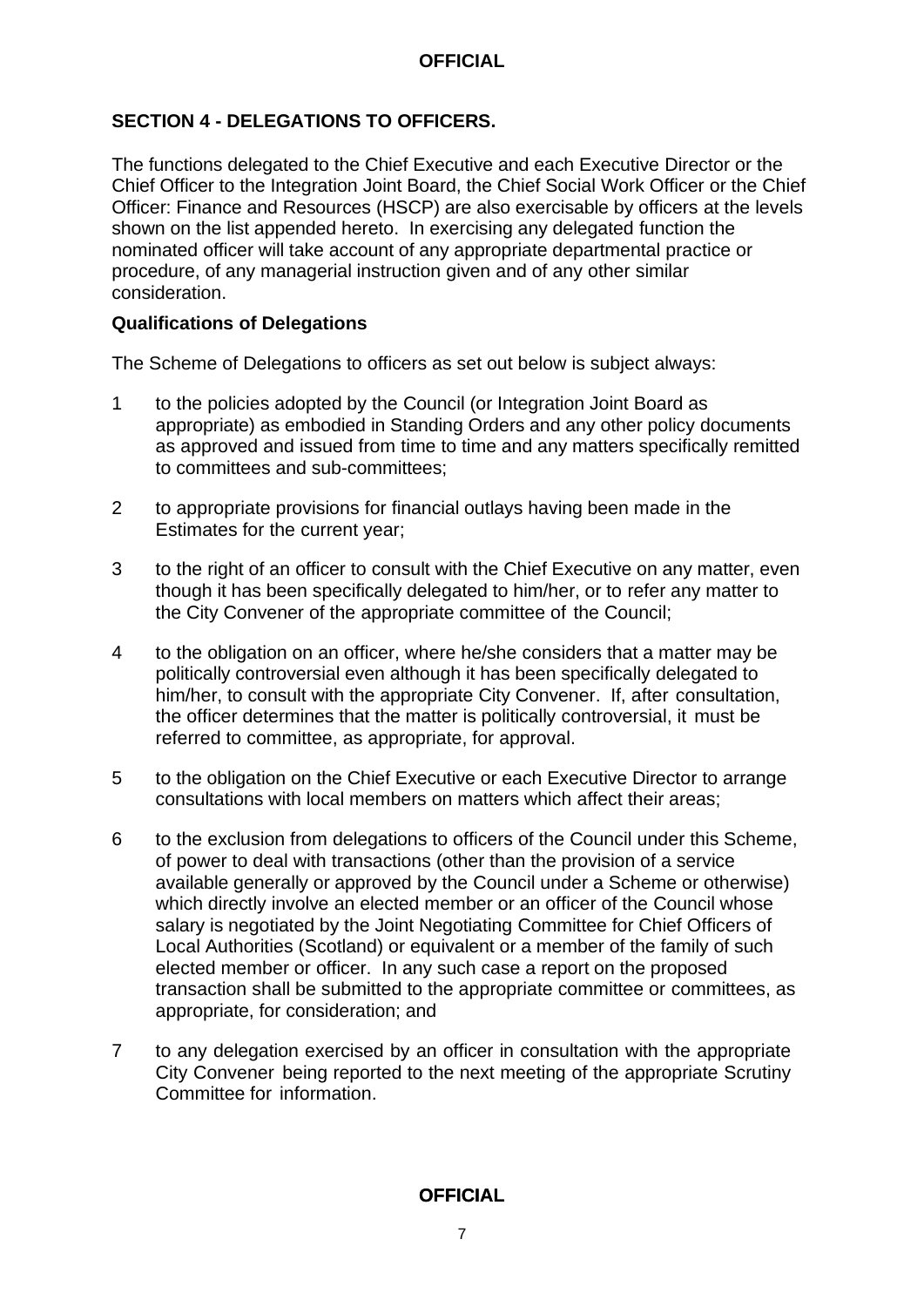### <span id="page-9-0"></span>**General**

The following delegations are hereby made to the Chief Executive or any Executive Director and are exercisable also by Directors or Assistant Directors or Heads of Service; subject to the substitution of Integration Joint Board references where appropriate, the Chief Officer and Chief Officer: Finance and Resources, of the Integration Joint Board (whether their primary contract of employment is with the Council or the Health Board); and the Chief Social Work Officer.

No. 3 is exercisable also by the following officers in the Chief Executive's Department: Director of Legal and Administration, Head of Legal and Democratic Services, Executive Legal Manager, Head of Corporate Procurement, Legal Manager, and Contract Review and Service Reform Manager.

No. 5 is exercisable also by third tier officers.

- 1 To take such measures as may be required in emergency situations, subject to advising the appropriate City Convener and/or local members, where possible, and reporting to the appropriate committee as soon as possible thereafter, on any items for which committee approval would normally be necessary.
- 2 To absent himself/herself or to permit any member of his/her staff to absent himself/herself occasionally and temporarily during business hours to attend to duties or services of a civic, honorary, charitable or social nature provided that these do not interfere with the efficient discharge of his/her duties to the Council.
- 3 In terms of the Standing Orders Relating to Contracts:-
	- (a) under either Standing Order 1.1.7.3 or 7.2.2.3, to issue letters of acceptance for any contracts of a value up to £213,477 ( incl VAT) (or any revised value threshold notified by the Scottish Ministers from time to time) for supplies/services/light touch regime services, and for any contract of a value up to £2,000,000 (excl. VAT) for works; and
	- (b) under Standing Order 12, to enter into any contract for the disposal of surplus or scrap materials.
- 4 To make changes to staffing structures, numbers and gradings in accordance with approved pay, grading and rewards arrangements, and subject to the approval of the Head of Human Resources and the Executive Director of Finance. Major departmental restructurings or staffing reviews must, however, be reported to the City Administration Committee for approval.
- 5 To sign and issue identity cards and any necessary authorisation to officers of the Council to exercise statutory powers (including where appropriate, the right to enter land and premises in connection with the discharge of their duties).
- 6 (a) To make appointments within his/her department to all posts below those defined as second tier level in the schedule maintained by the Chief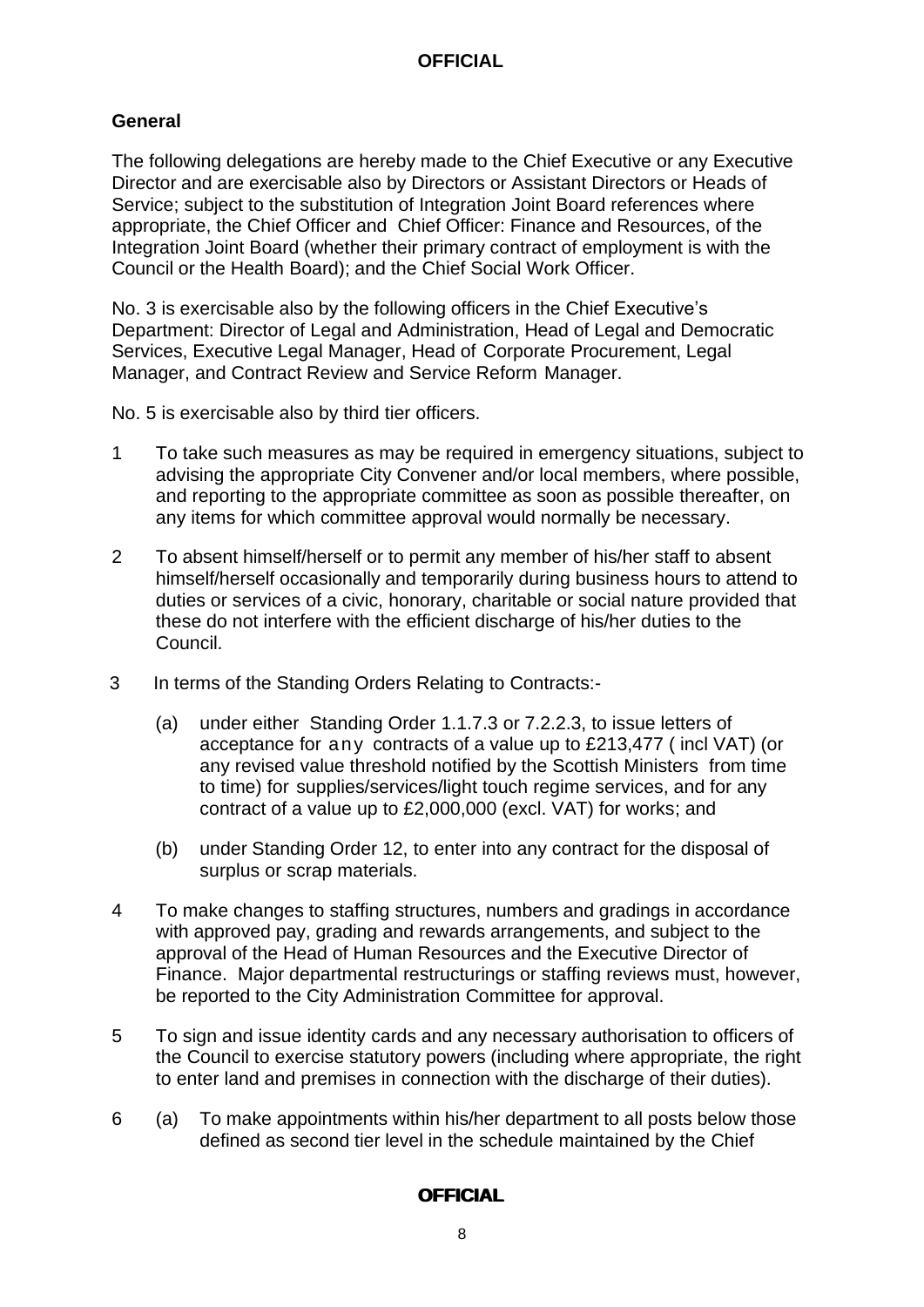Executive, so long as such posts are within the approved structure of his/her department;

- (b) To appoint temporary staff as required, with the approval of the Head of Human Resources; and
- (c) To take any decisions necessary regarding employment, retirement, dismissal and training of staff, in terms of the Council's appropriate Schemes of Conditions of Service, subject, where appropriate, to consultation with the Head of Human Resources.
- 7 To take any necessary decisions or action, or to sign anything necessary in terms of the Council's Financial Regulations, Management and Control Code of Practice.
- 8 (a) To pay valid claims for damage to, or loss of, personal property of employees in his or her department occurring during the course of their employment, up to an amount of £400 per claim for any one incident; and
	- (b) To pay any such claims in excess of £400 after consultation with the Director of Legal and Administration.
- 9 In respect of Motor Hired in Plant, to settle direct minor damage claims to the hired vehicle not involving third party injury or damage up to a value of £150.
- 10 To approve:-
	- (a) the provision of reasonable hospitality to representatives of other authorities, organisations, officers of the Council or others and also to make visits within the United Kingdom and to authorise officers within his/her department to make visits within the United Kingdom as representatives of the Council, subject always to details of the expenses incurred in terms of this delegation being made available where requested by the Chief Executive or the Executive Director of Finance; and
	- (b) attendance at conferences within the United Kingdom of officers other than those whose attendance has already been authorised by a committee, in cases where he/she considers it to be in the interests of the Council.
- 11 To authorise the provision by the authority to other persons of any goods and materials, works or administrative, professional or technical services, or vehicles, plant or apparatus provided that proper accounts are kept in respect of such agreements.
- 12 To declare land or property surplus to the requirements of his/her department and, following consultation with local members, to refer such land or property to the Director of City Development for appropriate action relating to the future use or disposal of that land or property.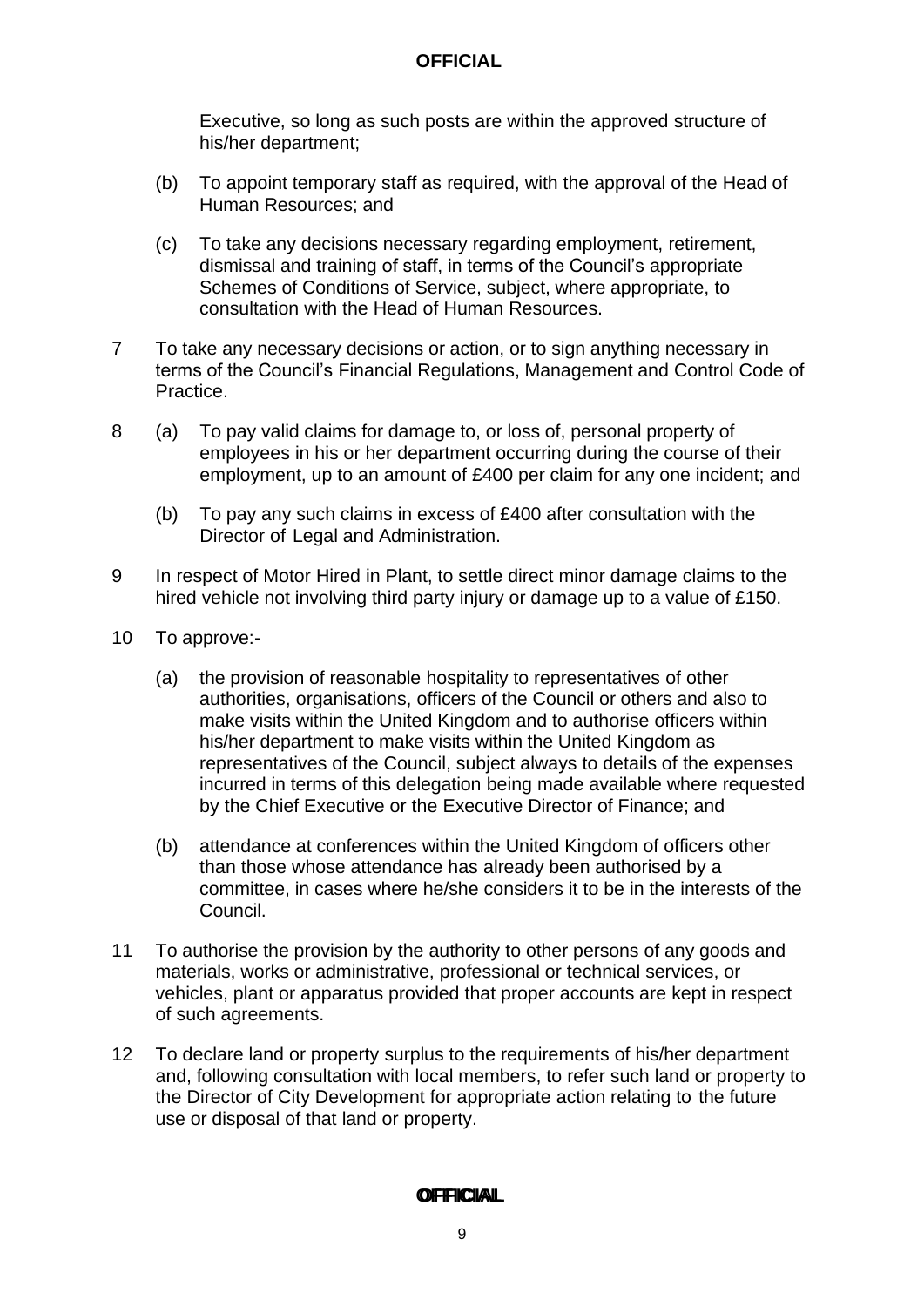- 13 To approve, after consultation with the appropriate local members and City Convener, applications for renewal of grants to voluntary organisations up to a maximum of £50,000. Any proposal to:-
	- (a) refuse or reduce a grant;
	- (b) award an increased grant, where the increase is greater than the level of inflation, as determined by the Executive Director of Finance; or
	- (c) approve a new application for grant, except where the Executive Director has a specific delegated function as set out in this Scheme,

must be considered by committee.

14 To approve, in consultation with the Executive Director of Finance, Service fees and charges in order to achieve the level of income approved in the Annual Estimates, subject to reporting any changes to fees or charges to the appropriate City Policy or Scrutiny Committee for information.

#### **Chief Executive**

<span id="page-11-0"></span>The Chief Executive is authorised:-

- 1 To give a direction in special circumstances that any officer shall not exercise a delegated function.
- 2 To give a direction on the applicability of the Scheme of Delegated Functions to an officer in any specific case.
- 3 To act as the proper officer in terms of any provisions of the Local Government (Scotland) Act 1973 and any other local government legislation and to sign all deeds and other documents which require to be sealed with the Common Seal of the Council or are binding on the Council.
- 4 To authorise visits overseas by officers where the visit is in connection with a business meeting or conference in cases where he/she considers it to be in the interests of the Council.
- 5 To approve applications from chief officials for early retiral and voluntary severance.
- 6 To arrange for the provision of information concerning the Council's policies, services and functions and in particular,
	- (a) to negotiate and place on behalf of the Council all advertising in consultation with the appropriate Executive Director(s);
	- (b) to produce a regular Council publication and other printed publications, including leaflets, posters, guide books, directories and, where appropriate, arrange for the production of photography, film, video, and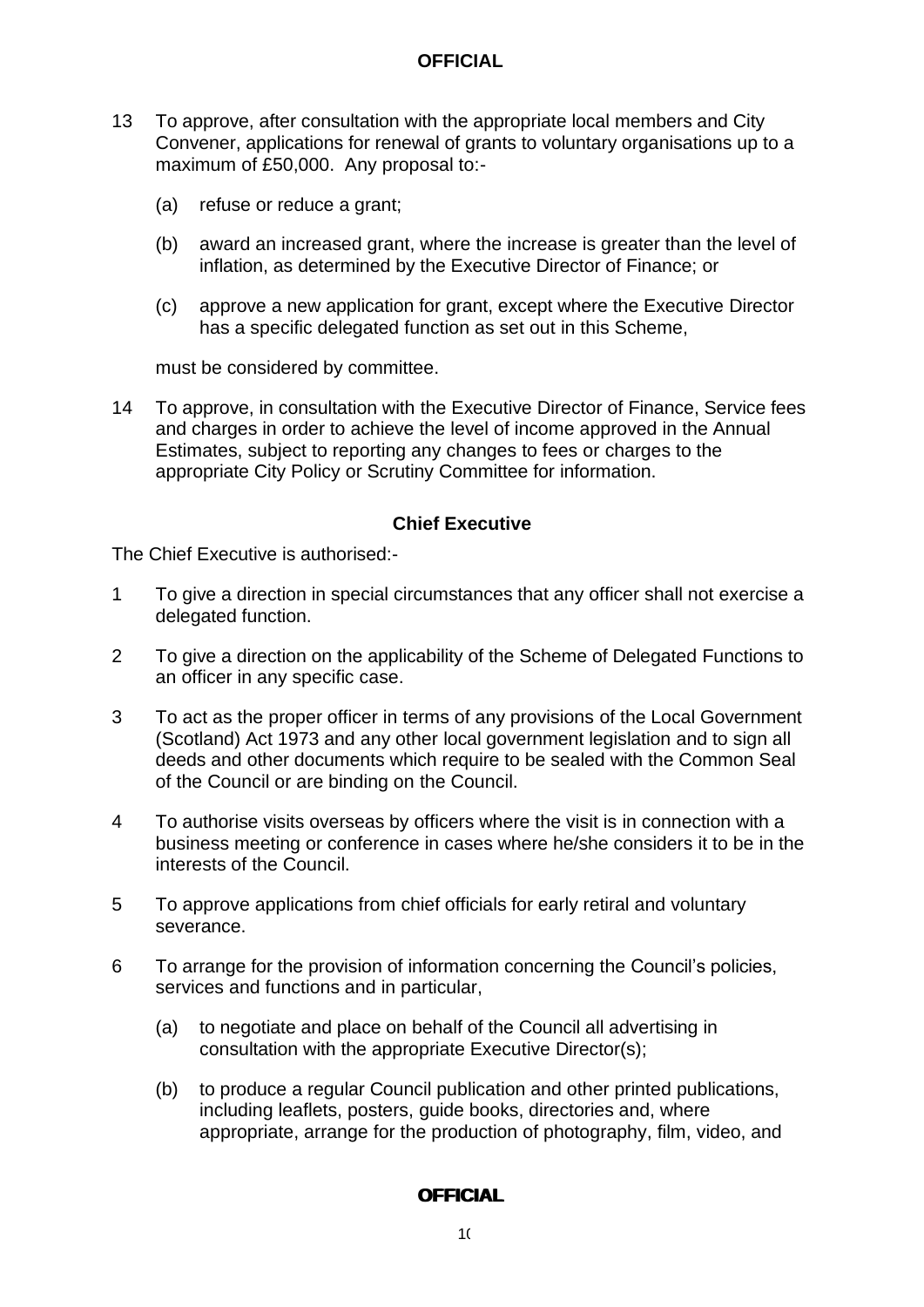multi-media presentations to inform the public about the Council, Council services and the promotion of the city;

- (c) to provide information about the Council and the city on the electronic media, including the internet; and
- (d) to issue press statements, press releases, video news releases on behalf of the Council.
- 7 In consultation with Glasgow Life, to approve recommendations for funding to attract major events to the city.
- 8 To designate a Senior Responsible Officer to supervise covert surveillance activity and maintain a list of officers able to approve directed surveillance authorisations.
- 9 To act as Investigations Manager for the purposes of the Regulation of Investigatory Powers (Prescription of Offices, etc and Specification of Public Authorities) (Scotland) Order 2010, including authorising any surveillance likely to acquire confidential information.
- 10 To act as a "designated person" able to authorise the acquisition of communications data under the Regulation of Investigatory Powers Act 2000 and, if required, to seek permission from a sheriff for the acquisition of such data.
- 11 In exceptional circumstances and subject to consultation with the appropriate City Convener, to take decisions which are deemed urgent and to report such decisions to the next available appropriate committee meeting, with decisions having financial implications requiring to be sanctioned by the Executive Director of Finance.
- 12 To serve any notices, issue any consents, make any orders, and take any necessary action on behalf of the Council in terms of the Local Government (Scotland) Acts, the Civic Government (Scotland) Act 1982 or any other similar legislation.
- 13 To sign
	- (a) missives and other documents binding the Council; and
	- (b) agreements and settlement agreements relating to actual or potential claims to an employment tribunal.
- 14 In respect of judicial or quasi-judicial proceedings to
	- (a) engage private legal firms;
	- (b) engage Counsel;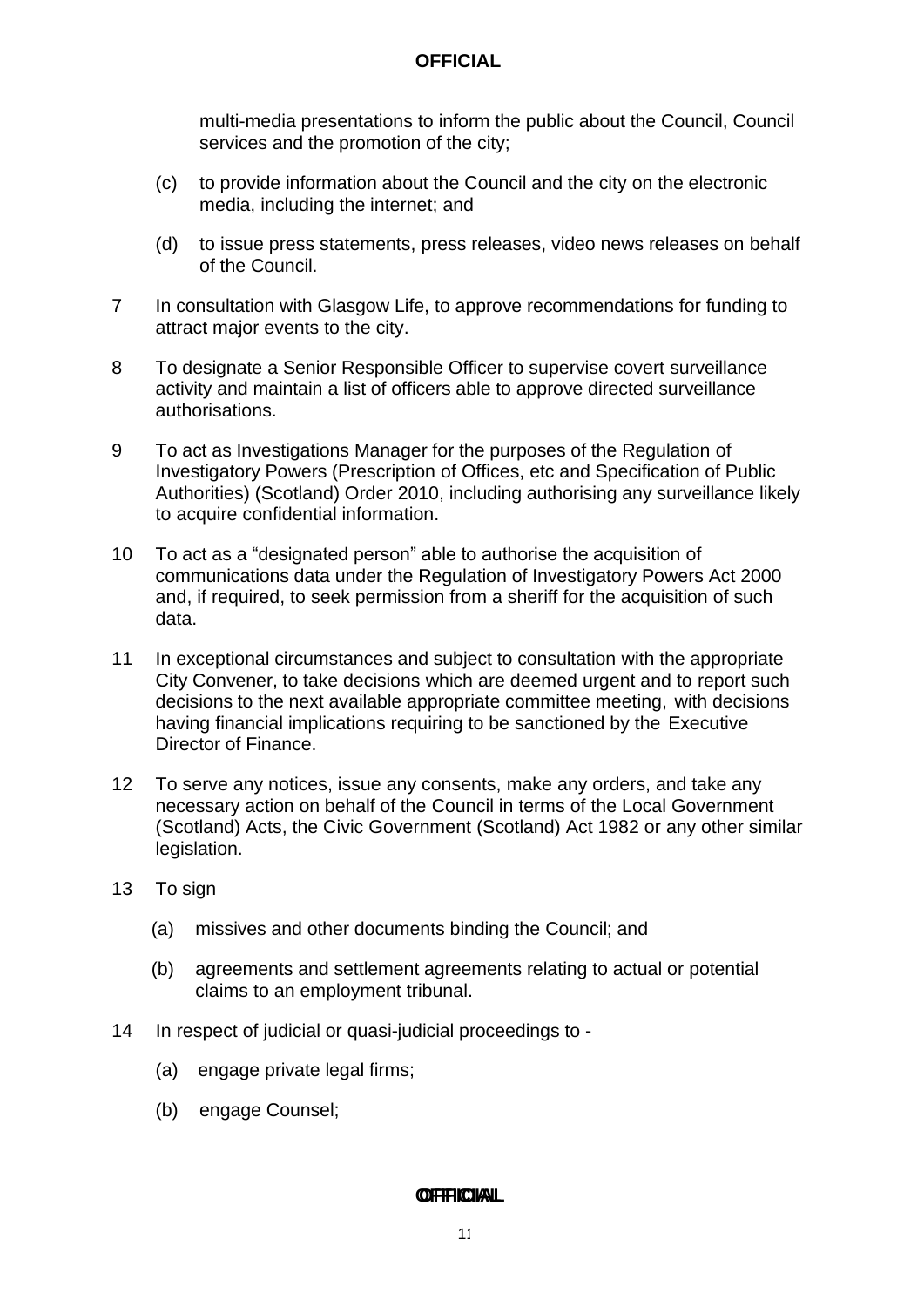- (c) discharge the functions of the Council including initiating, entering, defending, settling and withdrawing from such proceedings; and
- (d) appoint parliamentary agents.
- 15 To settle up to a maximum of £25,000 and, where appropriate, after consultation with the appropriate Executive Director and the Executive Director of Finance, over £25,000:-
	- (a) Public liability claims;
	- (b) Employer's liability claims;
	- (c) Motor own fleet claims;
	- (d) Motor hired plant claims; and
	- (e) claims to an employment tribunal.
- 16 To settle claims against the former Strathclyde Regional Council of up to £25,000 (where the settlement has involved a court action in which he/she or solicitors in agents authorities represented the Council).
- 17 Together with the Executive Director of Finance, after consultation with other Executive Directors where appropriate, to settle claims against the former Strathclyde Regional Council of over £25,000.
- 18 To settle claims arising in terms of the Land Compensation Acts in respect of Home Loss payments, following compulsory acquisitions and also to settle any discretionary payments arising from acquisitions by voluntary agreement.
- 19 To authorise payments to account to sellers of property to the Council in cases where either negotiations in respect of the property or conveyancing procedures are protracted for any reason.
- 20 In respect of applications for licences, permits, certificates or other consents, to determine which declared convictions or fixed penalties are relevant to the consideration of particular applications and to make grants and renewals where there are no objections or relevant convictions or relevant fixed penalties and the applications conform to the Council's licensing policies.
- 21 In respect of applications for licences, permits, certificates or other consents, to make grant or renewals where the applicant has agreed in writing to adhere to the conditions or recommendations contained within reports provided by consultees.
- 22 To suspend a licence with immediate effect in terms of paragraph 12 of Schedule 1 to the Civic Government (Scotland) Act 1982.
- 23 To recall Suspension Orders imposed on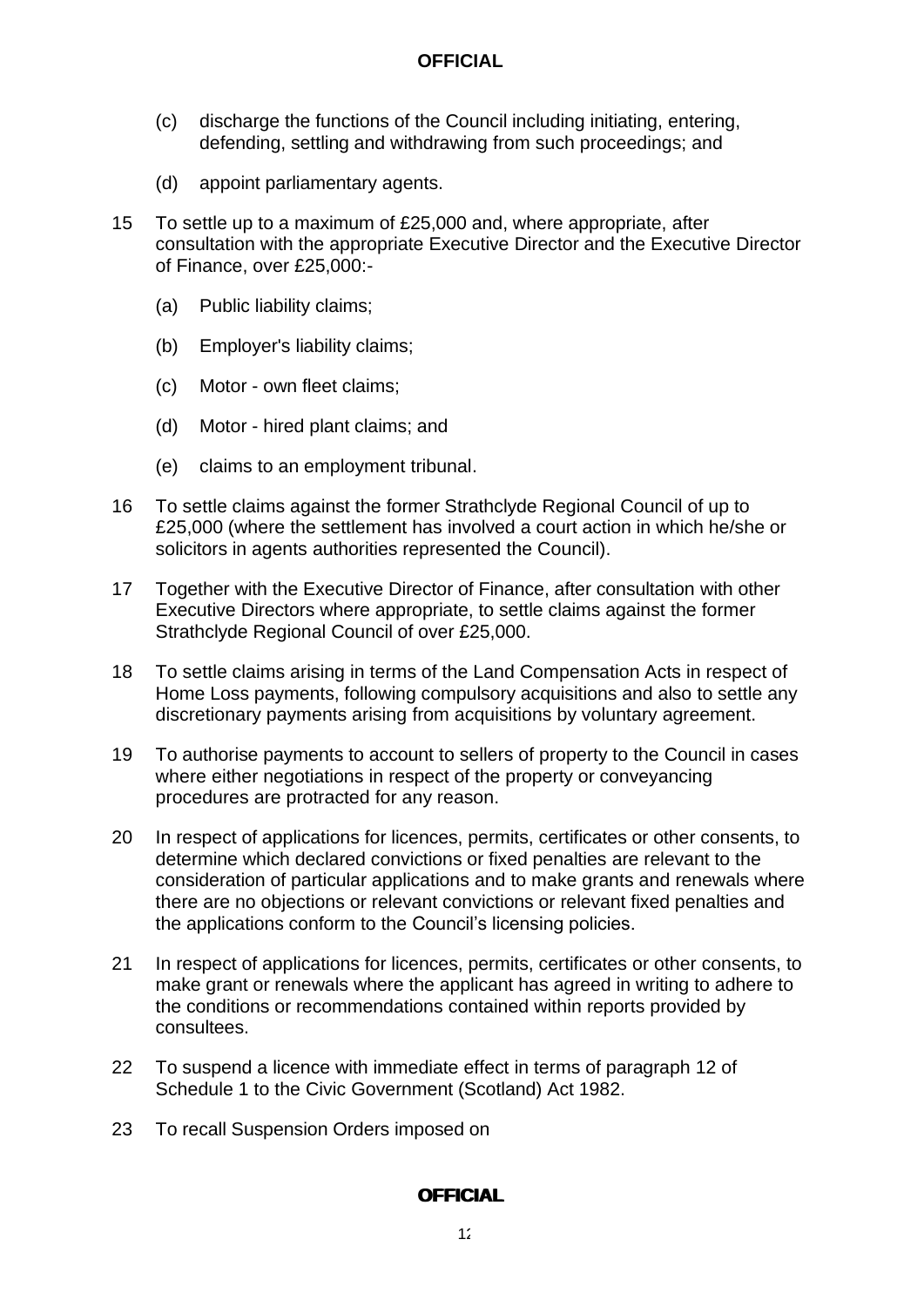- (a) taxi and private hire car licences where the vehicle concerned had been involved in a road traffic accident and as a consequence was out of service for longer than 28 days; and
- (b) taxi and private hire car drivers' licences where the driver concerned was declared fit to drive to Group 2 standards.
- 24 To grant dispensation from Condition 24 of taxi drivers' licences and Condition 23 of private hire car drivers' licences in circumstances where the licence holder had already completed and passed the relevant training programme.
- 25 To renew licences which do not conform to the Council's licensing policies provided that the exceptions to the policies have previously been determined by the Licensing and Regulatory Committee or its predecessors.
- 26 To refund a reasonable part of a licensing fee if an application for a licence is withdrawn within 3 weeks of receipt.
- 27 To determine whether claimed changes in circumstances are adequate to allow the processing of a further application for a licence within one year of the date of refusal of the last application in terms of paragraph 6 of Schedule 1 to the Civic Government (Scotland) Act 1982.
- 28 To grant requests made in terms of paragraph 8 (5) (A) of the Civic Government (Scotland) Act 1982 and deem applications submitted for the grant of a licence as for the renewal of a licence.
- 29 To advertise possible taxi stance appointments and
	- (a) appoint a new stance where no public objections or representations are received in consultation with the Executive Director of Neighbourhoods and Sustainability, the Chief Constable, Police Scotland and the local members; or
	- (b) vary or revoke an appointment in consultation with the Executive Director of Neighbourhoods and Sustainability, the Chief Constable, Police Scotland and the local members.
- 30 To grant, renew, transfer and amend General Safety Certificates and Special Safety Certificates and to issue notices, in terms of the Safety of Sports Grounds Act 1975 and the Fire Safety and Safety of Places of Sport Act 1987 as directed by the Licensing and Regulatory Committee or the Council's Safety Advisory Group for Sports Grounds.
- 31 Together with any two members of the Council, to make Regulations in terms of the relevant legislation concerning traffic routing for major football matches and similar occasions.
- 32 In terms of the Standing Orders Relating to Contracts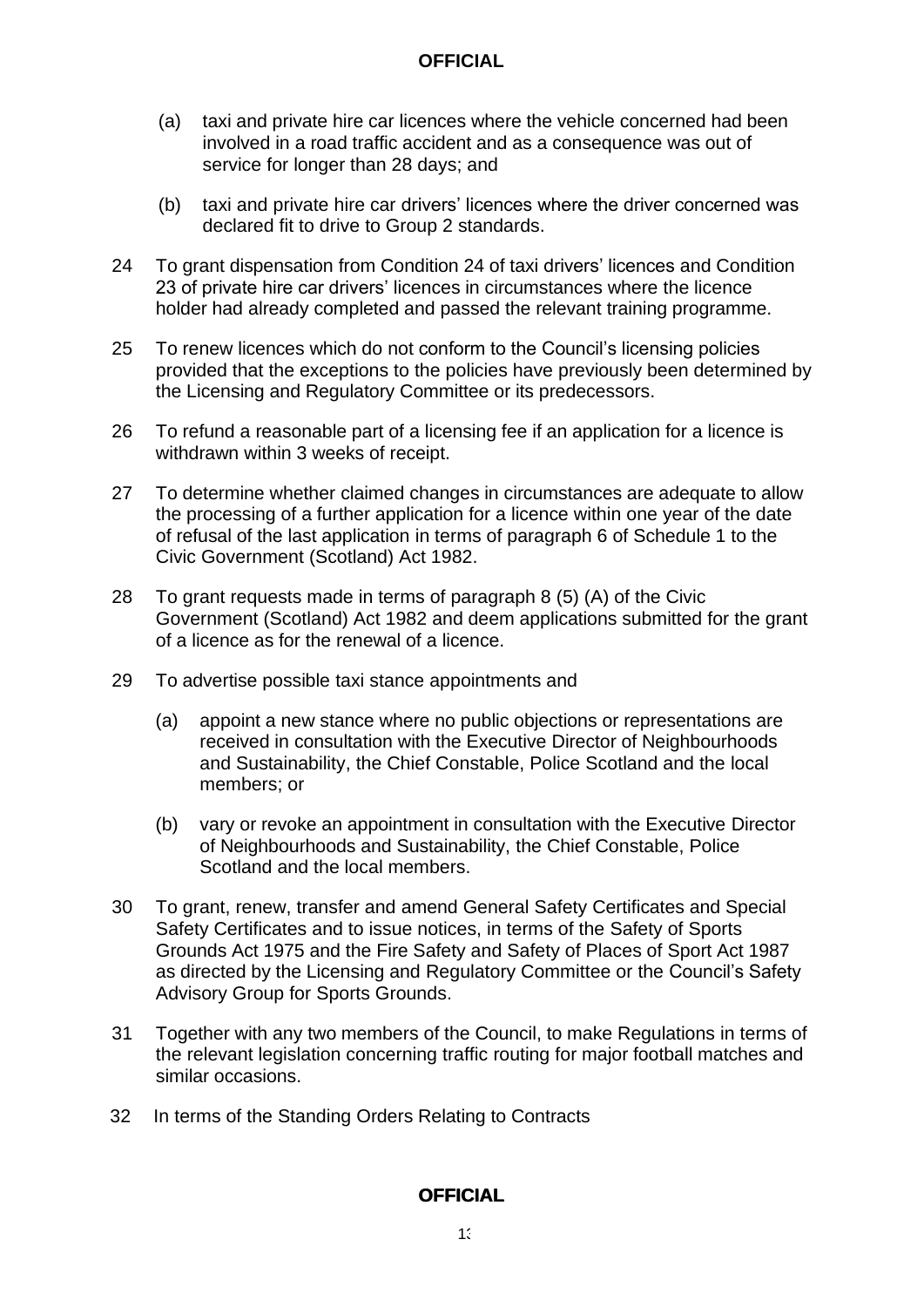- (a) to award any contract for supplies/services with an estimated value no greater than £500,000 (excl. VAT)
- (b) to award any contract for light touch regime services with an estimated value no greater than £663,540 (incl. VAT) (or any revised value threshold notified by the Scottish Ministers from time to time)
- (c) to award any contract for works with an estimated value no greater than £5,336,937(incl. VAT) (or any revised value threshold notified by the Scottish Ministers from time to time);
- (d) in the event that no Committee is available to accept any contract in excess of the maximum amounts stated at (a) to (c) above such as during an emergency, a period of recess or pre-election period, to award such contracts on behalf of the Council provided Council and Scottish Government procurement policy has been followed and the tender represents best value, with any such approval being reported to the first available meeting of the Contracts and Property Committee.
- 33 To approve requests for civic hospitality up to a maximum cost of £10,000 within the guidelines for civic hospitality as may be approved from time to time by the Council.
- 34 To appoint, after consultation with the Executive Director of Education Services, members to serve on Appeal Committees in terms of Section 28(d) of the Education (Scotland) Act 1980.
- 35 To approve, where an arm's length external organisation ("ALEO") states in its constitution that approval is required from the Council,
	- (a) the appointment of the ALEO's Managing Director;
	- (b) a change in the place of business or the opening of a new place of business;
	- (c) non material amendments to the company documentation, including LLP Members Agreement, Services Agreements and Business Plans;
	- (d) entering into new contracts in excess of agreed limits;
	- (e) the commencement, settlement or abandoning of any litigation in excess of agreed limits; and
	- (f) decisions relating to voluntary liquidation, application for administration or winding up or related activities under the Insolvency Act;
	- (g) signing on behalf of the Council, Ordinary and Special resolutions;
	- (h) issuing instructions to the Board on behalf of the Council as Member of the ALEO;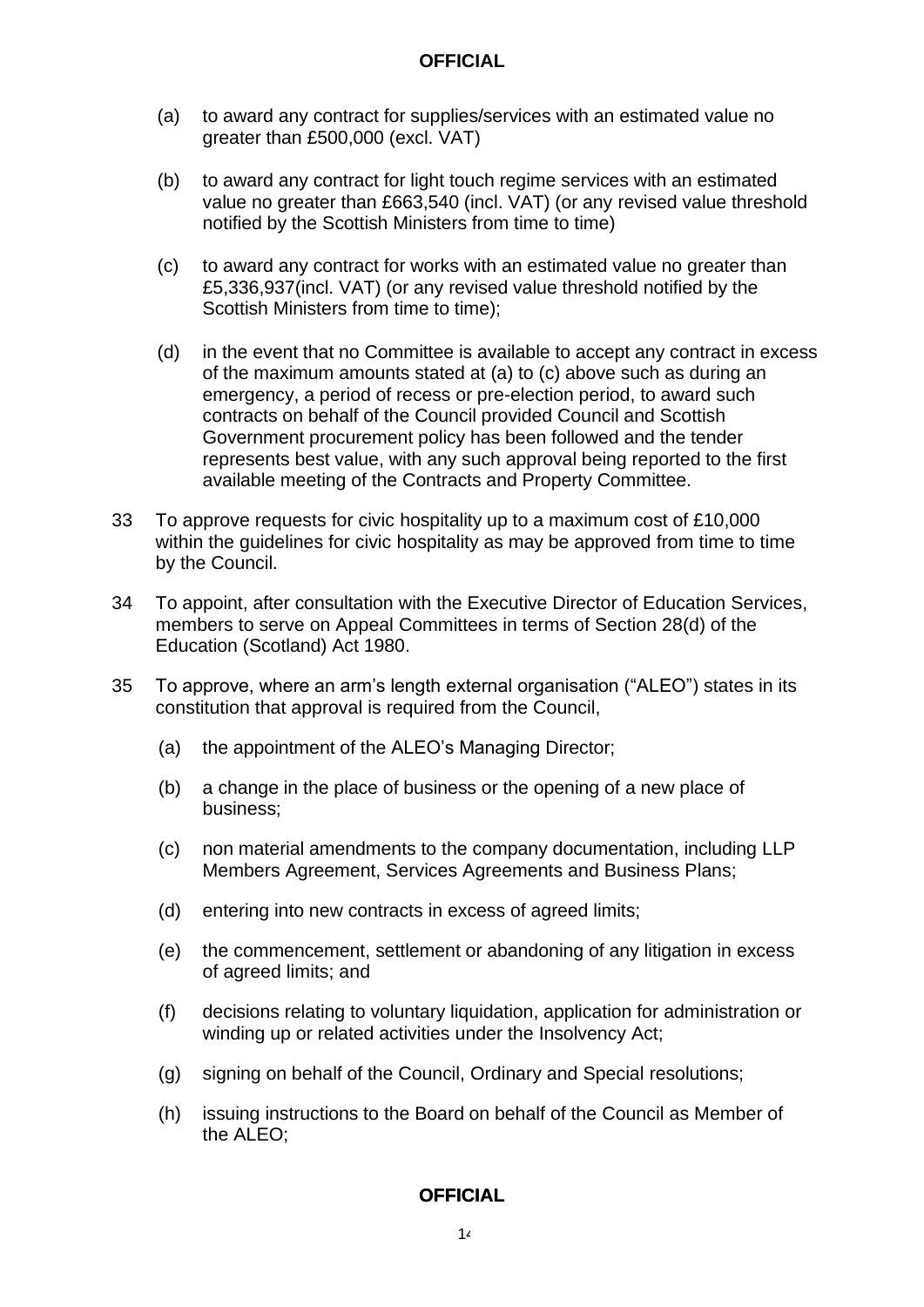- (i) decisions in relation to issues of fundamental strategic importance affecting the ALEO;
- (j) an organisational restructure of the ALEO;
- (k) ALEO policies; and
- (l) the establishment of sub-committees.
- 36 In respect of the Council's shareholding in Scottish Exhibition Centre Ltd, to respond to mandatory consultation on:
	- (a) non material amendments to company documentation, agreements and Business Plan;
	- (b) remuneration policy for Directors;
	- (c) number and appointments of Directors;
	- (d) Business Plan projections;
	- (e) company name;
	- (f) changes to insurance cover; and
	- (g) transactions/unbudgeted capital expenditure in excess of agreed limits,

as set out in the Memorandum and Articles of Association along with the power of direction reserved for shareholders.

- 37 To instruct the immediate implementation of any Circular from any officially recognised body which allows no discretion to the Council. The terms of such Circulars shall be reported to the appropriate Scrutiny Committee for information.
- 38 To consider and determine applications for extension of leave from employees who have not completed the necessary period of continuous service in terms of the Council's Conditions of Service.
- 39 To approve, in conjunction with the appropriate Executive Director, special leave with or without pay where the period of leave is in excess of the provision of the Council's Conditions of Service.
- 40 To review salary placing in appropriate circumstances, within approved salary scales in conformity with accepted practice.
- 41 To exercise the discretionary powers available in implementation of the Conditions of Service in respect of all the employees (except teachers) in the employment of the Council.
- 42 To authorise emergency financial aid to employees of up to £200.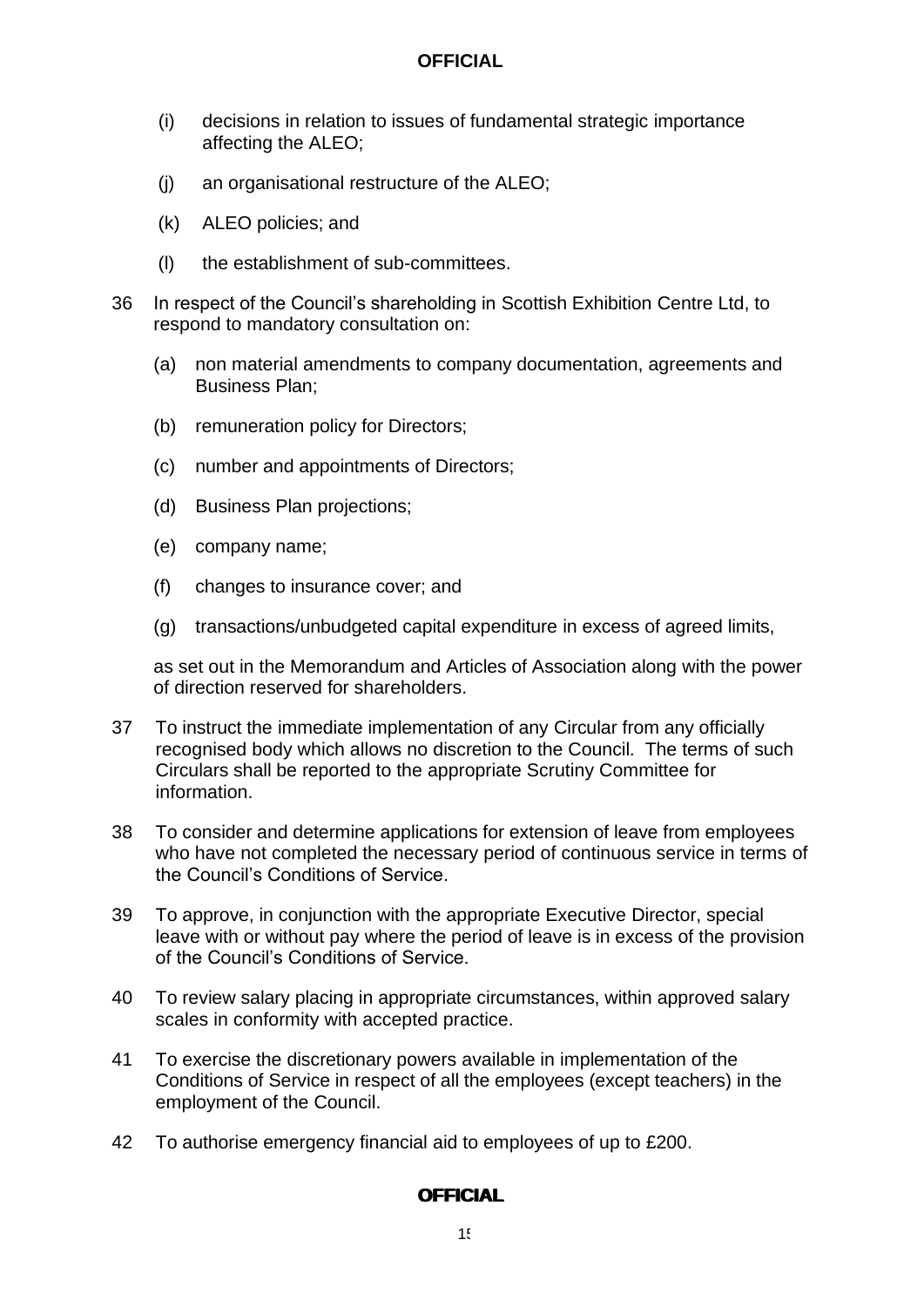- 43 To approve, in conjunction with the Executive Director of Finance, applications from employees (except teachers and Chief Officials) for early retiral and voluntary severance.
- 44 In consultation with the Executive Director of Finance, to deal with requests for the application of any of the discretionary elements contained in the Local Government Pension Scheme (Scotland) Regulations 1998.
- 45 To approve ex gratia payments to employees where the circumstances of the payments are not covered by the Council's Conditions of Service.
- 46 To deal with and, in appropriate circumstances, to approve applications by employees convicted of and fined under the Health and Safety at Work etc Acts, the Factories Acts, the Offices, Shops and Railway Premises Acts, the Road Traffic Acts or any associated legislation in respect of offences committed whilst acting in the course of their employment for
	- (a) payment of the fine imposed, or
	- (b) assistance with the legal expenses of their defence,

subject to the right of an employee aggrieved by a decision of the Director of Legal and Administration to appeal to the Personnel Appeals Committee.

- 47 To approve, in consultation with the appropriate Area Partnership chair, grant awards from the Integrated Grant Fund Area Budget up to a maximum of £500, subject to the application fitting with local priorities as determined by the Area Partnership and to reporting such awards to the first available meeting of the Area Partnership.
- 48 To approve grants to community councils for the production of newsletters and other items of expenditure up to a maximum of £400, in terms of the guidelines and conditions for discretionary grants for community councils.
- 49 To issue, after consultation with the City Convener for Democratic Renewal and the Corporate Management Team, Procedural Rules relating to the use and management of information within the Council.
- 50 In consultation with the Council Business Manager, to authorise the attendance of elected members at conferences etc in the UK up to a maximum cost of £800 per person and up to £1,000 per person for international travel/events.
- 51 To approve funding for economic development activity (including making grants and loans to businesses) of up to £100,000.
- 52 To deal with consultations on data protection impact assessments.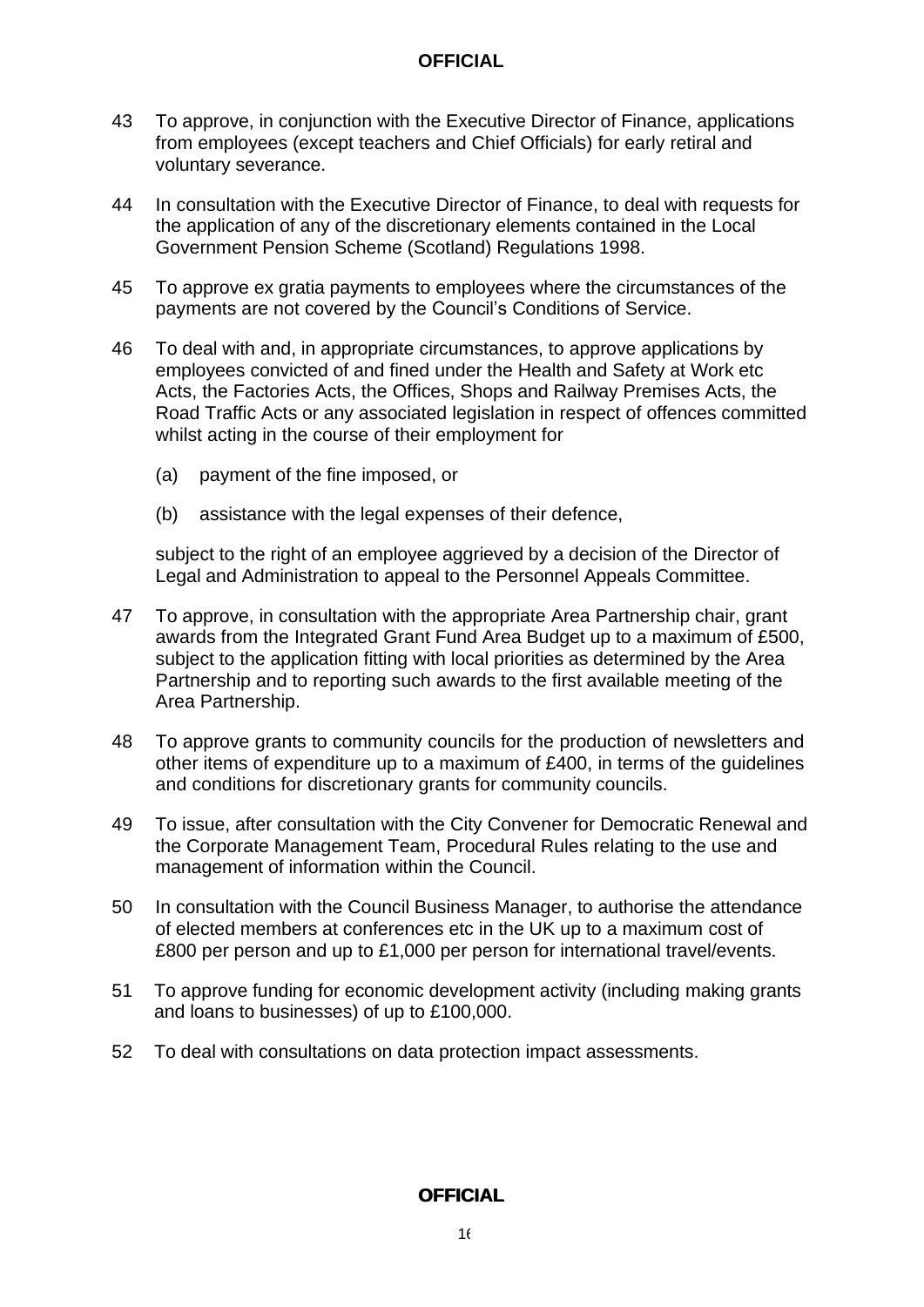### **Executive Director of Education Services**

<span id="page-18-0"></span>The Executive Director of Education Services is authorised:-

- 1 To serve any notices, deal with any applications, and take any necessary action on behalf of the Council, in terms of the Education (Scotland) Acts, the Children Acts, or generally legislation concerning the Council relating to the provision of Education Services.
- 2 In respect of Educational Trusts or endowments, to accept and administer any Trusts or endowments which may be offered to the Council for schools in their area and to receive and determine applications for the disbursement of funds in accordance with the provisions of any Trust Schemes.
- 3 To make grants of up to £5,000 to voluntary organisations, schools and other organisations which make provision for children of school age, pre-fives, or out of school care.
- 4 To approve support for any type of educational course and to make grants from any bursary or other financial scheme operated by the Council.
- 5 To assess and award education maintenance allowances, further education bursaries or other awards.
- 6 To make grants to staff and/or pupils in connection with courses, conferences, educational visits and excursions.
- 7 To instruct the immediate implementation of any Circular concerning teachers pay and conditions which allows no discretion to the Council. In the event of major changes or matters of significance, the terms of any such Circular shall be reported to the Education, Skills and Early Years City Policy Committee for information.
- 8 To permit parent councils, Parent Teacher Associations or such other organisations or persons as he/she considers appropriate to execute works of construction or improvement within the curtilage of an educational establishment, subject to
	- (a) being satisfied that the works are relevant to the function of and will not prejudice the operation of the educational establishment;
	- (b) the Director of Property and Consultancy Services being satisfied that for his/her interest, the works are acceptable; and
	- (c) the Director of Legal and Administration and the Executive Director of Finance being satisfied with the contractual and financial arrangements relating to the execution of the works.
- 9 To determine the dates of local school holidays after consultation with the appropriate parent councils and appropriate trade unions.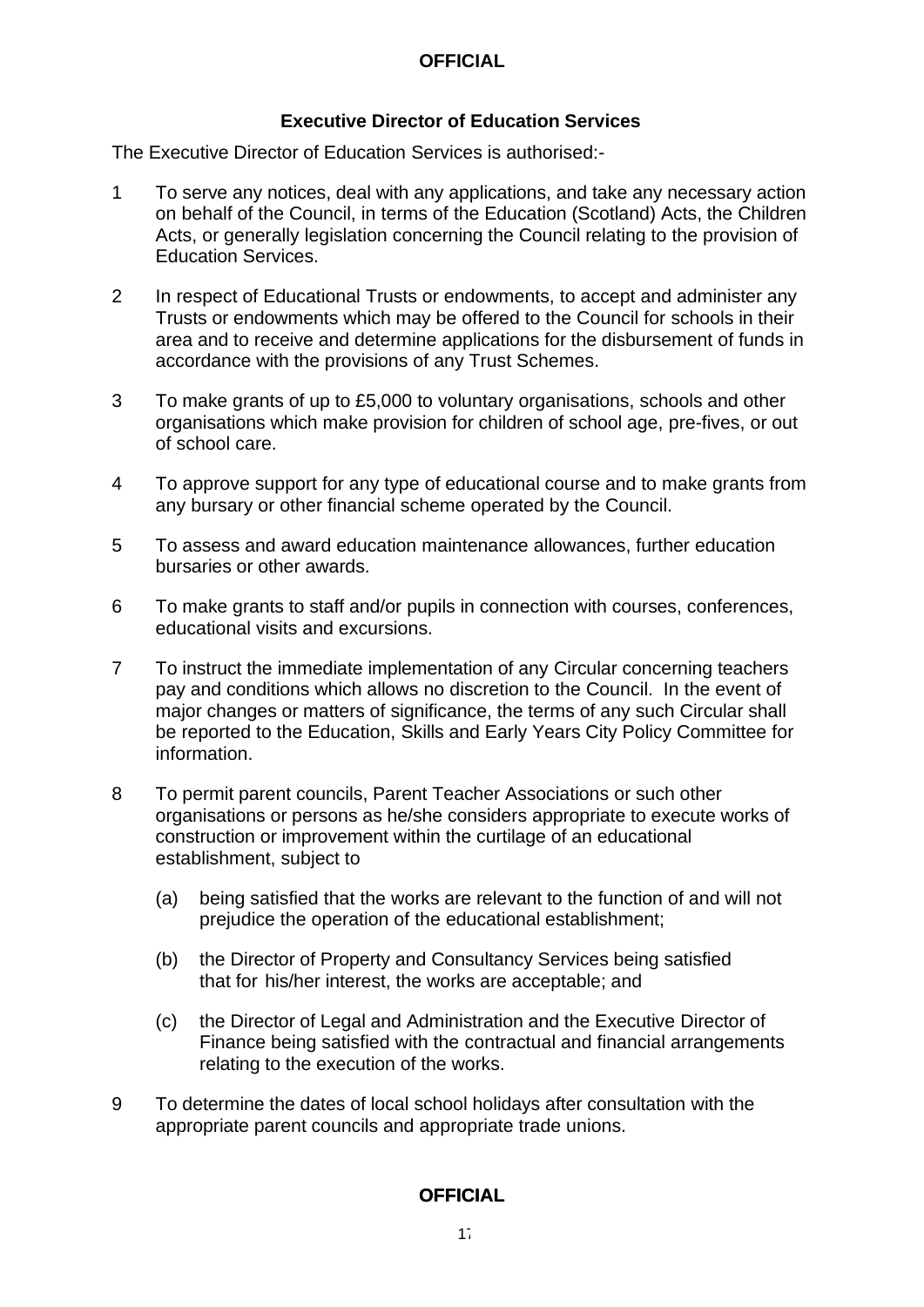- 10 To exclude pupils from school.
- 11 To make appointments to promoted and unpromoted posts in all educational establishments.
- 12 To approve applications from teachers for early retiral and voluntary severance.

#### **Executive Director of Finance**

<span id="page-19-0"></span>The Executive Director of Finance is authorised:-

- 1 To act as the proper officer of the Council in terms of the Local Government Acts, to administer the financial affairs of the Council, and to take any necessary action in terms of the Council's Financial Regulations, Management and Control Code of Practice.
- 2 To issue any notices, collect any monies, adjudicate in respect of any claims or objections, and to take any other necessary action in terms of the Local Government Acts.
- 3 To take decisions on debt write-off in accordance with recognised accounting policies and the Financial Regulations, Management and Control Code of Practice.
- 4 To amend service budgets for new monies received or subsequent approvals during the year, with all such changes being recorded in the monitoring statements.
- 5 To approve virement within the revenue budget and the investment programme up to a limit of £500,000, with all virement being reported to the first available meeting of the City Administration Committee.
- 6 To arrange appropriate insurance cover on behalf of the Council and negotiate claims against the Council as per the Financial Regulations, Management and Control Code of Practice.
- 7 To take decisions required for the financial administration of the Group Life Assurance Scheme.
- 8 In respect of the Loans Fund, to administer Council requirements for borrowing and temporary investment in accordance with the CIPFA Treasury Management Code.
- 9 To administer the Local Government Pension Scheme and implement investment arrangements for the Strathclyde Pension Fund in accordance with the Local Government Pension Regulations.
- 10 In respect of Strathclyde Pension Fund, to appoint persons to serve on the Investment Advisory Panel.
- 11 To agree participation by Strathclyde Pension Fund in securities litigation.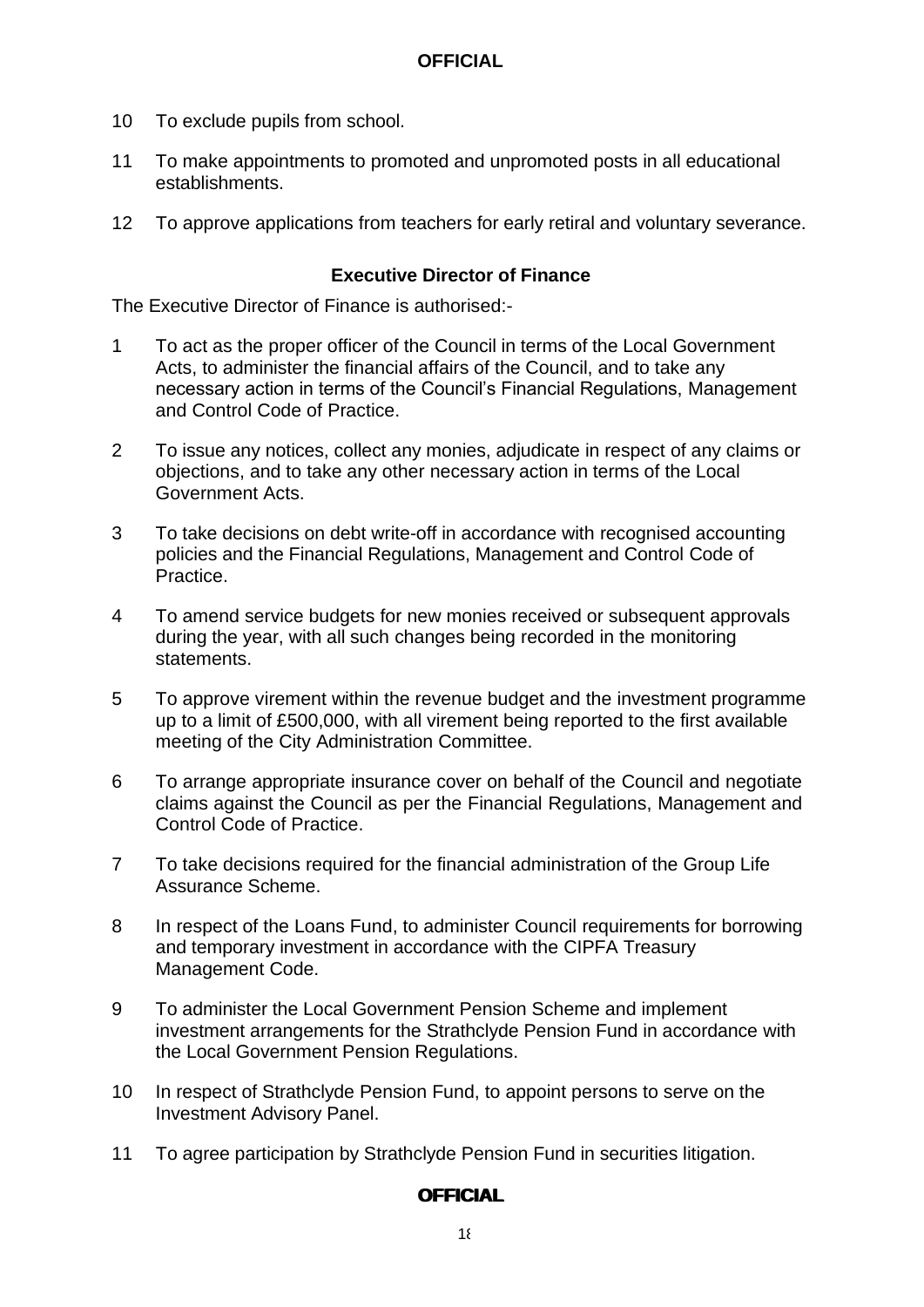- 12 To take decisions on investments or other matters in respect of monies held or funds administered by the Council.
- 13 To sign, for banking activity purposes, bank indemnities on behalf of the Council.
- 14 To determine interest rate levels charged to Home Loan borrowers, in terms of Section 219 (4) (a()/(b) of the Housing (Scotland) Act 1987.
- 15 To set charges for services requested of his/her department additional to those relating to the sale of valuation rolls, Council Tax lists and electoral registers.
- 16 To arrange operational and/or financial leases on behalf of the Council.
- 17 In consultation with the appropriate local members, to authorise proceedings to exceptional attachment in respect of non-domestic rates debt and to remit such debt on the grounds of hardship in terms of Section 25A of the Local Government (Scotland) Act 1966.
- 18 In consultation with the Chief Executive, to consider those cases of business rates debts for which liquidation or sequestration might be the appropriate course and, after consultation with the appropriate local members, to authorise liquidation or sequestration.
- 19 To make objections or complaints to the Licensing Board in respect of liquor licences in cases of failure to pay business rates.
- 20 To deal with requests for the use of the City Chambers.
- 21 To approve, where an arm's length external organisation ("ALEO") states in its constitution that approval is required from the Council:
	- (a) the annual accounts;
	- (b) LLP Banking arrangements;
	- (c) additional expenditure or the extension of business beyond agreed budgets;
	- (d) borrowing or lending or the giving of guarantees beyond agreed limits;
	- (e) the disposal or acquisition of any business shares or material assets;
	- (f) the acquisition of capital assets beyond agreed limits;
	- (g) entering into a partnership, joint venture or profit sharing arrangement beyond the agreed limits;
	- (h) parent company guarantees or bonds in respect of new contracts;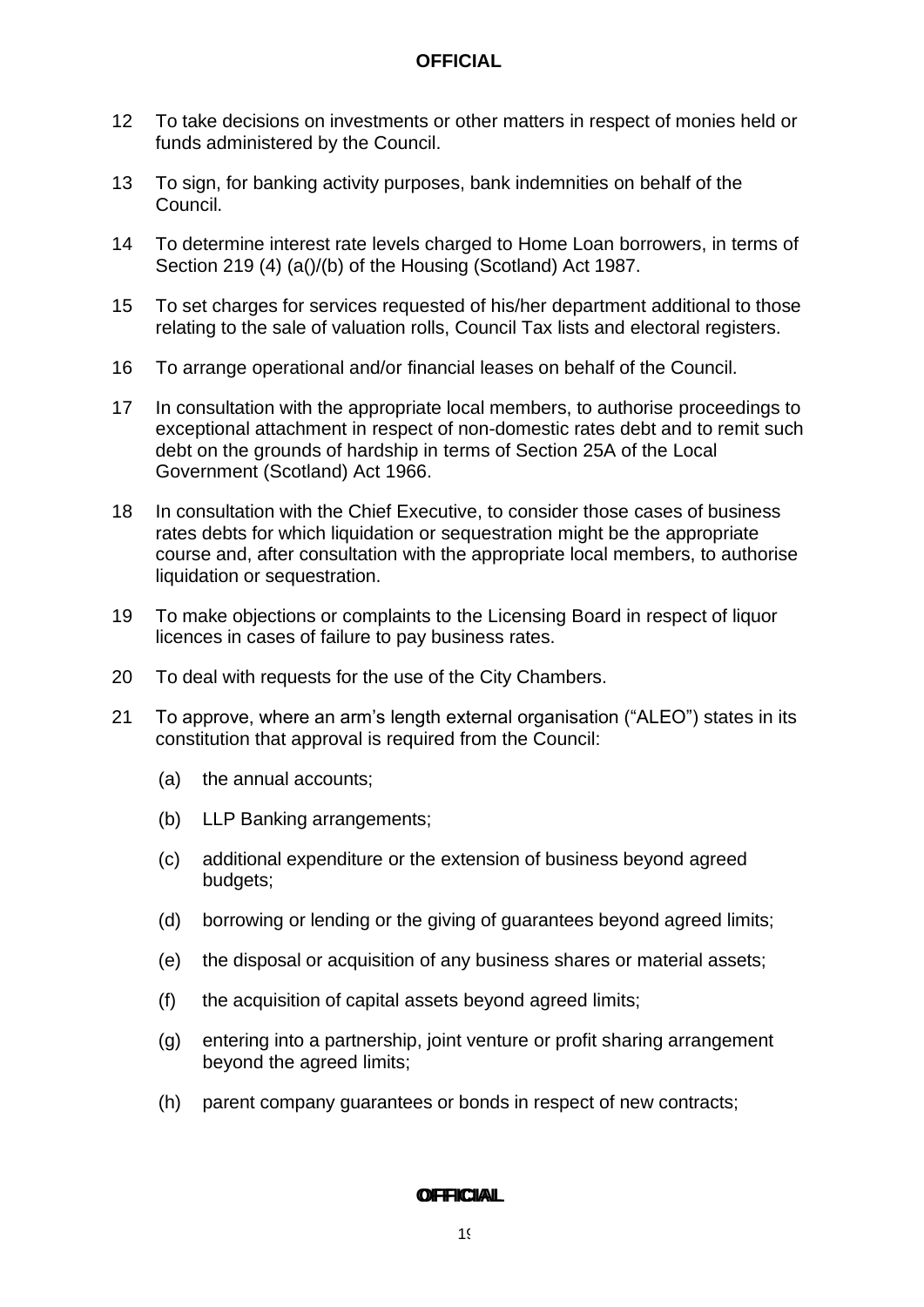- (i) the establishment of or participation in any pension scheme other than the Strathclyde Pension Fund;
- (j) the appointment of the Senior Finance Officer (Director or equivalent) or respond to consultation on the appointment of the Senior Finance Officer (Director or equivalent); and
- (k) the appointment and remuneration of LLP/Company Auditors.
- 22 If listed on the list of approved officers held by the Senior Responsible Officer, to act as Investigation Manager for the purposes of the Regulation of Investigatory Powers (Prescription of Offices etc and Specification of Public Authorities) (Scotland) Order 2010.

### **Executive Director of Neighbourhoods, Regeneration and Sustainability**

<span id="page-21-0"></span>The Executive Director of Neighbourhoods, Regeneration and Sustainability is authorised, subject to reporting to the Contracts and Property Committee for information details of any matters dealt with in terms of paragraphs 16 to 35 below:-

- 1 To serve any notices, issue any licences, give any consents and generally take any necessary action on behalf of the Council in terms of the Roads (Scotland) Acts, the Road Traffic Regulation Acts and the New Roads and Streetworks Act 1991 or generally any legislation concerning the Council's functions relating to transport, parking, roads, lighting, parks, open spaces, cemeteries and crematoria, biodiversity, jetties, tidal waters, flood prevention measures, the collection and disposal of waste, the cleaning of roads, streets and open spaces, food safety and food standards, the safety, health and well-being of the community, health and environmental protection and consumer protection.
- 2 To grant wayleaves in respect of public utilities.
- 3 To carry out the functions of the Joint Road Safety Officer in conjunction with the Chief Constable.
- 4 After consultation with the Director of Legal and Administration, to agree terms for bridge agreements with private bridge owners (British Railways Board, Network Rail and others) and the terms of the discharge of the Council's liability for annual maintenance and renewal charges in connection with such bridges.
- 5 To approve applications for school crossing patrols at sites where it is justified in terms of the adopted criteria.
- 6 To refuse applications for school crossing patrols where the criteria approved by the Council are not met.
- 7 Subject to consultation with the local members and the associated primary school parent council, to discontinue an existing school crossing patrol where it no longer meets the adopted criteria or does not comply with Council policy.
- 8 To approve alterations to the list of public roads.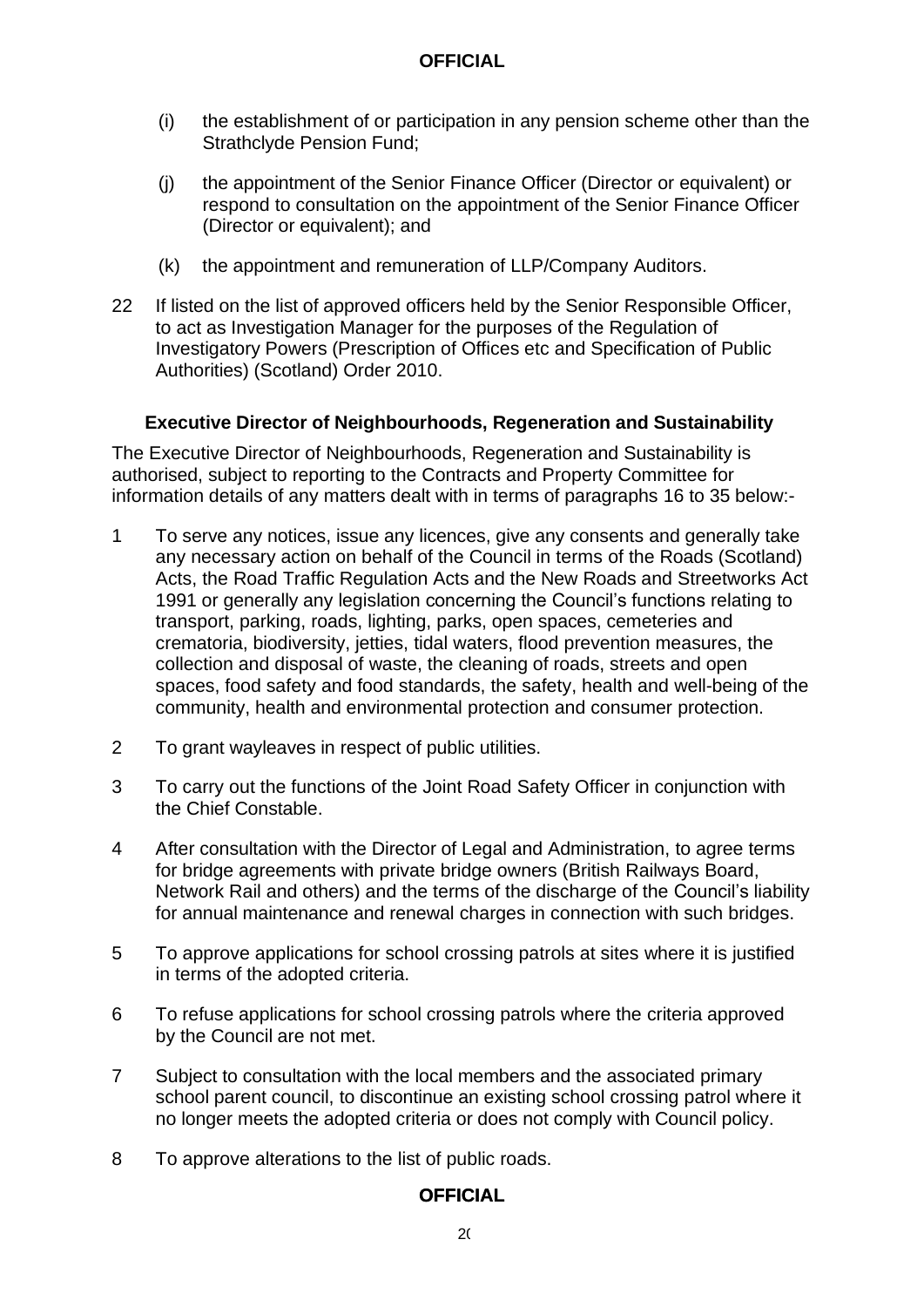- 9 To approve, in consultation with the appropriate City Convener, Traffic Regulation Orders which are not subject to objection or which are subject to objection but not to a mandatory hearing.
- 10 To make any temporary Notice/Order under Section 62 of the Roads (Scotland) Act 1984 and Sections 14 and 16 of the Road Traffic Regulation Act 1984 that does or does not require an advertisement in a local newspaper.
- 11 To approve applications for use of public parks, George Square, bandstands, pedestrian precincts and the Clyde Walkway, with applications for major or city centre events being approved in consultation with the appropriate City Convener.
- 12 To determine and regulate the use of parks, open spaces, civic spaces and pedestrian precincts, cemeteries and crematoria, display houses and other similar facilities.
- 13 To exercise any functions of the Council required in terms of Management Rules approved by the Council.
- 14 To exercise enforcement powers and to issue fixed penalty notices in respect of legislation governing Environmental Health, Trading Standards and other enforcement staff, in terms of the coded list of legislation in the appendix to this scheme.
- 15 If listed on the list of approved officers held by the Senior Responsible Officer, to act as Investigation Manager for the purposes of the Regulation of Investigatory Powers (Prescription of Offices, Ranks and Positions) (Scotland) Order 2000.
- 16 To negotiate terms for the acquisition of land or property and to agree terms where it has been specifically budgeted for.
- 17 To agree terms for the disposal of land or property (including by way of the grant of a long lease or grassum, with or without an option to purchase), which has been declared surplus to requirements and which has been advertised on the open market, where more than one offer has been received and the highest offer is being accepted and subject to being satisfied that this represented full market value.
- 18 To agree terms for the disposal of land or property on an off-market basis (including by way of the grant of a long lease or grassum, with or without an option to purchase), which has been declared surplus to requirements, where the disposal price is less than £100,000, and, subject to being satisfied that this represented the best consideration which could be reasonably obtained where either the subjects have recently been unsuccessfully marketed or the proposed disposal conforms to the Regeneration and the Economy policy on off-market disposals.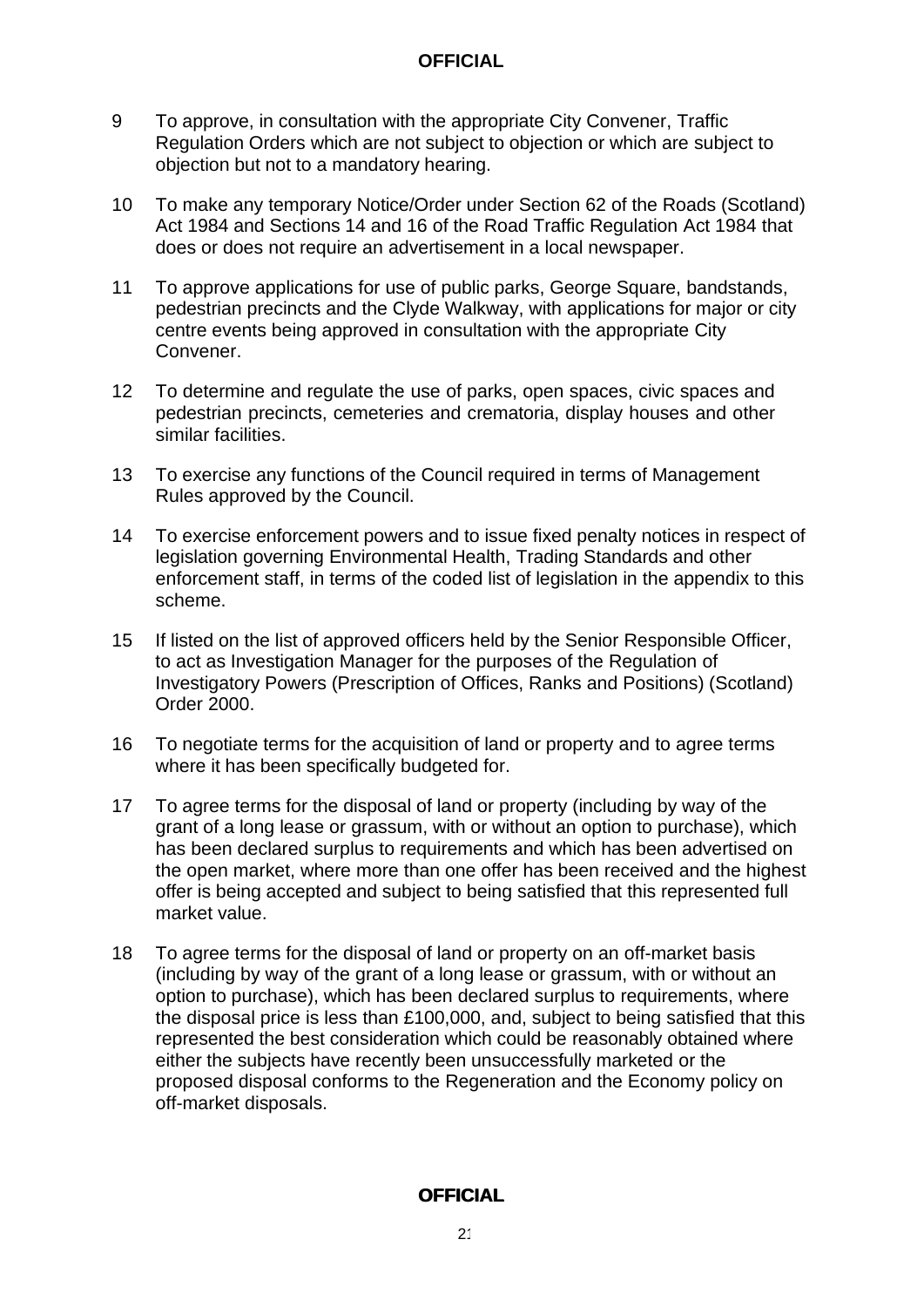- 19 To grant temporary leases or licences of land or property which has not been recently advertised, for appropriate periods, determined by the use.
- 20 To grant leases or licences of land or property which has been advertised for lease on the open market, at market value, for appropriate periods determined by the use.
- 21 To grant leases or licences of land or property which has been advertised for lease on the open market, at market value, for a period of more than one year, at rentals of up to £100,000 per annum.
- 22 To grant leases or licences of land or property for the establishment of plant and equipment associated with the provision of service utilities, for periods of up to 60 years at rents up to £50,000 per annum.
- 23 To grant leases or licences at concessionary rents to organisations and projects conforming to the terms of the Council's concessionary rental policy.
- 24 To take land or property on lease or licence for up to 3 years, at market value, at rentals of up to £100,000 per annum.
- 25 To agree rent reviews of land or property leased by or to the Council up to an increase of £100,000 per annum.
- 26 To agree rent reviews in line with contractual mechanisms agreed in the lease.
- 27 To approve assignations of leases of land or property, subject to satisfactory business and financial references being obtained.
- 28 To grant consent to the sub-letting of property or to the variation in the terms of the sub-lease.
- 29 To vary conditions in leases granted by the Council of land or property, subject to the rent reflecting market value up to £100,000 per annum.
- 30 To grant or obtain minutes of waiver, servitudes and wayleaves up to a price of £50,000.
- 31 To agree renewals and grant leases for up to 20 years to existing tenants currently occupying property on an annual or monthly tenancy where that tenancy has been conducted to his satisfaction for a minimum of 3 years.
- 32 To terminate existing monthly/annual tenancies and grant new monthly/annual tenancies.
- 33 To terminate leases and to take any necessary action to secure possession of property or recover rent arrears.
- 34 To agree terms for lease surrenders of property which have been specifically budgeted for, in the Council's capacity as tenant (occupier).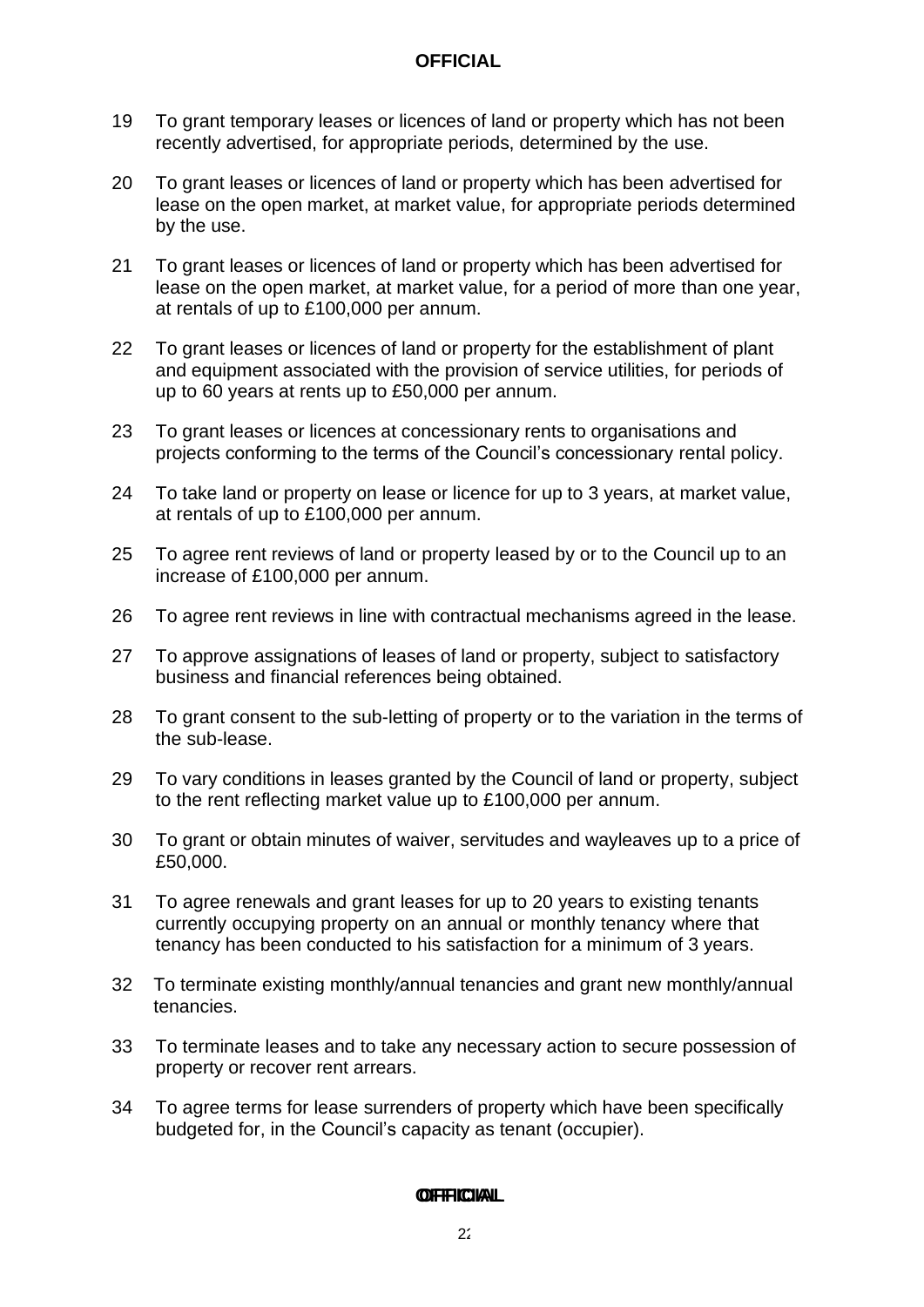- 35 To agree terms for lease surrenders to include reverse premiums and dilapidations where the terms have been fully and professionally negotiated and costed, in the Council's capacity as tenant (occupier).
- 36 To approve investments from the Invest to Improve Land and Property Fund up to a maximum of £100,000, with investments between £40,000 and £100,000 being approved in consultation with the Property and Land Steering Group, or its successor."
- 37 In consultation with the Depute Leader of the Council, to deal with asset transfer requests from community transfer bodies and to issue decision notices following consideration of the requests.
- 38 To fix dates between which the city markets are closed at holiday times where the various trade organisations are in agreement.
- 39 To deal with payments due to persons in terms of the Housing (Scotland) Acts following a committee determination that houses do not meet a tolerable standard.
- 40 To let Council properties for use as election rooms at Council, Scottish, Westminster and European elections, subject to guidelines as may be approved by the Council.
- 41 To negotiate and settle claims arising in terms of Land Compensation or Flood Prevention legislation.
- 42 To apportion office accommodation between Council departments and to arrange for any necessary alterations or adaptations to such accommodation within budgeted expenditure.
- 43 In terms of the Town and Country Planning (Scotland) Act 1997, the Planning (Listed Buildings and Conservation Areas) (Scotland) Act 1997, the Planning (Hazardous Substances) (Scotland) Act 1997 and associated legislation:-
	- (a) to grant unconditionally, or subject to conditions, applications for planning permission; for planning permission in principle; for matters specified in conditions; for listed building and conservation area consent; for reserved matters; for amendments and other consents, including material and nonmaterial variations; for advertisement consent; for discharge, amendment or deletion of conditions including those imposed by committee; for certificates of lawfulness; for hazardous substances consent; for notice of intent to develop by Government departments and for certificates of appropriate alternative development, unless
		- (i) the planning application is, in terms of the planning hierarchy, a national planning application or a major planning application significantly contrary to the development plan; or
		- (ii) there are material objections received in writing by the end of the overall expiry date from one or more Councillors to a national or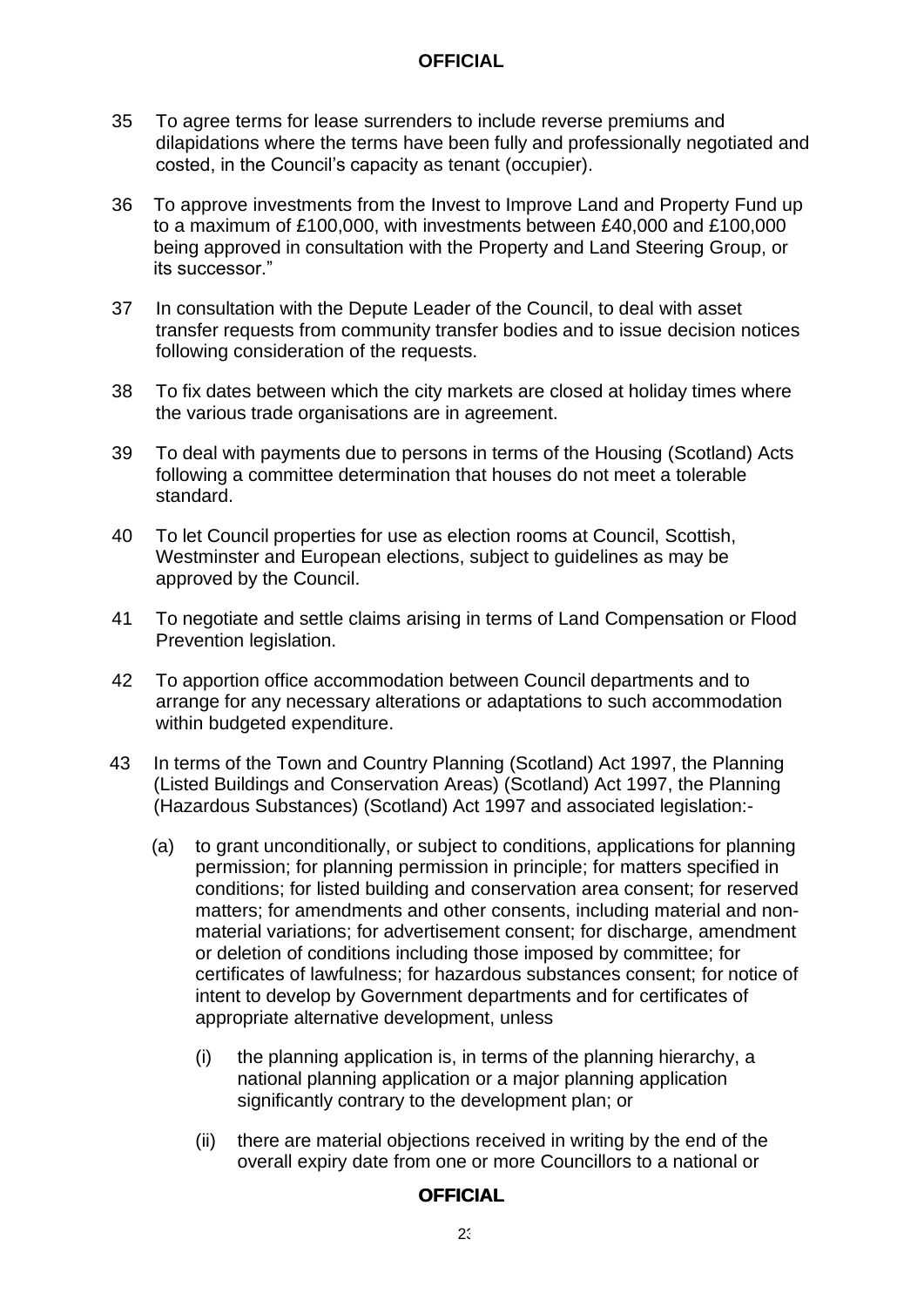major application, from 3 or more Councillors to any other type of application, or from 6 or more third parties to any type of application; or

- (iii) there is a material contravention of the Council's policies; or
- (iv) the applicant is an elected member or close family member or partner of an elected member of Glasgow City Council; or
- (v) the applicant or close family member or partner of the applicant is an officer employed within the Planning Division of Neighbourhoods, Regeneration and the Sustainability;
- (b) to refuse applications as detailed in (a) above where there is a material breach of the development plan, unless
	- (i) the application is, in terms of the planning hierarchy, a national planning application or major planning application significantly contrary to the development plan; or
	- (ii) there are material representations of support for the proposals received in writing by the end of the overall expiry date from one or more Councillors to a national or major application, from 3 or more Councillors to any other type of application, or from 6 or more third parties to any type of application;
- (c) (i) to enforce unauthorised advertisements, development and works on listed buildings, including serving enforcement notices and fixed penalty notices, advertisement and listed building notices, Section 125 (planning contravention) notices, Section 145 (breach of conditions) notices, Section 168 (Tree Replacement) notices, Section 179 (amenity) notices, Section 187 (placards and posters), Fixed Penalty Notices, Stop and Temporary Stop Notices, Notification of Initiation of Development, Notification of Completion of Development, On-site Notices, notices requiring retrospective applications and direct action in respect of breaches of planning control;
	- (ii) to enter land without a warrant, in terms of Section 156 of the Town and Country Planning (Scotland) Act 1997 and Section 56 of the Planning (Listed Buildings and Conservation Areas) (Scotland) Act 1997;
	- (iii) to serve urgent interdicts on unauthorised development or works or signage including flyposting; and
	- (iv) to seek interim interdict in respect of unauthorised flyposting;
- (d) to respond on behalf of the Council where the Council's observations have been sought in respect of developments of adjoining planning authorities;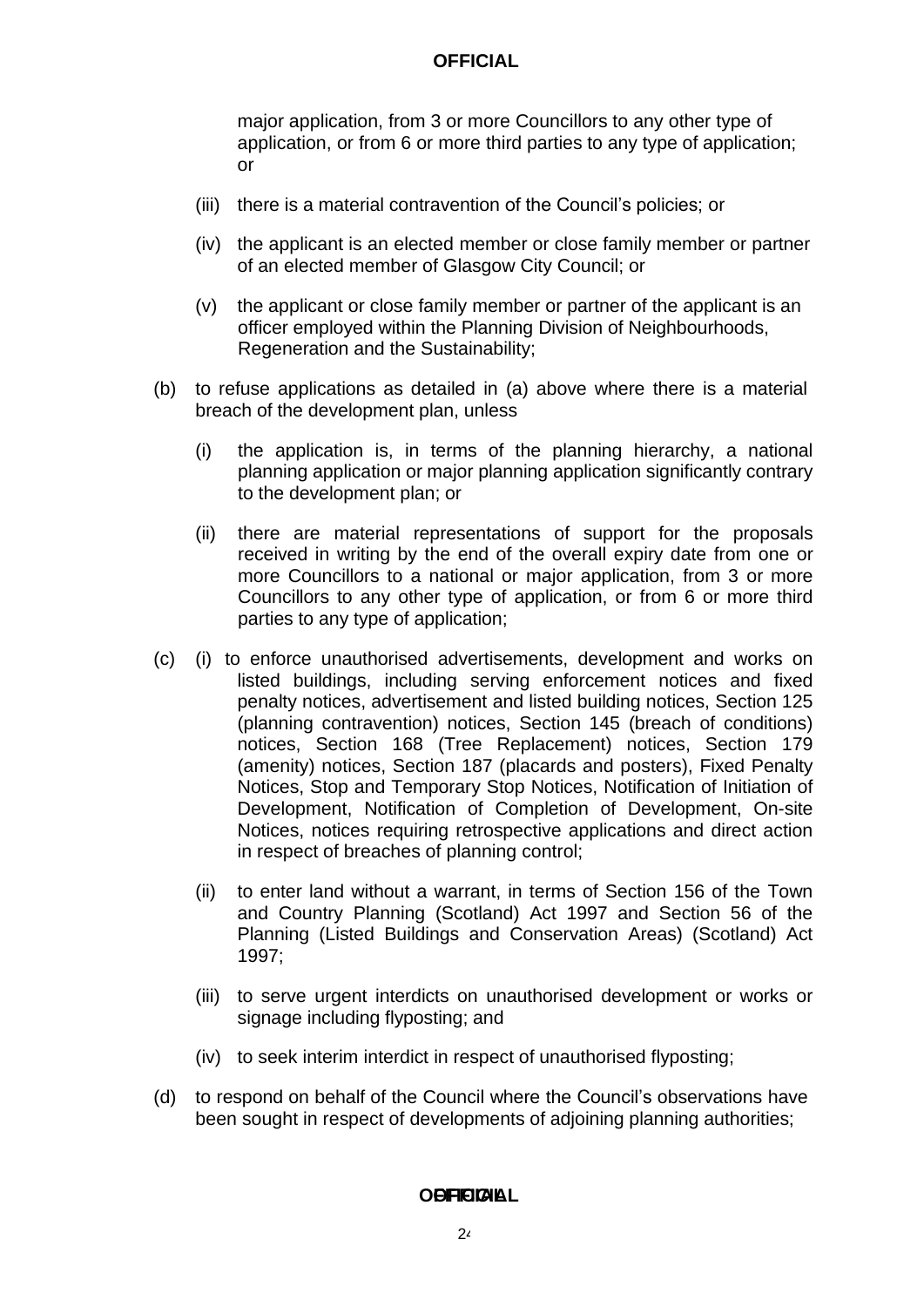- (e) to respond on behalf of the Council to appeals and call-ins unless the appeal is against a decision contrary to the Service recommendation;
- (f) to agree to the temporary display of an advertisement for a period not exceeding one week, providing there are no adverse road safety implications;
- (g) to agree to the temporary alteration to an existing advertisement consent for a period not exceeding one month without requiring a fresh advertisement application;
- (h) to approve the closure or diversion of roads and paths and the diversion of services subsequent to development previously approved;
- (i) to decline to determine an application for planning permission following refusal and/or appeal of similar applications;
- (j) to revoke permission for applications approved under delegated powers;
- (k) to respond to requests for all screening and scoping opinions, including Screening Opinions on whether a development is a major or local application having regard to the Planning (Hierarchy of Developments) (Scotland) Regulations 2009 and consequently whether formal preapplication consultation requires to be carried out;
- (l) to determine whether developments are permitted in terms of the appropriate Permitted Development Order;
- (m) to determine whether works to a listed building require consent;
- (n) to assess and accept or not the scope of a Proposal of Application Notice;
- (o) to respond to prior notifications for agricultural development and demolition and as otherwise required;
- (p) to decline to determine an application for planning permission where the required Pre-application Consultation Report has not been submitted with the application.
- 44 To allocate developer contribution funds to approved projects up to a value of £50,000.
- 45 To make Tree Preservation Orders in terms of Sections 160 and 163 of the Town and Country Planning (Scotland) Act 1997 and the Forestry Act 1967 and to grant or refuse consent in respect of tree operations in conservation areas or felling of trees covered by Tree Preservation Orders.
- 46 To serve Urgent Works Notices on historic buildings under the terms of Section 49 of the Planning (Listed Building and Conservation Areas) (Scotland) Act 1997.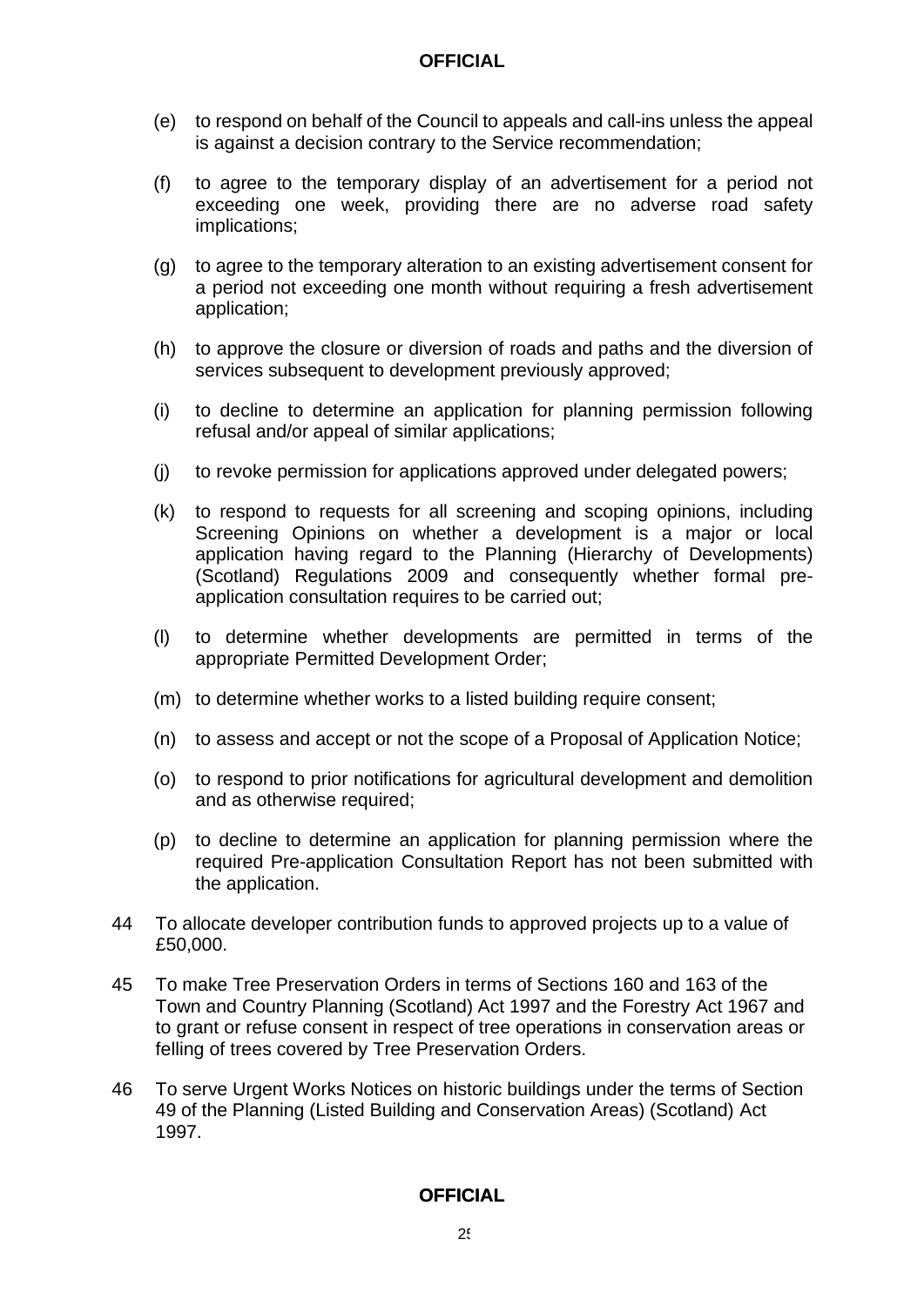- 47 To take all actions and decisions, make all determinations and serve, vary or withdraw all Notices under the High Hedges (Scotland) Act 2013 and any regulations made thereunder, and such subsequent legislation as may amend those provisions.
- 48 To serve any Notice in terms of Section 87 of the Civic Government (Scotland) Act 1982.
- 49 To approve planning grants to voluntary organisations up to a value of £20,000.
- 50 To approve applications in respect of Repairs and Improvement Grants in respect of the following categories, namely roof, fabric, dry rot eradication, lead pipe replacement, standard amenities, Housing Renewal Areas, damp proof course installation, electrical and kitchen upgrading, disabled adaptations, care and repair, structural failures, statutory notice work and any other categories designated by the Council.
- 51 To approve applications by Housing Associations and Societies where such applications are in accordance with schemes of financial assistance, the principles of which have been approved by the Council.
- 52 To approve applications for funding relating to the Development Programme, within the Scheme approved by the Council and agreed between the Council and the Scottish Government.
- 53 To serve any Notices and take any necessary action on behalf of the Council in terms of the Housing (Scotland) Acts or generally any legislation appropriate to the repair or improvement of housing property in pursuance of the Council's housing investment priorities.
- 54 To carry out the functions of the Council in relation to Parts 1, 2 and 7 to 10 of the Antisocial Behaviour (Scotland) Act 2004 regarding Antisocial Behaviour Orders and the registration of private landlords.
- 55 In terms of the Building (Scotland) Acts and the Civic Government (Scotland) Act 1982, to grant or refuse building warrants, grant or refuse certificates of completion, serve any notices, execute any works and generally take any necessary action in connection within these Acts.
- 56 To enter and inspect sports grounds in terms of the Safety of Sports Grounds Act 1975.
- 57 To issue certificates of suitability under section 23 of the Licensing (Scotland) Act 1976 and certificates under section 50 of the Licensing (Scotland) Act 2005.
- 58 Subject to consultation with the local members, to approve new street names.
- 59 To serve notices and take any necessary action under the Civic Government (Scotland) Act 1982, the Housing (Scotland) Act 1987 and the Environmental Protection Act 1990 in relation to houses in multiple occupation.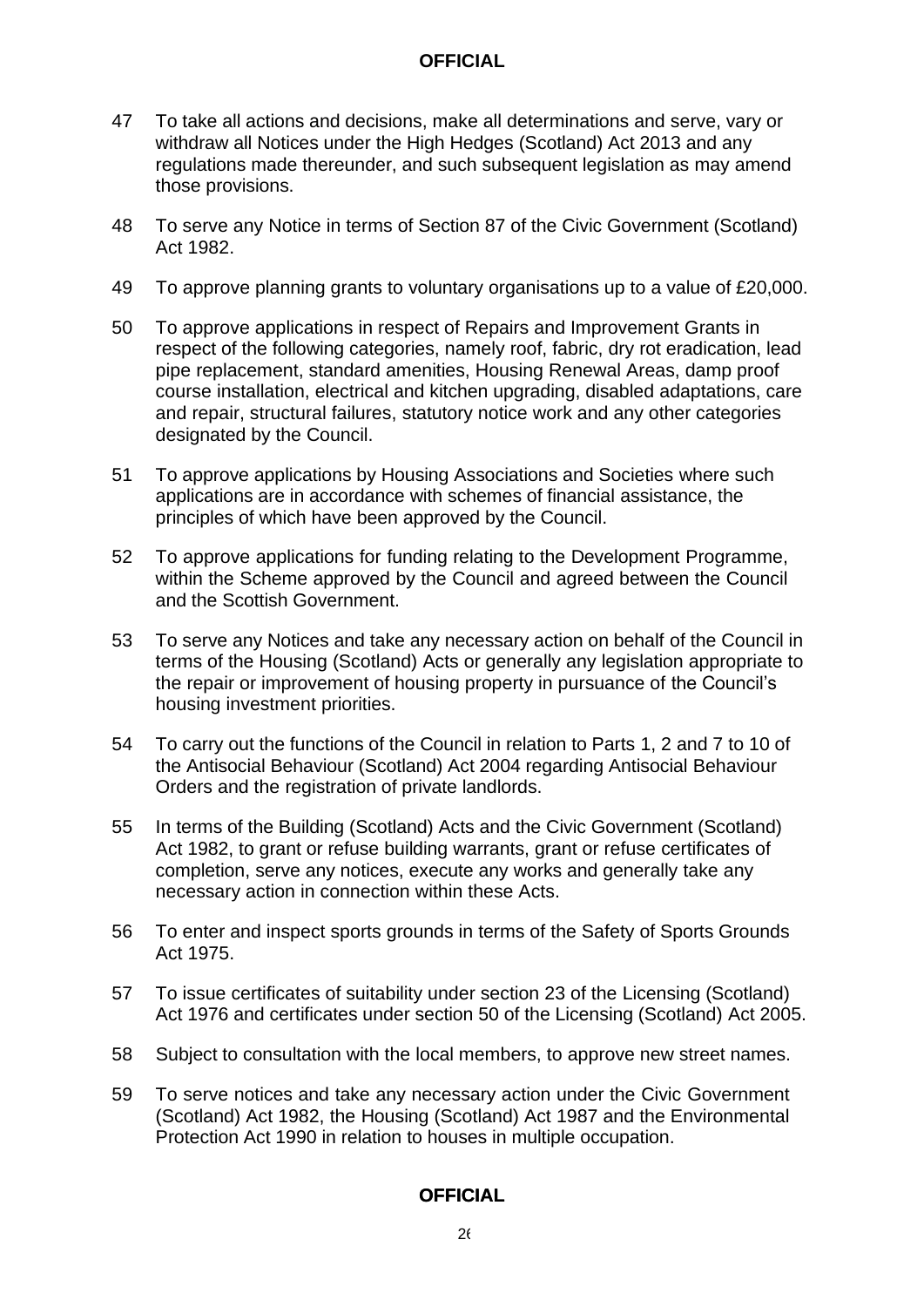- 60 To enter and inspect, serve notices and take any necessary action under the Environment Act 1995 and the Environmental Protection Act 1990 in relation to Contaminated Land.
- 61 To enter, inspect and take any necessary action/works on property under the Flood Risk Management (Scotland) Act 2009.
- 62 To serve enforcement notices, in terms of Section 90 of the Civic Government (Scotland) Act 1982, requiring owners to correct defective lighting.
- 63 To exercise the functions of the Council regarding applications for Roads Construction Consent in terms of Sections 16 to 18 and 21 to 23 of the Roads (Scotland) Act 1984.
- 64 To approve the making and serving of any notices and orders in relation to public rights of outdoor access under the terms of the Land Reform (Scotland) Act 2003 and other relevant legislation.
- 65 To take actions, make assessments, undertake site-based inspections, and, subject to function 47 (above), make and serve any notices and orders, with respect to public rights of outdoor access under the terms of the Land Reform (Scotland) Act 2003 and other relevant legislation.
- 66 In the event that no committee is available to decide on property lease, acquisition and disposal matters such as during a period of recess or the preelection period, to make decisions on behalf of the Council provided that Council property policies have been followed and any transactions represents best value, with any such approval being reported to the first available meeting of the Contracts and Property Committee.

#### **Chief Officer to the Integration Joint Board**

<span id="page-28-0"></span>The Chief Officer to the Integration Joint Board is authorised:-

- 1 To take action in connection with any function delegated or specified under the Integration Scheme between Glasgow City Council and NHS Greater Glasgow and Clyde, or otherwise conferred upon the Glasgow City Integration Joint Board or its constituent authorities by virtue of the Public Bodies (Joint Working) (Scotland) Act 2014, including but not limited to any function directed to any of them by the Scottish Ministers.
- 2 To commission and enter into any contracts for social care and/or housing support services in accordance with Part III of the Council's Standing Orders Relating to Contracts.
- 3 To make payments to voluntary organisations for the purchase of services or initial purchase of equipment up to a value of £20,000.
- 4 To provide aids and adaptations for disabled people and special payments to Carers up to the value of £100,000 in any one case.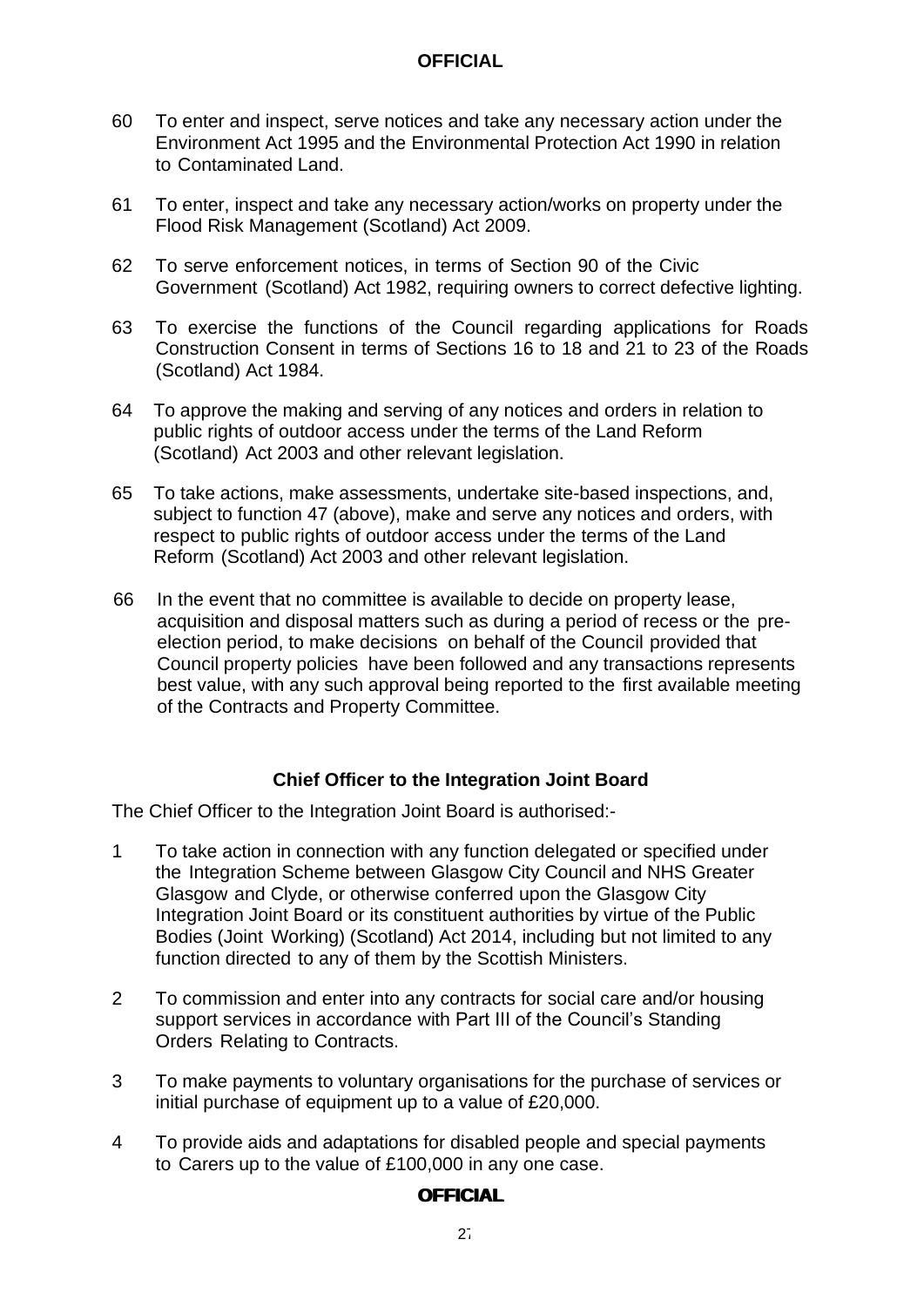- 5 Subject to the Council's Financial Regulations, Management and Control Code of Practice,
	- (a) to purchase appropriate social care and housing support services within open-ended call-off contracts from providers on approved national and local framework agreements from accredited providers or from providers awarded contracts for business by the Council, excluding services at (b) to (d) below;
	- (b) to purchase care packages in Children's Services for placements at residential/open schools;
	- (c) to authorise individual budgets (options 1 to 4) for adults in accordance with the Social Care (Self Directed Support) (Scotland) Act 2013; and
	- (d) to authorise individual budgets (options 1 to 4) for children in accordance with the Social Care (Self Directed Support) (Scotland) Act 2013.
- 6 To provide direct assistance (loans or grants) under statutory provisions in
	- (a) the Social Work (Scotland) Act 1968, the Children's Act 1975 or the Children (Scotland) Act 1995; and
	- (b) Sections 29 and 30 of the Children (Scotland) Act 1995, Section 73 of the Regulation of Care (Scotland) Act 2001 and Section 6 of the Children (Leaving Care) Act 2000.
- 7 To make decisions regarding children and young people's placements, which may potentially lead to the separation of brothers and sisters.
- 8 To authorise the emergency "transfer" of placement of a child subject to a compulsory supervision order in terms of Section 145 of the Children's Hearings (Scotland) Act 2011.
- 9 To apply for Child Protection Orders and Child Assessment Orders in terms of Sections 37 and 35 respectively of the Children's Hearings (Scotland) Act 2011 and Exclusion Orders in terms of section 76 of the Children (Scotland) Act 1995.
- 10 To approve refuges in terms of Section 38 of Children (Scotland) Act 1995.

#### **Chief Social Work Officer (Health and Social Care Partnership)**

<span id="page-29-0"></span>The Chief Social Work Officer is authorised to:-

1. To take any necessary action on behalf of the Council in terms of the Social Work (Scotland) Act 1968, the Mental Health (Scotland) Act 1984, the Children (Scotland) Act 1995, the National Health Service and Community Care Act 1990, the Adults with Incapacity (Scotland) Act 2000, the Housing (Scotland) Act 2001, the Community Care and Health (Scotland) Act 2002, the Homelessness (Scotland) Act 2003, the Mental Health (Care and Treatment) (Scotland) Act 2003, the Adoption and Children (Scotland) Act 2007 or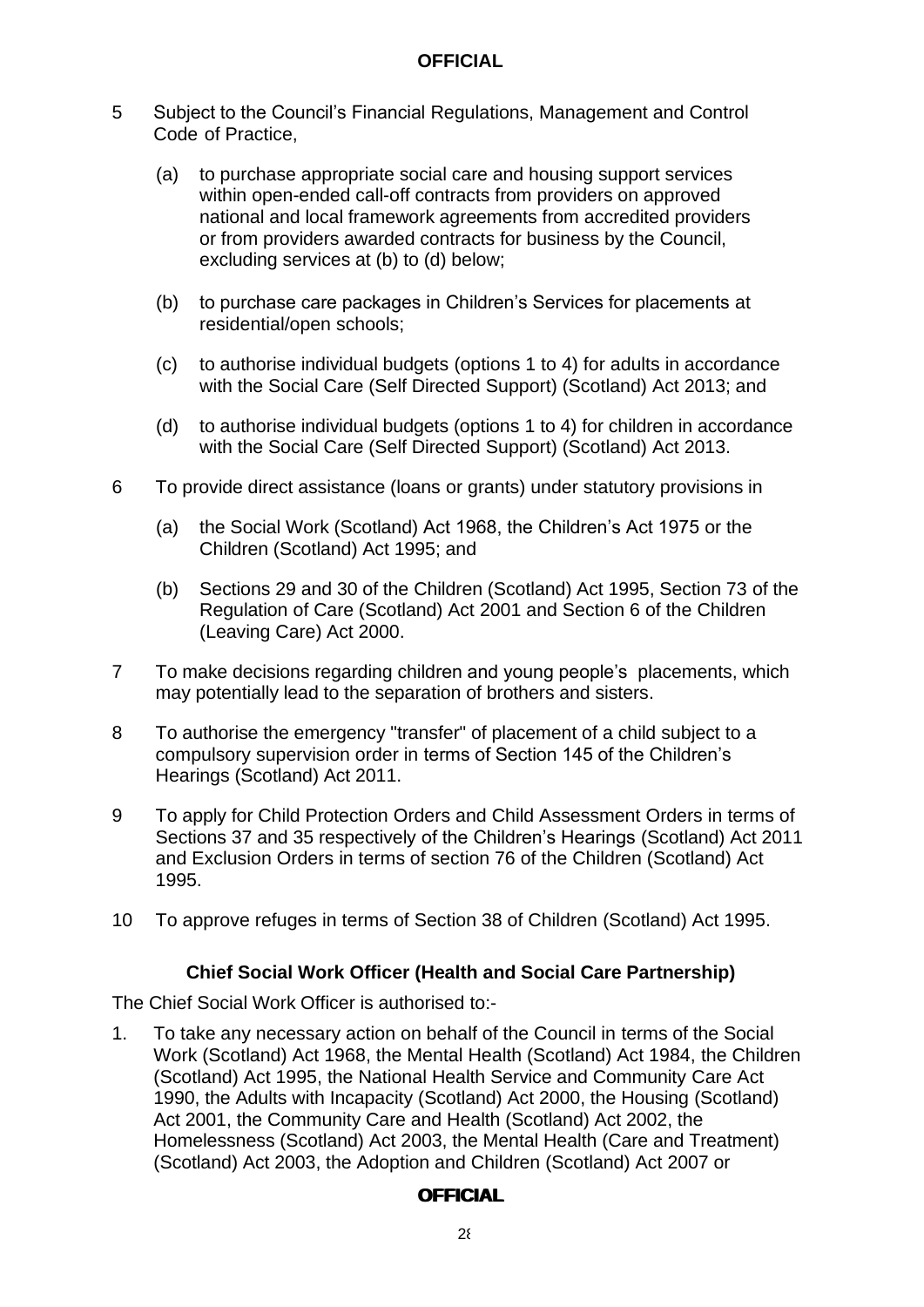generally any legislation concerning the Council's functions relating to the provision of Social Care Services.

- 2. To appoint Mental Health Officers under the Mental Health Acts (approval as Mental Health Officers is restricted to those members of staff who have satisfactorily completed the approved training course).
- 3. To admit children to secure care in terms of the Secure Accommodation (Scotland) Regulations 2013 save to the extent that function has been delegated to the Integration Joint Board.
- 4. To consider and decide upon recommendations made by the Adoption and Fostering Review Panel in connection with any adoption and fostering matters, including decisions about the provision of aids and adaptations.
- 5. To consider and decide upon recommendations by Adoption and Fostering Panels, on matters of approval of persons to adopt or foster, and the placement of children with such persons.

#### <span id="page-30-0"></span>**Chief Officer: Finance and Resources (Health and Social Care Partnership)**

The Chief Officer: Finance and Resources is authorised:-

- 1. To serve any notices and to take any necessary action on behalf of the Council in terms of the National Assistance Acts.
- 2. To approve waivers and disregards on behalf of the Council in respect of determining a client's liability for contribution to social care and housing support services provided.
- 3. To approve waivers and disregards on behalf of the Council in respect of determining a client's liability for contribution to care home (residential/nursing) costs.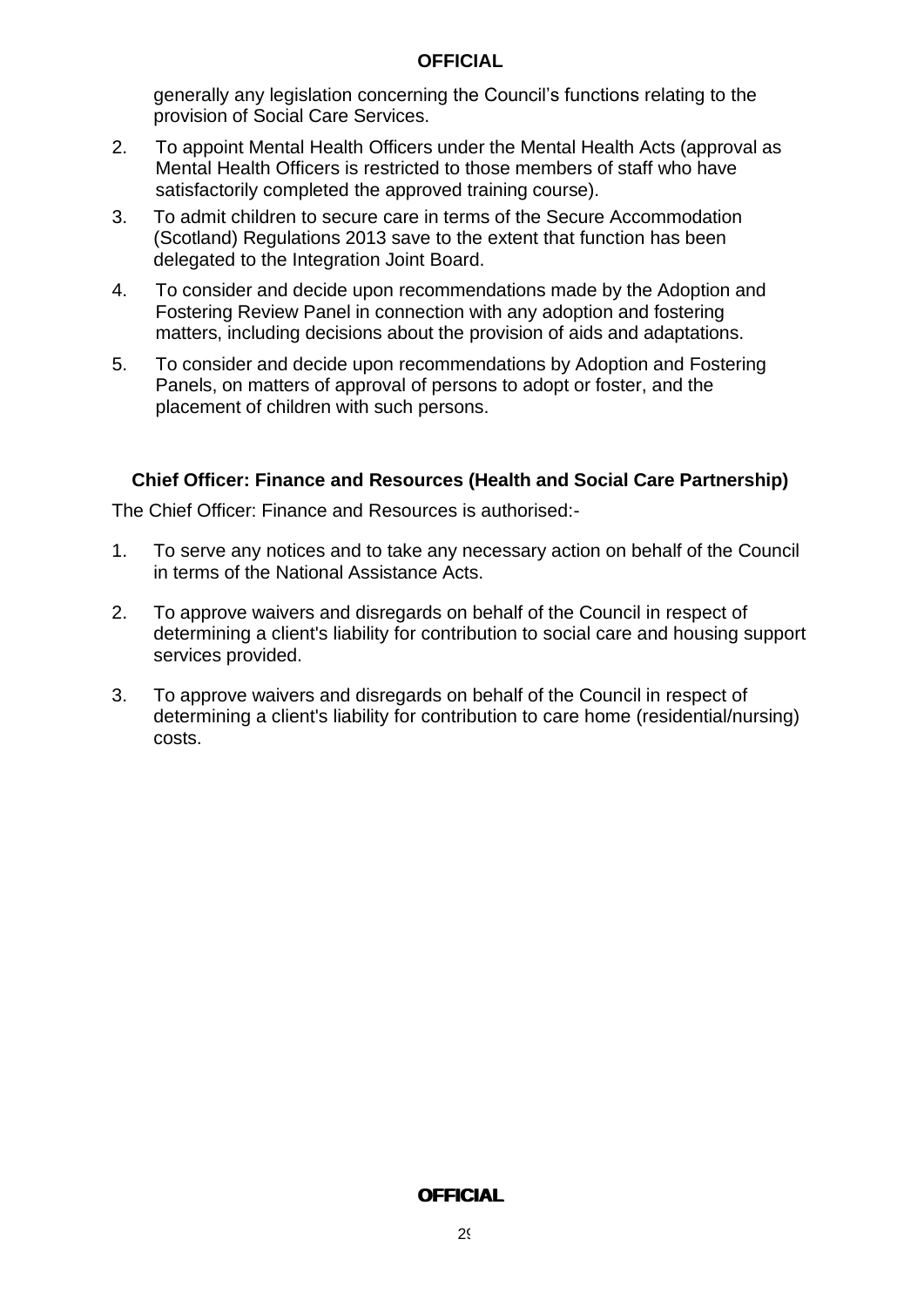#### **Definition**

#### **APPENDIX**

#### **GLASGOW CITY COUNCIL**

#### **SCHEME OF DELEGATED FUNCTIONS - LIST OF OFFICERS BY WHOM DELEGATED POWERS ARE EXERCISABLE**

#### **Local Government (Scotland) Act 1973, Section 50G**

- 1 As regards the General functions delegated by section 4 of the scheme to the Chief Executive, or any Executive Director, the delegations are also exercisable in each case by the Director or Assistant Director or Heads of Service in each department; subject to the substitution of Integration Joint Board references where appropriate, the Chief Officer and Chief Officer: Finance and Resources, of the Integration Joint Board (whether their primary contract of employment is with the Council or the Health Board); and the Chief Social Work Officer.
- 2 Item No 3 in the General delegations is also exercisable by the following officers in the Chief Executive's Department: Director of Legal and Administration, Head of Legal and Democratic Services, Executive Legal Manager, Head of Corporate Procurement, Legal Manager, and Contract Review and Service Reform Manager.
- 3 As regards the delegations in respect of departments, the following are the lists of officers by whom delegated powers are exercisable.

| Nos 1 - 2       | Director of Legal and Administration                                                                                                                                                         |
|-----------------|----------------------------------------------------------------------------------------------------------------------------------------------------------------------------------------------|
| No <sub>3</sub> | Director of Legal and Administration<br><b>Head of Legal and Democratic Services</b><br><b>Executive Legal Manager</b><br><b>Contract Review and Service Reform Manager</b><br>Legal Manager |
| No <sub>6</sub> | Head of Communication and Strategic Partnerships                                                                                                                                             |
| No 7            | Director of Legal and Administration<br>Head of Communication and Strategic Partnerships                                                                                                     |
| Nos 9 - 10      | Director of Legal and Administration<br><b>Head of Legal and Democratic Services</b><br><b>Executive Legal Manager</b><br>Legal Manager                                                      |
|                 | <b>OFFICIAL</b>                                                                                                                                                                              |

#### **Chief Executive**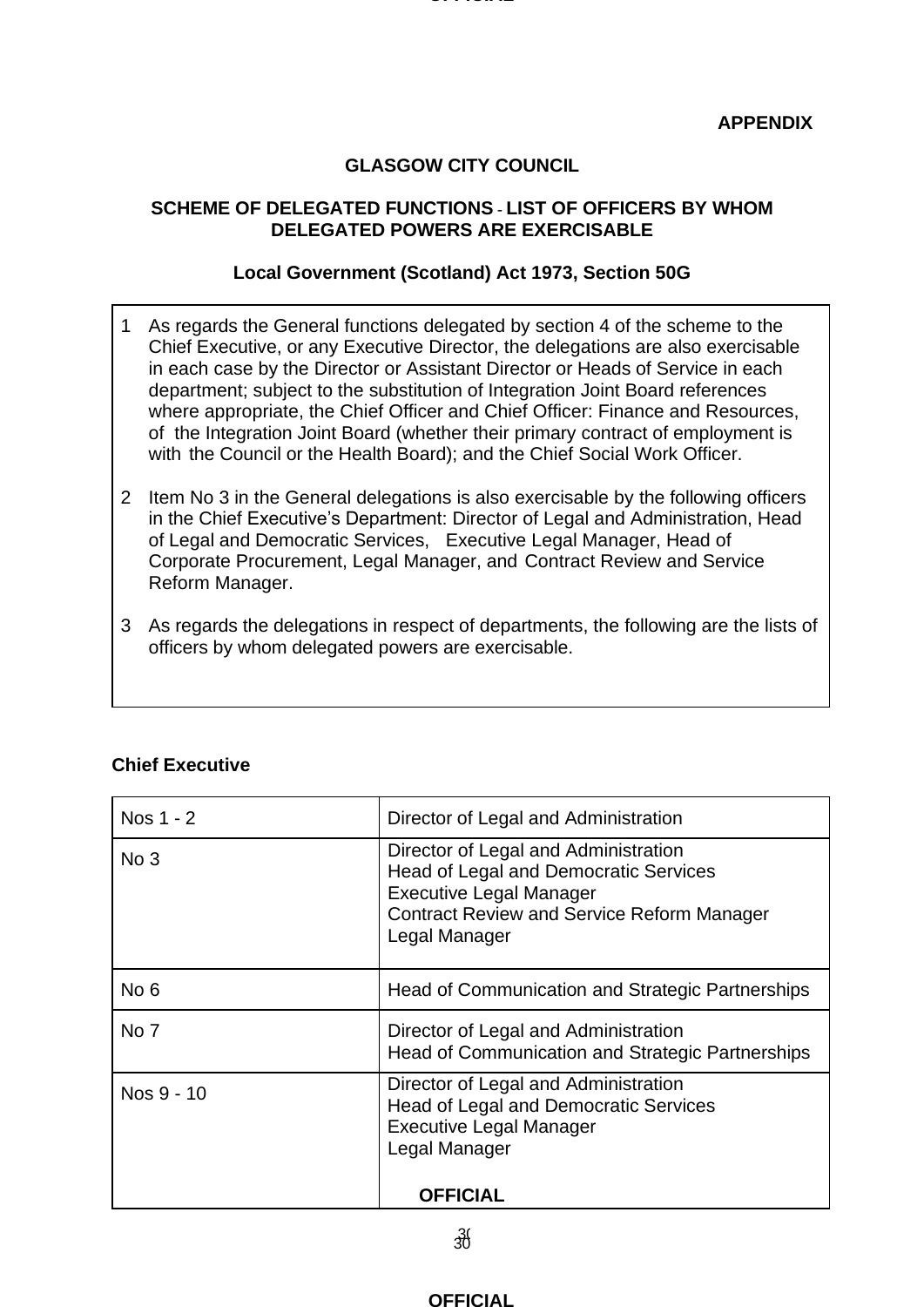| Nos-12 - 19         | Director of Legal and Administration<br>Head of Legal and Democratic Services<br><b>Executive Legal Manager</b><br><b>Contract Review and Service Reform Manager</b><br>Legal Manager<br>Senior Solicitor and Solicitor (No 13 (b) only)                                       |
|---------------------|--------------------------------------------------------------------------------------------------------------------------------------------------------------------------------------------------------------------------------------------------------------------------------|
| Nos 20 - 21         | Director of Legal and Administration<br><b>Head of Legal and Democratic Services</b><br><b>Executive Legal Manager</b><br>Legal Manager<br><b>Senior Solicitor</b>                                                                                                             |
| No 22 - 30          | Director of Legal and Administration<br><b>Head of Legal and Democratic Services</b><br><b>Executive Legal Manager</b><br>Legal Manager                                                                                                                                        |
| <b>No 31</b>        | Director of Legal and Administration                                                                                                                                                                                                                                           |
| No $32(a)$ to $(c)$ | Director of Legal and Administration<br><b>Head of Legal and Democratic Services</b><br><b>Executive Legal Manager</b><br>Legal Manager<br><b>Head of Corporate Procurement</b><br><b>Contract Review and Service Reform Manager</b><br><b>Operational Procurement Manager</b> |
| No 32 (d)           | Director of Legal and Administration                                                                                                                                                                                                                                           |
| No 33               | Head of Communication and Strategic Partnerships<br>Adviser to the Lord Provost                                                                                                                                                                                                |
| No 34               | Director of Legal and Administration<br><b>Head of Legal and Democratic Services</b><br><b>Committee and Members' Services Manager</b>                                                                                                                                         |
| Nos $35 - 36$       | Director of Legal and Administration                                                                                                                                                                                                                                           |
| Nos 37 - 46         | <b>Head of Human Resources</b>                                                                                                                                                                                                                                                 |
| Nos 47 - 48         | Director of Community Empowerment and Equalities<br>Partnership and Development Manager<br><b>Grants and Initiatives Manager</b>                                                                                                                                               |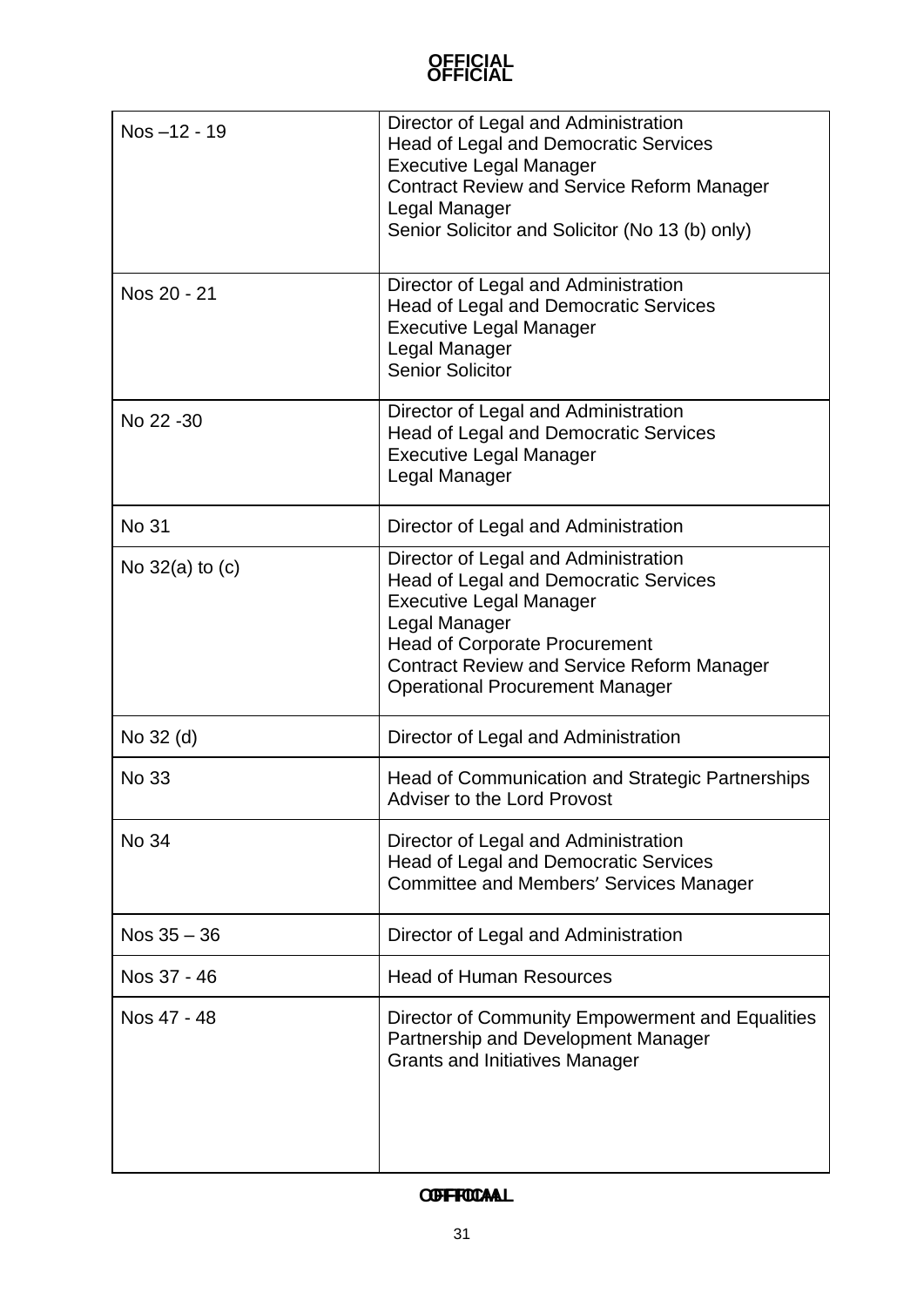| No 49 | Director of Legal and Administration<br>Head of Legal and Democratic Services<br><b>Executive Legal Manager</b><br>Legal Manager<br><b>Senior Solicitor</b><br>Solicitor                                                              |
|-------|---------------------------------------------------------------------------------------------------------------------------------------------------------------------------------------------------------------------------------------|
| No 50 | Director of Legal and Administration                                                                                                                                                                                                  |
| No 51 | Director of Regional Economic Growth<br><b>Assistant Head of Economic Growth</b><br>Group Manager (Business Growth)                                                                                                                   |
| No 52 | Director of Legal and Administration<br><b>Head of Legal and Democratic Services</b><br>Head of Information and Data Protection Officer<br>Governance Manager - Information<br><b>Executive Legal Manager</b><br><b>Legal Manager</b> |

### **Executive Director of Education Services**

| Nos 1 - 9 | <b>Head of Service</b>                                                                                    |
|-----------|-----------------------------------------------------------------------------------------------------------|
| No 10     | <b>Head of Service</b><br><b>Head Teacher</b><br>Depute Head Teacher                                      |
| No 11     | <b>Head of Service</b><br><b>Head Teacher</b><br><b>Acting Head Teacher</b><br><b>Depute Head Teacher</b> |
| No 12     | <b>Head of Service</b>                                                                                    |

### **Executive Director of Finance**

| Nos 1 -3    | Director of Financial and Business Services<br><b>Head of Corporate Finance</b>          |
|-------------|------------------------------------------------------------------------------------------|
| Nos $4-5$   | Director of Financial and Business Services<br><b>Head of Corporate Finance</b>          |
| Nos $6 - 7$ | <b>Director of Financial and Business Services</b><br><b>Head of Service Development</b> |
| No 8        | Director of Financial and Business Services<br><b>Head of Corporate Finance</b>          |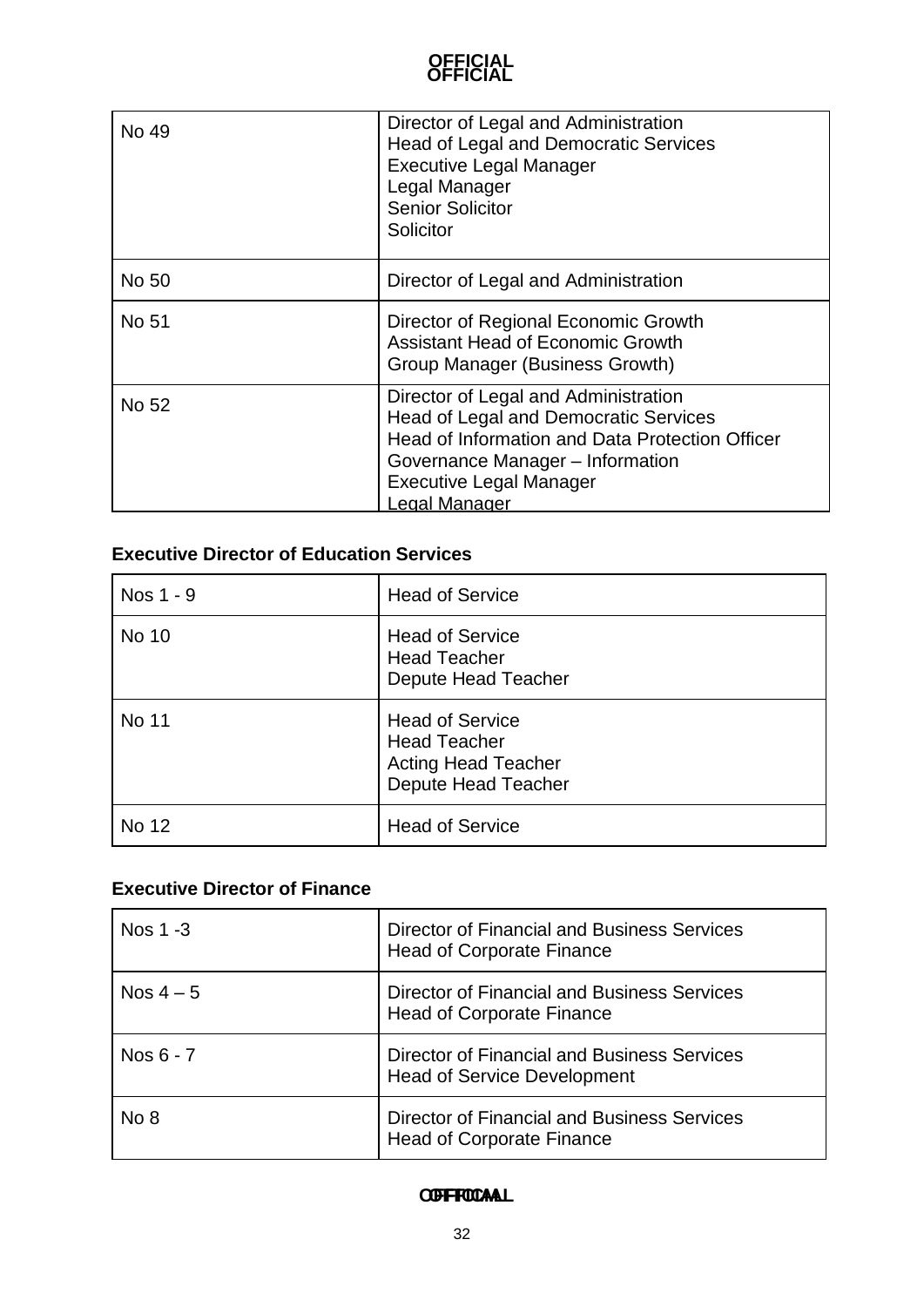| Nos 9 - 11    | Director of Financial and Business Services<br>Director of Strathclyde Pension Fund                                      |
|---------------|--------------------------------------------------------------------------------------------------------------------------|
| Nos 12-14     | Director of Financial and Business Services<br><b>Head of Corporate Finance</b>                                          |
| No 15         | Director of Financial and Business Services<br><b>Head of Service</b>                                                    |
| No 16         | Director of Financial and Business Services<br><b>Head of Corporate Finance</b>                                          |
| Nos $17 - 19$ | Director of Financial and Business Services<br><b>Head of Revenues and Benefits</b>                                      |
| <b>No 20</b>  | Director of Financial and Business Services<br><b>Head of Facilities Management</b><br><b>City Chambers Manager</b>      |
| No 21         | <b>Director of Financial and Business Services</b>                                                                       |
| <b>No 22</b>  | Director of Financial and Business Services<br>Head of Audit and Inspection<br>Corporate Fraud and Investigation Manager |

# **Executive Director of Neighbourhoods, Regeneration and Sustainability**

| No 1      | Director of City Operations<br><b>Divisional Director</b><br><b>Head of Roads</b><br><b>Head of Technical Services</b><br>Group Manager (Design)<br>Group Manager (Special Project)<br>Group Manager (Sustainable Transport)<br>Group Manager (Traffic and Road Safety)<br>Group Manager (Roads Contracts, Assets<br>and Lighting)<br>Assistant Group Manager (Roads Contracts, Project<br>Management and RCU) |
|-----------|----------------------------------------------------------------------------------------------------------------------------------------------------------------------------------------------------------------------------------------------------------------------------------------------------------------------------------------------------------------------------------------------------------------|
| Nos 2 - 4 | Director of City Operations<br><b>Divisional Director</b><br><b>Head of Roads</b><br><b>Head of Technical Services</b><br>Group Manager (Design)<br>Group Manager (Special Project)<br>Group Manager (Sustainable Transport)<br>Group Manager (Traffic and Road Safety)                                                                                                                                        |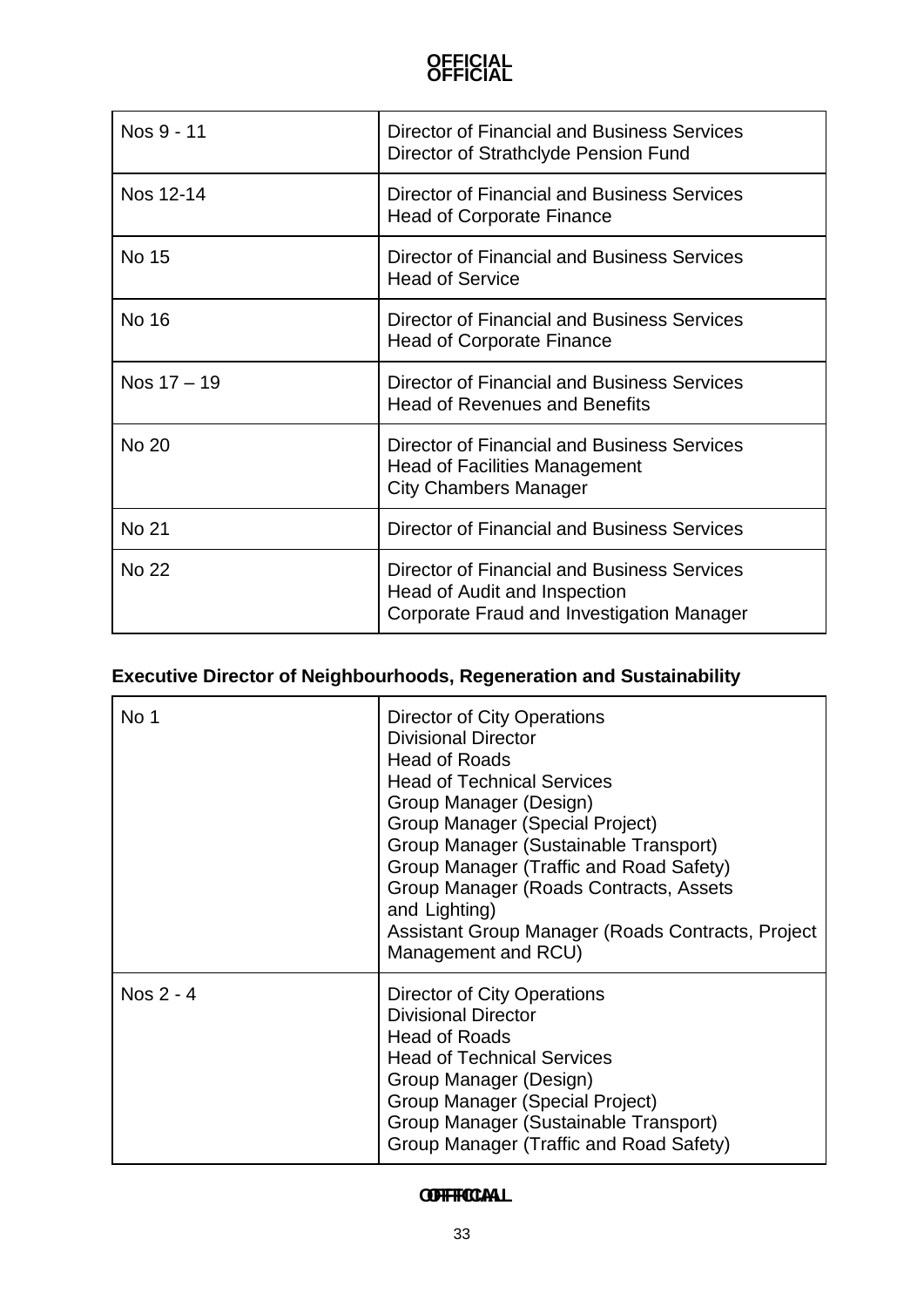| Nos 5 - 7    | Director of City Operations<br><b>Divisional Director</b><br><b>Head of Roads</b><br><b>Head of Technical Services</b><br>Group Manager (Traffic and Road Safety)                                                                                                                                                                                                                                                                                                                                                                                                                               |
|--------------|-------------------------------------------------------------------------------------------------------------------------------------------------------------------------------------------------------------------------------------------------------------------------------------------------------------------------------------------------------------------------------------------------------------------------------------------------------------------------------------------------------------------------------------------------------------------------------------------------|
| Nos 8 - 9    | Director of City Operations<br><b>Divisional Director</b><br><b>Head of Roads</b><br><b>Head of Technical Services</b><br>Group Manager (Design)<br>Group Manager (Roads Contracts, Assets and<br>Lighting)<br>Group Manager (Roads Maintenance)<br>Group Manager (Special Project)<br>Group Manager (Sustainable Transport)<br>Group Manager (Traffic and Road Safety)                                                                                                                                                                                                                         |
| <b>No 10</b> | Director of City Operations<br><b>Divisional Director</b><br><b>Head of Roads</b><br><b>Head of Technical Services</b><br>Group Manager (Design)<br>Group Manager (Roads Contracts, Assets and<br>Lighting)<br>Group Manager (Roads Maintenance)<br>Group Manager (Special Project)<br>Group Manager (Sustainable Transport)<br>Group Manager (Traffic and Road Safety)<br>Assistant Group Manager (Contracts/Project<br>Management/RCU)<br><b>Assistant Group Manager (Parking Services)</b><br><b>Assistant Group Manager (TRAFFCOM)</b><br>Assistant Group Manager (Traffic and Road Safety) |
| <b>No 11</b> | <b>Director of City Operations</b><br><b>Divisional Director</b><br><b>Head of City Services</b><br><b>Head of Parks and Streetscene</b><br>Group Manager (Parks Development)                                                                                                                                                                                                                                                                                                                                                                                                                   |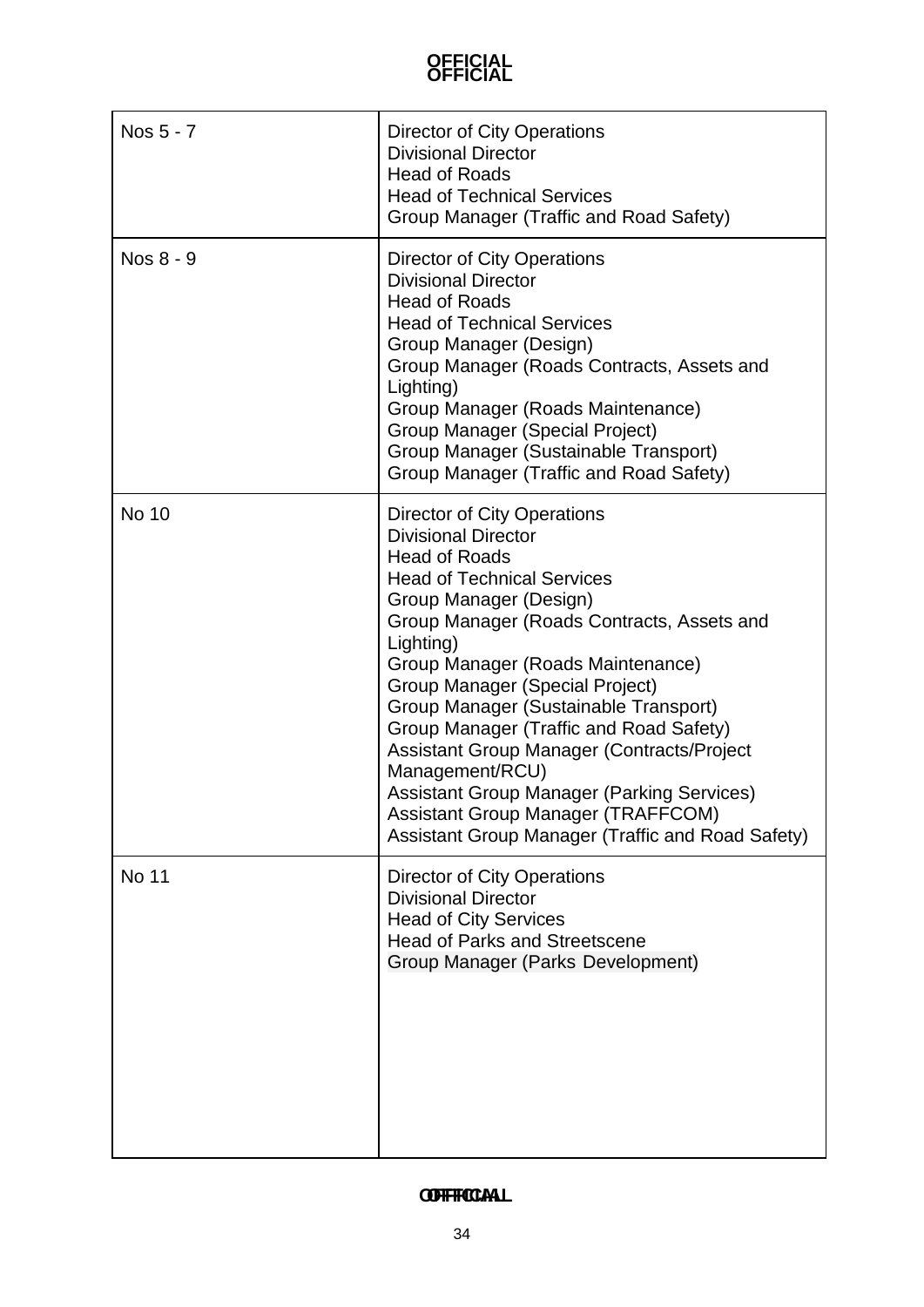| No 12 - 13   | Director of City<br>Operations<br><b>Divisional Director</b><br>Head of Neighbourhoods and Place<br><b>City Centre Manager</b><br>Neighbourhoods Services Manager<br>Group Manager (Parks Development) |
|--------------|--------------------------------------------------------------------------------------------------------------------------------------------------------------------------------------------------------|
| Nos 14 - 15  | See coded list below for Environmental Health,<br>Trading Standards and other enforcement staff                                                                                                        |
| Nos 16 - 25  | <b>Director of City Development</b>                                                                                                                                                                    |
|              | Divisional Director, Property and Consultancy<br><b>Servicess</b>                                                                                                                                      |
| Nos 26 - 37  | Director of City Development                                                                                                                                                                           |
|              | Divisional Director, Property and Consultancy<br><b>Services</b>                                                                                                                                       |
|              | <b>Head of Property</b>                                                                                                                                                                                |
| <b>No 38</b> | Director of City Development                                                                                                                                                                           |
| No 39        | Director of City Development<br><b>Head of Housing</b>                                                                                                                                                 |
| <b>No 40</b> | Director of City Development                                                                                                                                                                           |
|              | Divisional Director, Property and Consultancy<br><b>Services</b>                                                                                                                                       |
|              | <b>Head of Property</b>                                                                                                                                                                                |
| No 41        | Director of City Development<br><b>Head of Planning</b><br><b>Head of Building Standards</b>                                                                                                           |
| No 42        | Director of City Development                                                                                                                                                                           |
|              | Divisional Director, Property and Consultancy<br>Service                                                                                                                                               |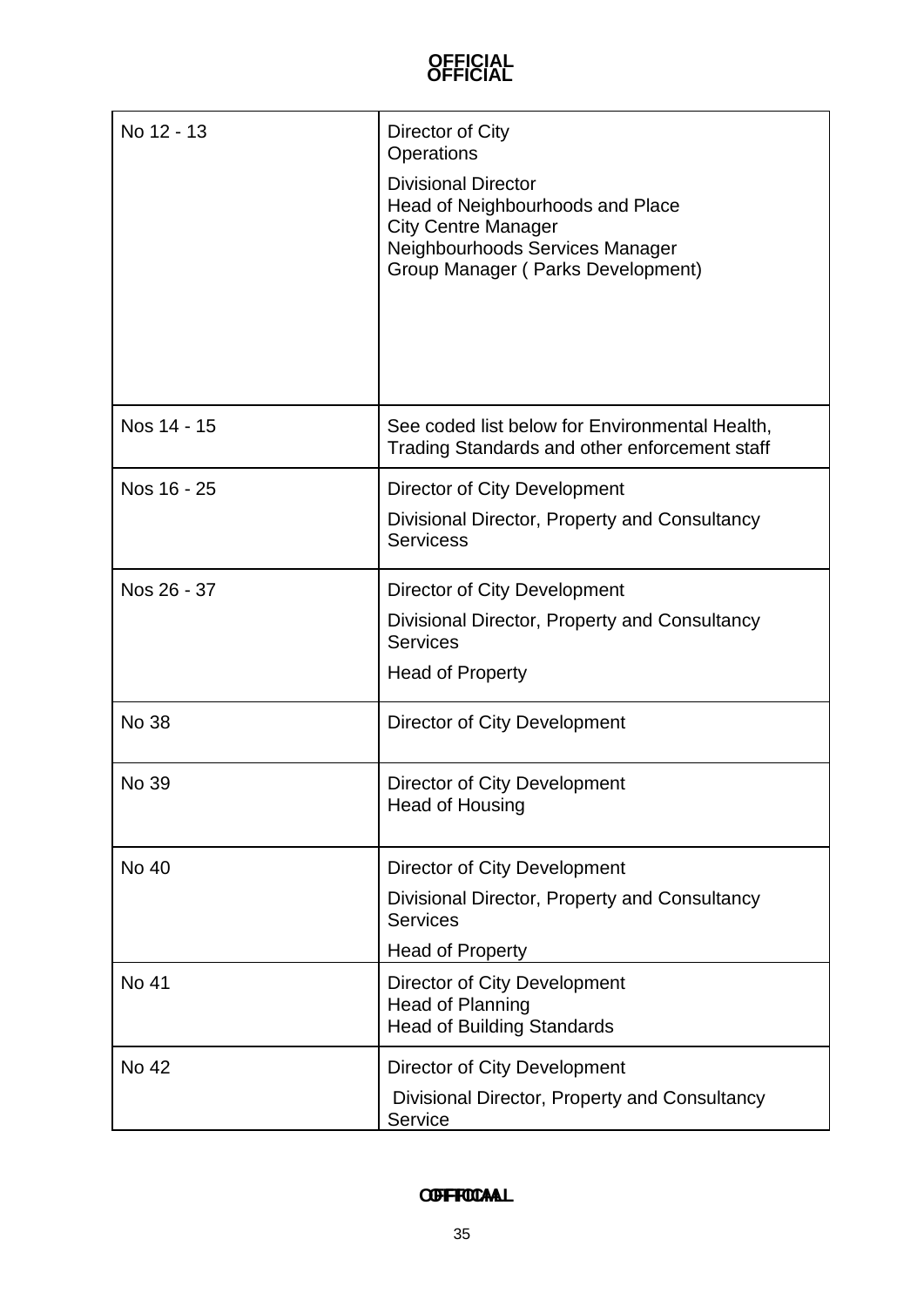| UFFIUIAL     |                                                                                                                                                                                                                                                                                       |
|--------------|---------------------------------------------------------------------------------------------------------------------------------------------------------------------------------------------------------------------------------------------------------------------------------------|
| No 43        | Director of City Development<br>Divisional Director of Planning, Housing and<br><b>Building Standards</b><br><b>Head of Planning</b><br>Group Leader (Development Management)<br><b>Team Manager (Development Management)</b><br>(Teams DM 1-5)                                       |
| <b>No 44</b> | Director of City Development<br>Divisional Director of Planning, Housing and<br><b>Building Standards</b><br>Divisional Director, Property and Consultancy Service<br>Head of Planning<br>Group Manager (Development Plan and City<br>Design)<br>Team Manager (City Development Plan) |
| Nos 45 - 49  | Director of City Development<br>Divisional Director of Planning, Housing and<br><b>Building Standards</b><br><b>Head of Planning</b>                                                                                                                                                  |
| Nos 50 - 54  | <b>Director City Development</b><br>Divisional Director of Planning, Housing and<br><b>Building Standards</b><br><b>Head of Housing</b>                                                                                                                                               |
| Nos 55 - 56  | Director of City Development<br>Divisional Director of Planning, Housing and<br><b>Building Standards</b><br><b>Head of Building Standards</b><br><b>Building Control Surveyor</b><br><b>Assistant Building Control Surveyor</b>                                                      |

#### **OFFICIAL OFFICIAL**

Structural Engineer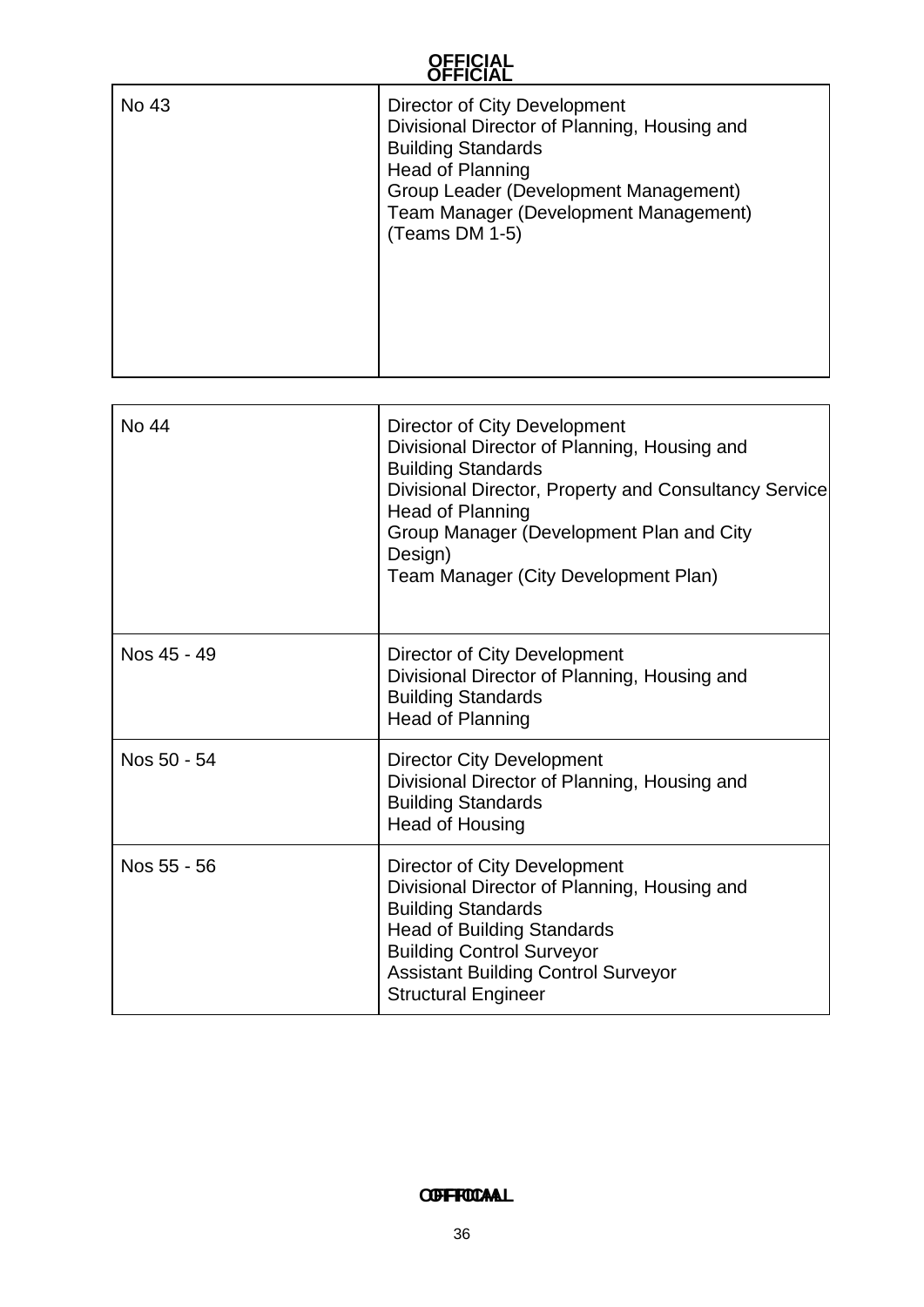| No 57 | Director of City Development<br>Divisional Director of Planning, Housing and<br><b>Building Standards</b><br>Head of Planning<br><b>Head of Building Standards</b><br><b>Building Control Surveyor</b><br><b>Assistant Building Control Surveyor</b><br><b>Structural Engineer</b><br><b>Team Manager Planning (Development</b><br>Management)<br>Planner (Development Management Team) |
|-------|-----------------------------------------------------------------------------------------------------------------------------------------------------------------------------------------------------------------------------------------------------------------------------------------------------------------------------------------------------------------------------------------|
| No 58 | Director of City Development<br>Divisional Director of Planning, Housing and<br><b>Building Standards</b><br><b>Head of Building Standards</b><br>Group Leader (Building Standards)                                                                                                                                                                                                     |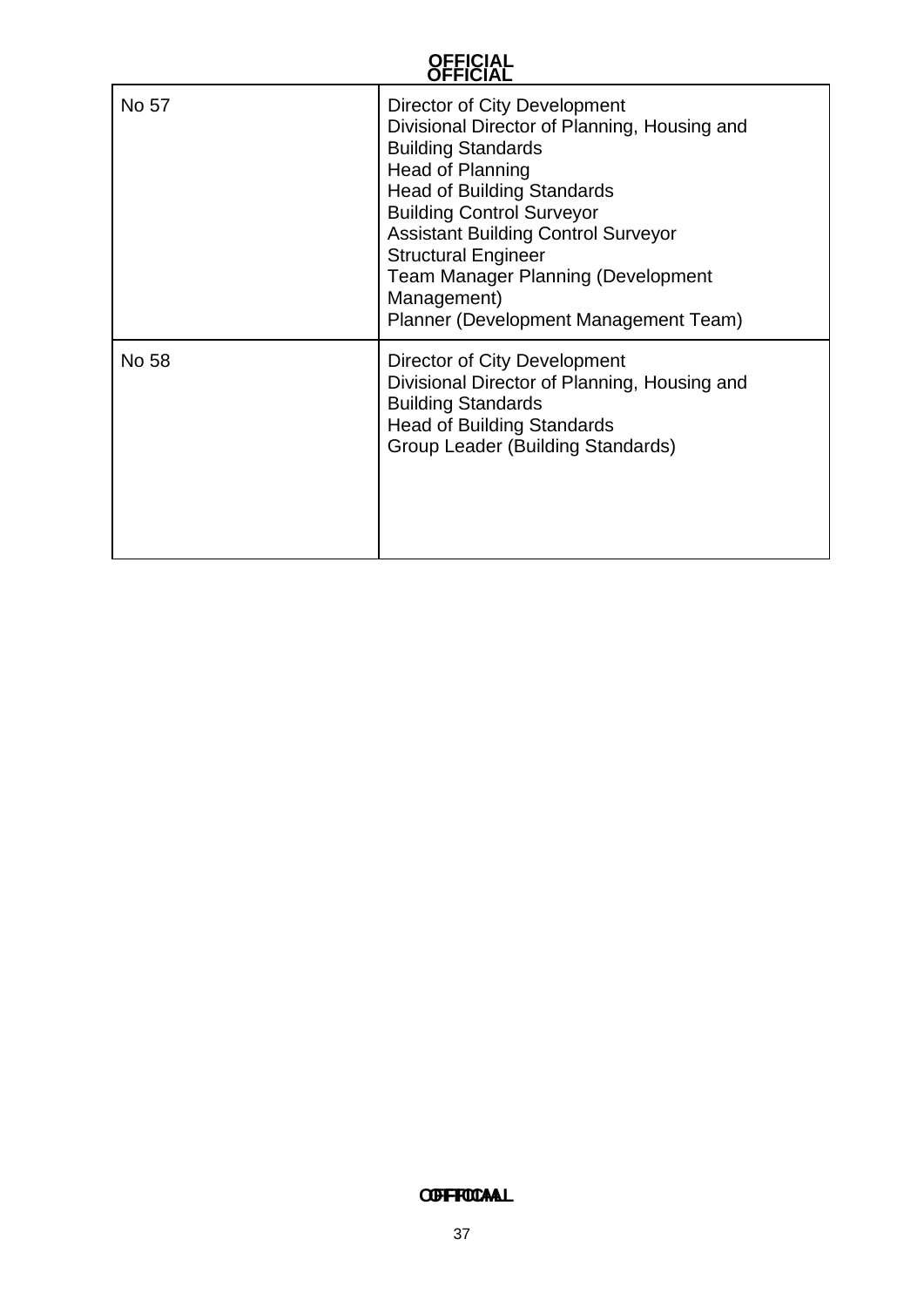| No 59       | Director of City Development<br>Divisional Director of Planning, Housing and<br><b>Building Standards</b><br><b>Head of Building Standards</b><br><b>Head of Housing</b><br>Group Leader (Building Standards)<br>Group Manager (Housing)<br>Team Leader (Licensing)<br><b>Environmental Health Officer</b><br><b>Structural Engineer</b>                                      |
|-------------|-------------------------------------------------------------------------------------------------------------------------------------------------------------------------------------------------------------------------------------------------------------------------------------------------------------------------------------------------------------------------------|
| No 60       | Director of City Development<br>Group Manager (Environmental)<br>Assistant Group Manager (Geotechnical and Land<br>Remediation)<br>Environmental Health Officer (Land Remediation)<br><b>Technical Officer (Land Remediation)</b><br>Senior Engineer (Geotechnical)                                                                                                           |
| No 61       | Director of City Development<br>Group Manager (Environmental)<br>Assistant Group Manager (Flood Risk Management)                                                                                                                                                                                                                                                              |
| No 62       | Director of City Development<br><b>Divisional Director</b><br>Team Leader (Mechanical/Electrical/Stairlighting)                                                                                                                                                                                                                                                               |
| No 63       | Director of City Development<br>Divisional Director of Planning, Housing and<br><b>Building Standards</b><br><b>Head of Planning</b><br>Group Leader Planning (Development Plan Group)<br>Group Leader (Development Management)<br><b>Team Manager (Transport Planning)</b><br>Team Manager (Development Management Teams)                                                    |
| Nos 64 - 65 | Director of City Development<br>Divisional Director of Planning, Housing and<br><b>Building Standards</b><br><b>Head of Planning</b><br>Group Leader Planning (Development Plan Group)<br>Group Leader (Development Management))<br><b>Team Manager (Transport Planning)</b><br><b>Team Manager (Development Management Teams</b><br>DM 1-5)<br><b>Outdoor Access Officer</b> |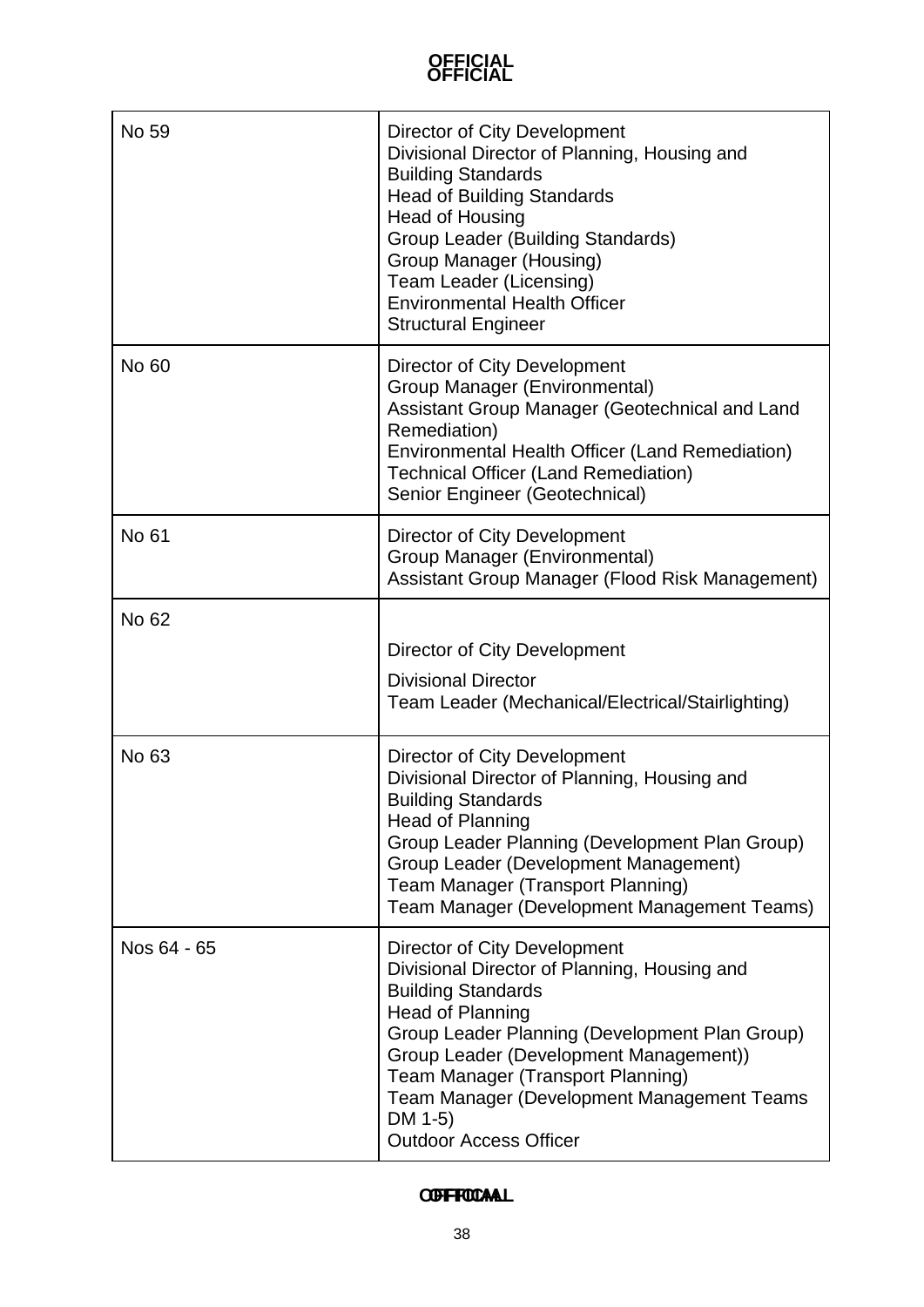| No 66 | <b>Director of City Development</b>                             |
|-------|-----------------------------------------------------------------|
|       | Divisional Director Property and Consultancy<br><b>Services</b> |
|       |                                                                 |
|       |                                                                 |
|       |                                                                 |
|       |                                                                 |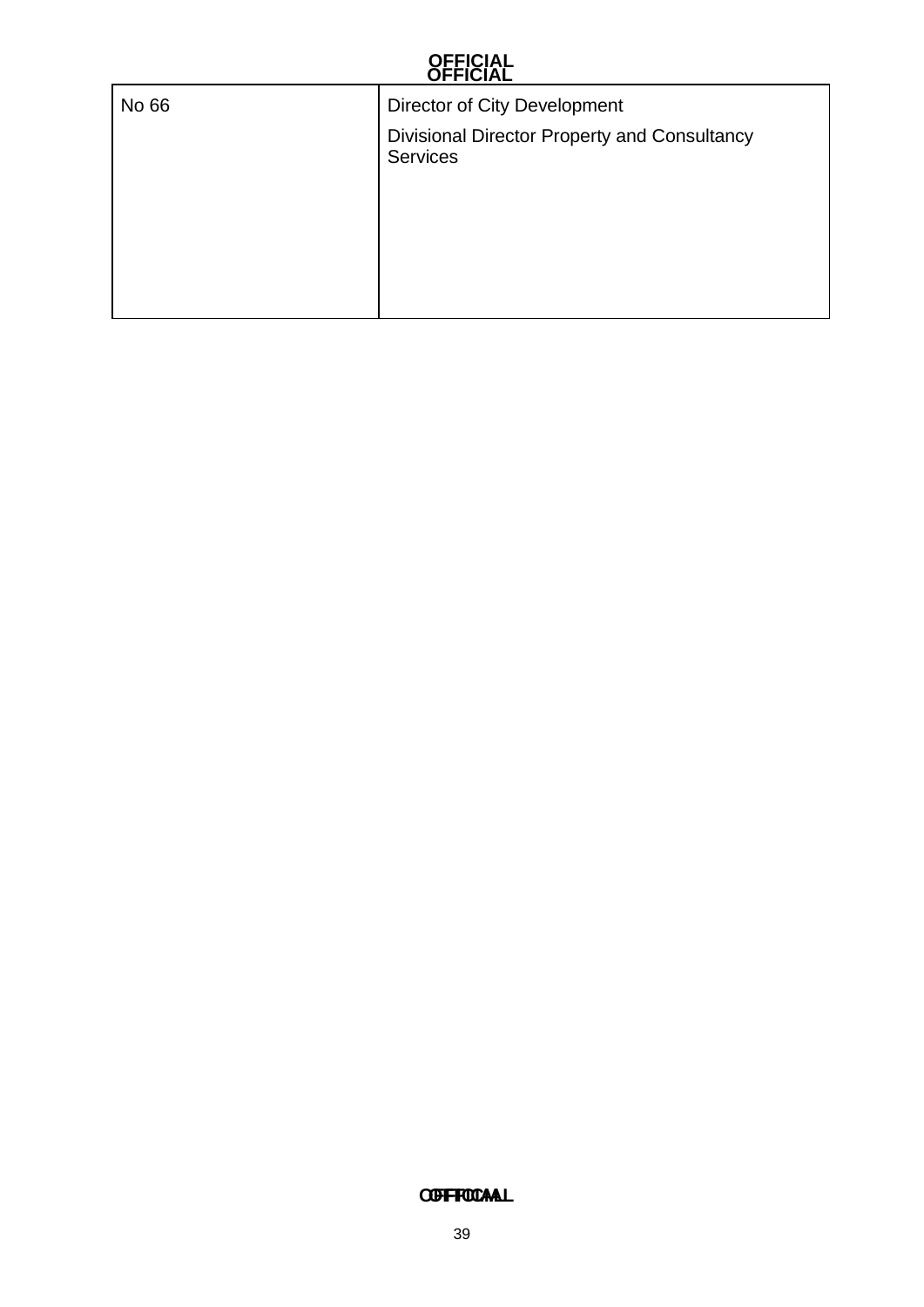| 01  | <b>Explosives Acts 1875</b>                       |
|-----|---------------------------------------------------|
| 02  | Burgh Police (Scotland) Acts 1892 and 1903        |
| 03  | Performing Animals (Regulation) Act 1925          |
| 04  | Children and Young Persons (Scotland) Act 1937    |
| 05  | The Cancer Act 1939                               |
| 06  | Prevention of Damage by Pests Act 1949            |
| 07  | Registered Designs Act 1949                       |
| 08  | Pet Animals Act 1951                              |
| 09  | <b>Accommodation Agencies Act 1953</b>            |
| 010 | Caravan Sites and Control of Development Act 1960 |
| 011 | Factories Act 1961                                |
| 012 | Offices, Shops and Railway Premises Act 1963      |
| 013 | Animal Breeding Establishments Act 1963           |
| 014 | Riding Establishments Acts 1964 and 1970          |
| 015 | Agriculture (Miscellaneous Provisions) Act 1968   |
| 016 | Medicines Act 1968                                |
| 017 | Sewerage (Scotland) Act 1968                      |
| 018 | <b>Trade Descriptions Act 1968</b>                |
| 019 | Health Services and Public Health Act 1968        |
| 020 | Development of Tourism Act 1969                   |
| 021 | <b>Agriculture Act 1970</b>                       |
| 022 | <b>European Communities Act 1972</b>              |
| 023 | Poisons Act 1972                                  |
| 024 | Fair Trading Act 1973                             |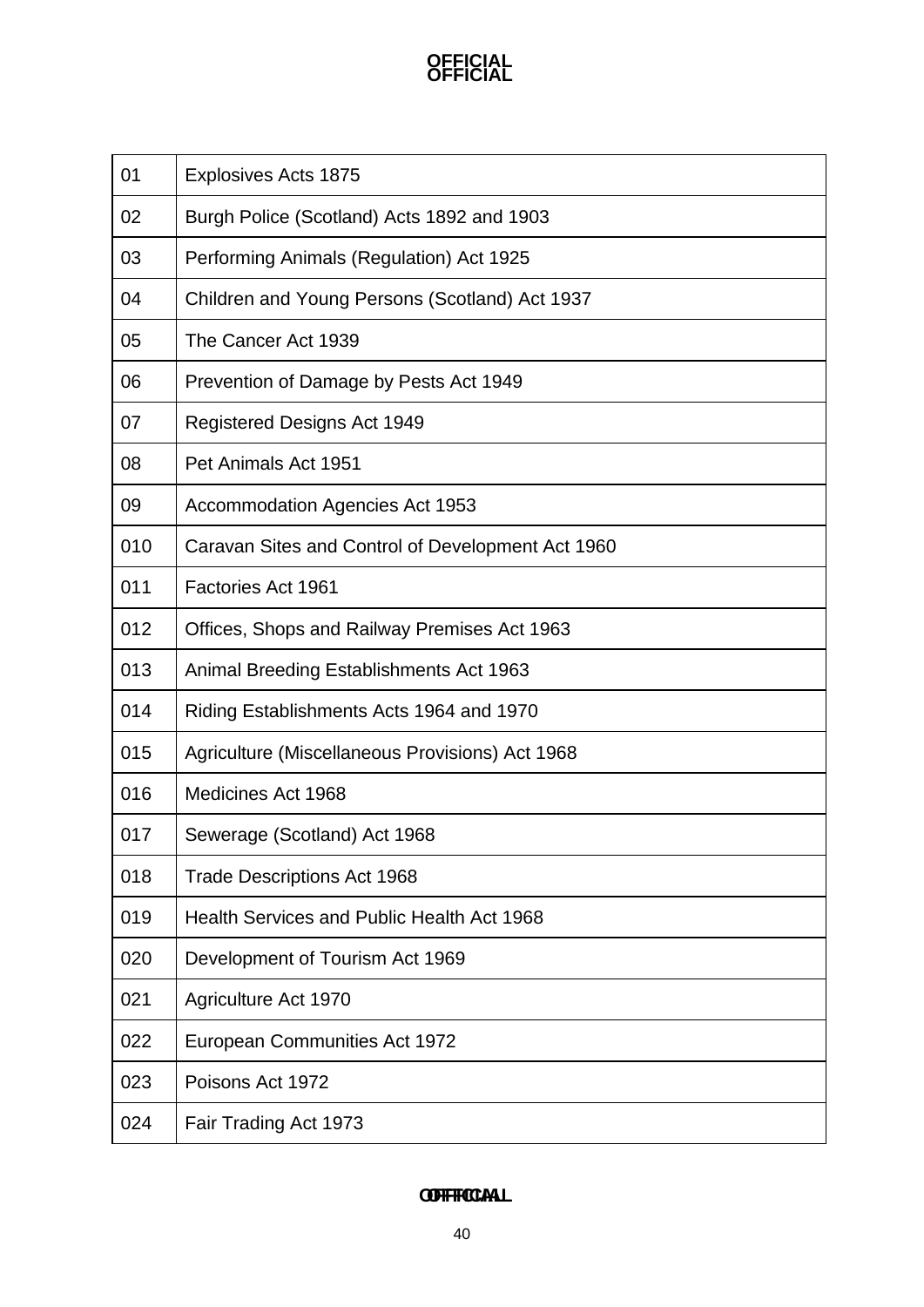| 025 | Hallmarking Act 1973                       |
|-----|--------------------------------------------|
| 026 | Breeding of Dogs Acts 1973 and 1991        |
| 027 | Consumer Credit Act 1974 and 2006          |
| 028 | Control of Pollution Act 1974              |
| 029 | Health and Safety at Work Etc. Act 1974    |
| 030 | Prices Acts 1974                           |
| 031 | Weights and Measures Acts 1976 and 1985    |
| 032 | Energy Act 1976                            |
| 033 | Dangerous Wild Animals Act 1976            |
| 034 | Refuse Disposal (Amenity) Act 1978         |
| 035 | Estate Agents Act 1979                     |
| 036 | Water (Scotland) Act 1980                  |
| 037 | Animal Health Act 1981                     |
| 038 | <b>Wildlife and Countryside Act 1981</b>   |
| 039 | Zoo Licensing Act 1981                     |
| 040 | Civic Government (Scotland) Act 1982       |
| 041 | <b>Telecommunications Act 1984</b>         |
| 042 | Roads (Scotland) Act 1984                  |
| 043 | Video Recordings Acts 1984 and 2010        |
| 044 | Food and Environment Protection Act 1985   |
| 045 | National Health Service Amendment Act 1986 |
| 046 | Housing (Scotland) Act 1987                |
| 047 | <b>Consumer Protection Act 1987</b>        |
| 048 | Motor Cycle Noise Act 1987                 |
| 049 | <b>Education Reform Act 1988</b>           |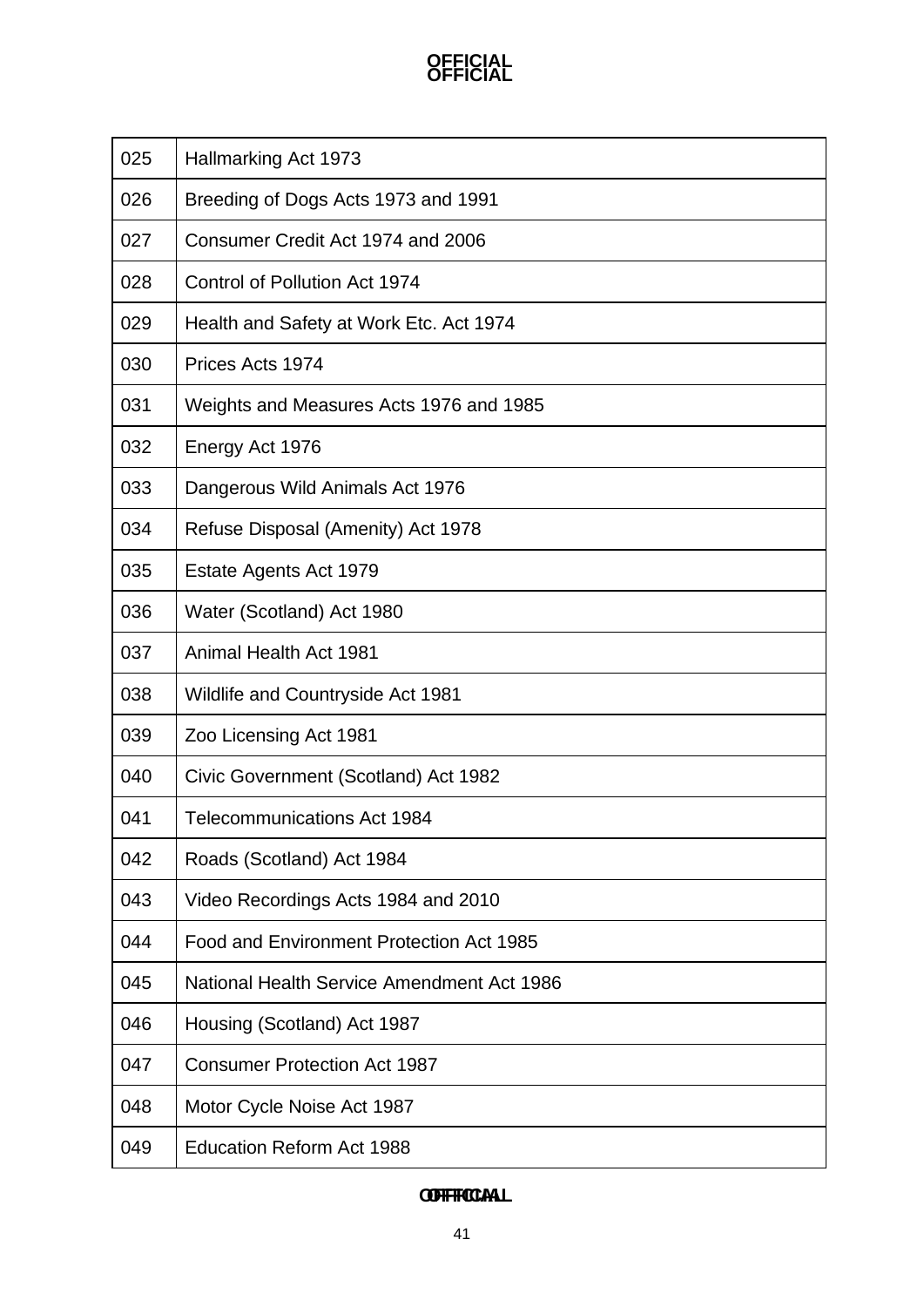| 050 | Environment and Safety Information Act 1988                                                                                                                                                                                                                                              |
|-----|------------------------------------------------------------------------------------------------------------------------------------------------------------------------------------------------------------------------------------------------------------------------------------------|
| 051 | City of Glasgow District Council Order Confirmation Act 1988                                                                                                                                                                                                                             |
| 052 | Copyright Designs and Patents Act 1988                                                                                                                                                                                                                                                   |
| 053 | Water Act 1989                                                                                                                                                                                                                                                                           |
| 054 | The Pesticides (Fees and Enforcement) Act 1989                                                                                                                                                                                                                                           |
| 055 | Courts and Legal Services Act 1990                                                                                                                                                                                                                                                       |
| 056 | <b>Environmental Protection Act 1990</b>                                                                                                                                                                                                                                                 |
| 057 | Food Safety Act 1990 and any Orders, Regulations or other instruments<br>made thereunder or relative thereto or having effect by virtue of the<br>European Communities Act 1972 and relating to food safety or animal<br>feedstuff and any modification or re-enactment of the foregoing |
| 058 | Children and Young Persons (Protection From Tobacco) Act 1991                                                                                                                                                                                                                            |
| 059 | Motor Vehicles (Safety Equipment for Children) Act 1991                                                                                                                                                                                                                                  |
| 060 | Dangerous Dogs Act 1991 (as amended)                                                                                                                                                                                                                                                     |
| 061 | Clean Air Act 1993                                                                                                                                                                                                                                                                       |
| 062 | Noise and Statutory Nuisance Act 1993                                                                                                                                                                                                                                                    |
| 063 | Trade Marks Act 1994                                                                                                                                                                                                                                                                     |
| 064 | <b>Environment Act 1995</b>                                                                                                                                                                                                                                                              |
| 065 | Olympic Symbol etc. (Protection) Act 1995                                                                                                                                                                                                                                                |
| 066 | <b>Trading Schemes Act 1996</b>                                                                                                                                                                                                                                                          |
| 067 | Town and Country Planning (Scotland) Act 1997                                                                                                                                                                                                                                            |
| 068 | Pesticides Act 1998                                                                                                                                                                                                                                                                      |
| 069 | <b>Financial Services and Markets Act 2000</b>                                                                                                                                                                                                                                           |
| 070 | Regulation of Investigatory Powers (Scotland) Act 2000                                                                                                                                                                                                                                   |
| 071 | Regulation of Investigatory Powers Act 2000                                                                                                                                                                                                                                              |
| 072 | Vehicle Crime Act 2001                                                                                                                                                                                                                                                                   |
| 073 | Enterprise Act 2002                                                                                                                                                                                                                                                                      |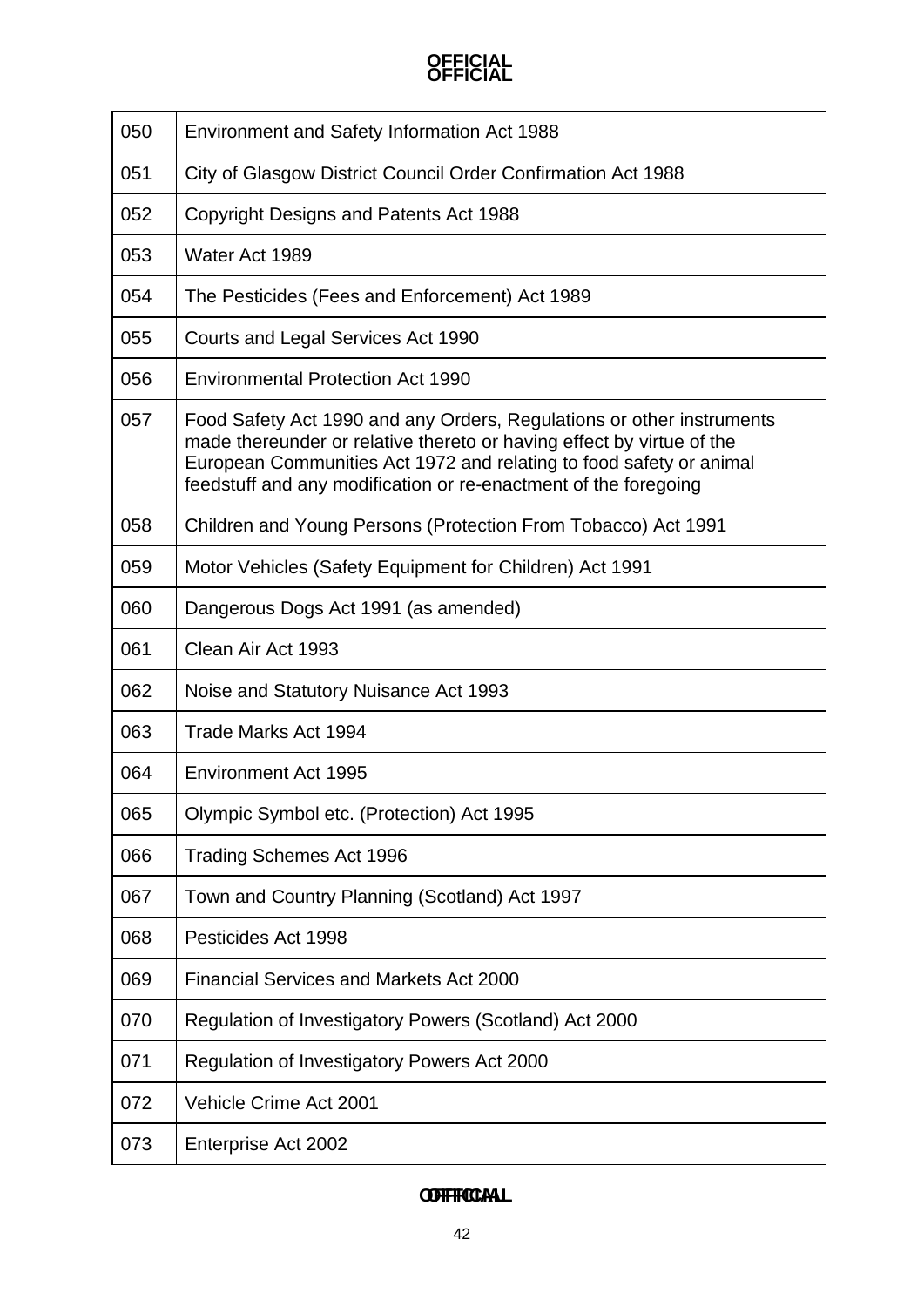| 074 | Copyright etc. and Trade Marks (Offences and Enforcement) Act 2002                  |
|-----|-------------------------------------------------------------------------------------|
| 075 | Tobacco Advertising and Promotion Act 2002                                          |
| 076 | Building (Scotland) Act 2003                                                        |
| 077 | Dog Fouling (Scotland) Act 2003                                                     |
| 078 | Fireworks Act 2003                                                                  |
| 079 | The Road Traffic (Vehicle Emissions) (Fixed Penalty) (Scotland) Regulations<br>2003 |
| 080 | The Antisocial Behaviour etc. (Scotland) Act 2004                                   |
| 081 | Water Services etc. (Scotland) Act 2005                                             |
| 082 | Smoking, Health and Social Care (Scotland) Act 2005                                 |
| 083 | Licensing (Scotland) Act 2005                                                       |
| 084 | Companies Act 2006                                                                  |
| 085 | Animal Health and Welfare (Scotland) Act 2006                                       |
| 086 | Housing (Scotland) Act 2006                                                         |
| 087 | <b>Violent Crime Reduction Act 2006</b>                                             |
| 088 | Consumers, Estate Agents and Redress Act 2007                                       |
| 089 | Public Health (Scotland) Act 2008                                                   |
| 090 | Climate Change (Scotland) Act 2009                                                  |
| 091 | Tobacco and Primary Medical Services (Scotland) Act 2010                            |
| 092 | Control of Dogs (Scotland) Act 2010                                                 |
| 093 | <b>Financial Services Act 2012</b>                                                  |
| 094 | Intellectual Property Act 2014                                                      |
| 095 | Consumer Rights Act 2015                                                            |
| 096 | Food (Scotland) Act 2015                                                            |
| 097 | Psychoactive Substances Act 2016                                                    |
| 098 | Health (Tobacco, Nicotine etc and Care) (Scotland) Act 2016                         |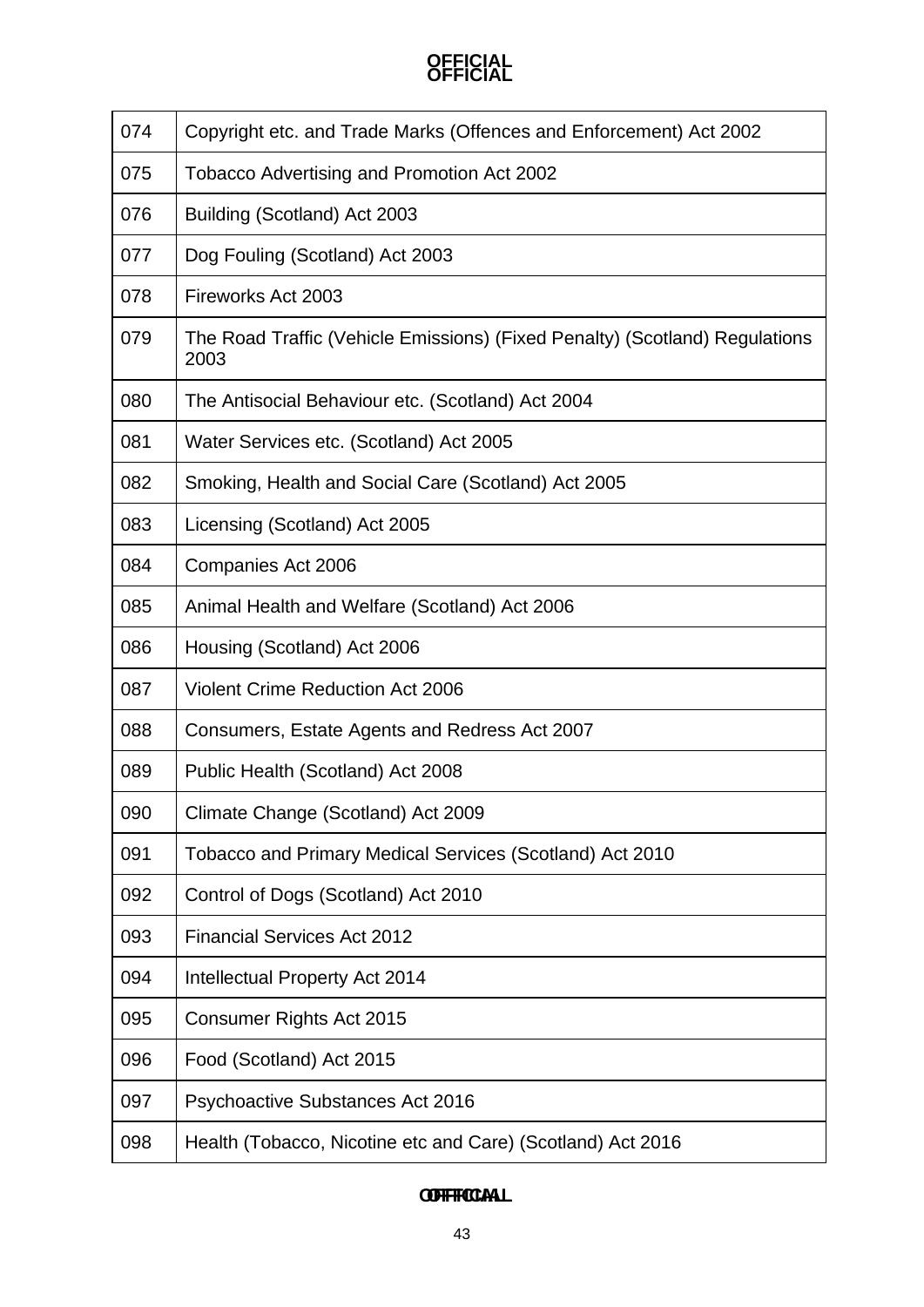| 099 | Smoking Prohibition (Children in Motor Vehicles) (Scotland) Act 2016 |
|-----|----------------------------------------------------------------------|
| 100 | European Union (Withdrawal) Act 2018                                 |
| 101 | <b>Private Security Industry Act 2001</b>                            |
| 102 | European Union (Withdrawal Agreement) Act 2020                       |
| 103 | UEFA European Championship (Scotland) Act 2020                       |
| 104 | Coronavirus Act 2020                                                 |

### *Associated Coded list of Officers*

| <b>Executive Director</b><br><b>Director</b><br><b>Divisional Director</b><br>Head of Community Safety and Regulatory<br><b>Services</b>                                                                                                                                                                                                                                                                                                                                                                                                                       | All codes from 01 to 104, except 031                      |
|----------------------------------------------------------------------------------------------------------------------------------------------------------------------------------------------------------------------------------------------------------------------------------------------------------------------------------------------------------------------------------------------------------------------------------------------------------------------------------------------------------------------------------------------------------------|-----------------------------------------------------------|
| <b>Head of City Services</b><br>Head of Neighbourhoods and Place<br>Group Manager (Environmental Health)<br>Neighbourhood Services Manager                                                                                                                                                                                                                                                                                                                                                                                                                     | All codes from 01 to 104, except 031<br>and 101           |
| Group Manager (Trading Standards)                                                                                                                                                                                                                                                                                                                                                                                                                                                                                                                              | All codes from 01 to 104 except 101                       |
| <b>Assistant Manager (Business Regulation)</b><br>Assistant Manager (Public Health)<br>Team Leader (Environmental Health)<br><b>Technical Officer (including designated</b><br>officers of Trading Standards Scotland)<br><b>Consumer Advice Officer</b><br><b>Tobacco Control Officer</b><br><b>Environmental Health Officer</b><br><b>Licensing Standards Officer</b><br><b>Pest Control Supervisor</b><br><b>Pest Control Operative</b><br>Dog Warden<br><b>Commercial Waste Enforcement Officer</b><br><b>Technical and Enforcement Support</b><br>Officer | All codes from 01 to 104, except 031,<br>070, 071 and 101 |
| <b>Trading Standards Assistant Manager</b><br><b>Team Leader (Trading Standards)</b><br><b>Trading Standards Officer</b>                                                                                                                                                                                                                                                                                                                                                                                                                                       | All codes from 001 to 104 except 070,<br>071 and 101      |
| <b>Taxi Enforcement Officer</b>                                                                                                                                                                                                                                                                                                                                                                                                                                                                                                                                | 040                                                       |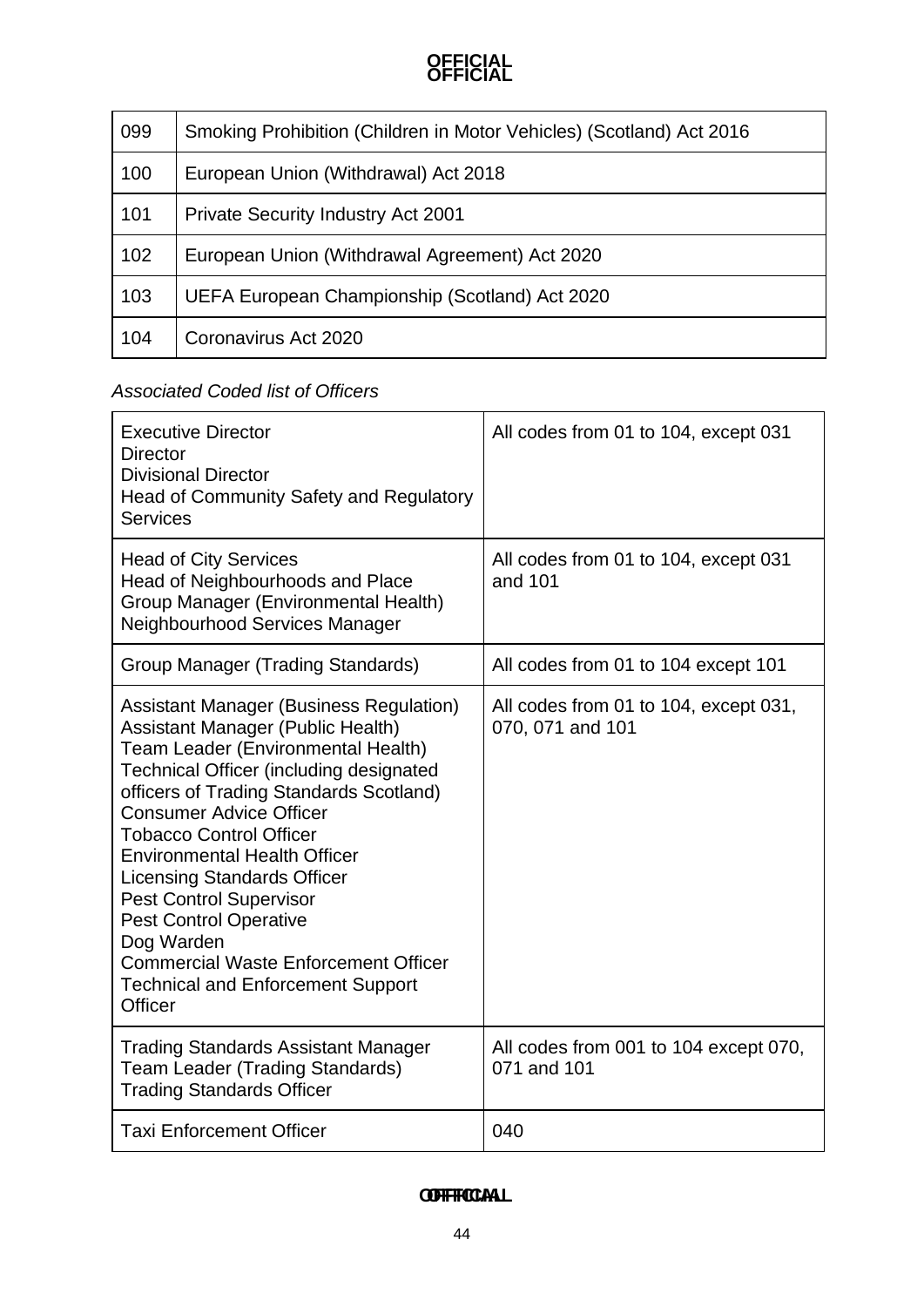| <b>Community Enforcement Officer</b><br><b>Community Enforcement Supervisor</b><br>Neighbourhood Improvement and<br><b>Enforcement Officer</b>                 | 056 and 077                                                                                                             |
|----------------------------------------------------------------------------------------------------------------------------------------------------------------|-------------------------------------------------------------------------------------------------------------------------|
| Health and Safety – Authorisation to enter<br>premises with an Inspector                                                                                       | As required by Section $20(2)(c)(i)$ of<br>the Health and Safety at Work Etc Act<br>1974                                |
| Authorised officers of East<br>Dunbartonshire, East Renfrewshire, North<br>Lanarkshire, Renfrewshire, South<br>Lanarkshire and West Dunbartonshire<br>Councils | No $040$ – Sections 5 and 11 of the<br>1982 Act in respect of taxis and private<br>hire cars licensed by this authority |

### **Chief Officer to the Integrated Joint Board**

| No 1            | <b>Chief Social Work Officer</b><br><b>Chief Officer: Finance and Resources</b>                                                                               |
|-----------------|---------------------------------------------------------------------------------------------------------------------------------------------------------------|
| No <sub>2</sub> | <b>Chief Social Work Officer</b><br><b>Chief Officer: Finance and Resources</b><br>Head of Commissioning (contracts up to a value of<br>£213,477 (incl. VAT)) |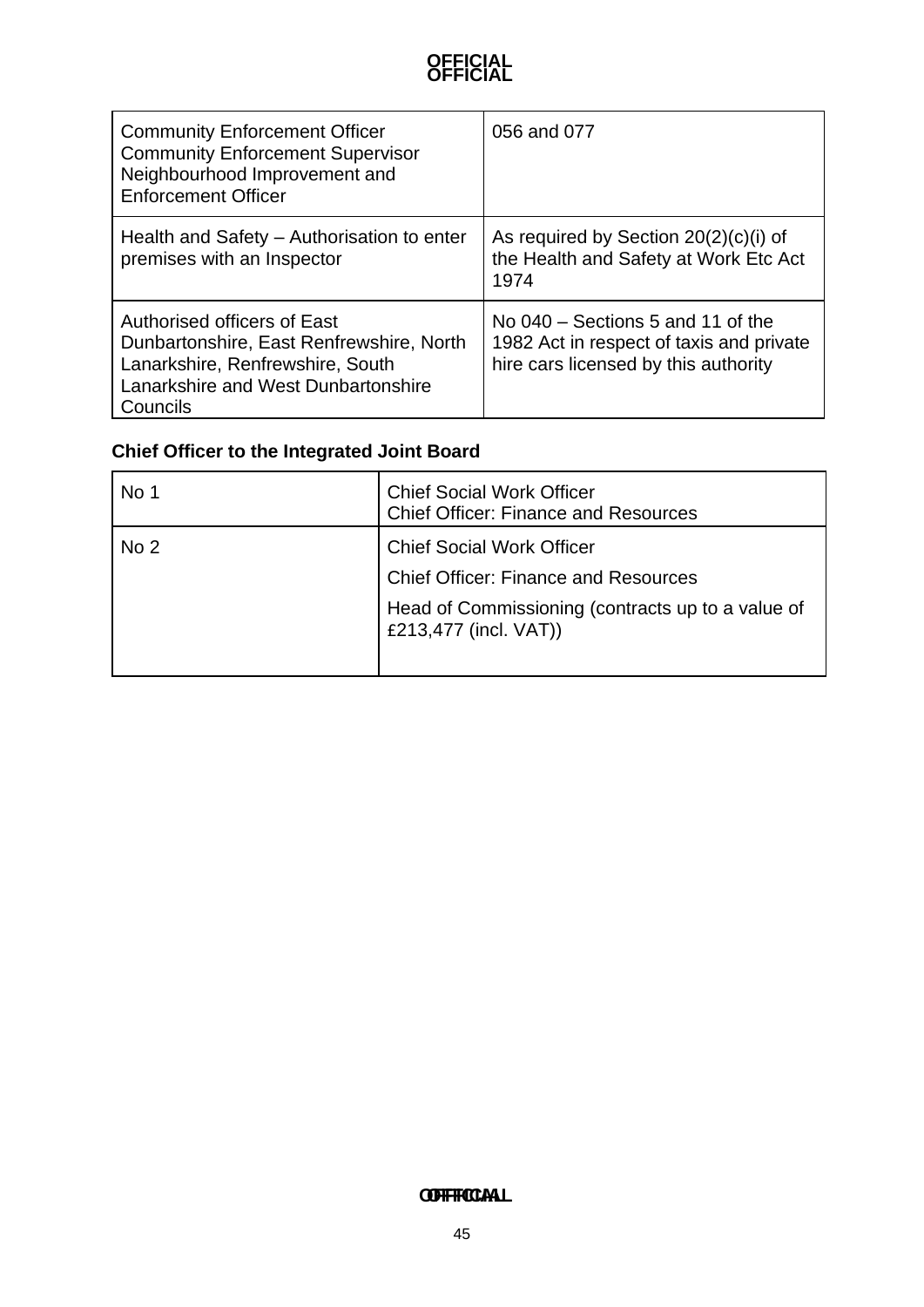| No 3 | <b>Chief Social Work Officer</b>                                                                                                                                                                                                                                                                                                                                                                                                                                                                                                                                                                                                |
|------|---------------------------------------------------------------------------------------------------------------------------------------------------------------------------------------------------------------------------------------------------------------------------------------------------------------------------------------------------------------------------------------------------------------------------------------------------------------------------------------------------------------------------------------------------------------------------------------------------------------------------------|
|      | Chief Officer: Finance and Resources,<br>all up to $£20,000$                                                                                                                                                                                                                                                                                                                                                                                                                                                                                                                                                                    |
|      | Assistant Chief Officer, Adult Services and North<br><b>West Operations</b><br><b>Assistant Chief Officer, Care Services</b><br>Assistant Chief Officer, Children Services and North<br><b>East Operations</b><br>Assistant Chief Officer, Older People Services and<br><b>South Operations</b><br>Assistant Chief Officer, Primary Care and Early<br>Intervention<br>Assistant Chief Officer, Public Protection and<br><b>Complex Needs</b><br><b>Heads of Service</b><br>all up to $£5,000$<br>Service Manager (or NHS equivalent post)<br>Home Care Operations Manager<br>Assessment Services Manager,<br>all up to $£2,500$ |
|      |                                                                                                                                                                                                                                                                                                                                                                                                                                                                                                                                                                                                                                 |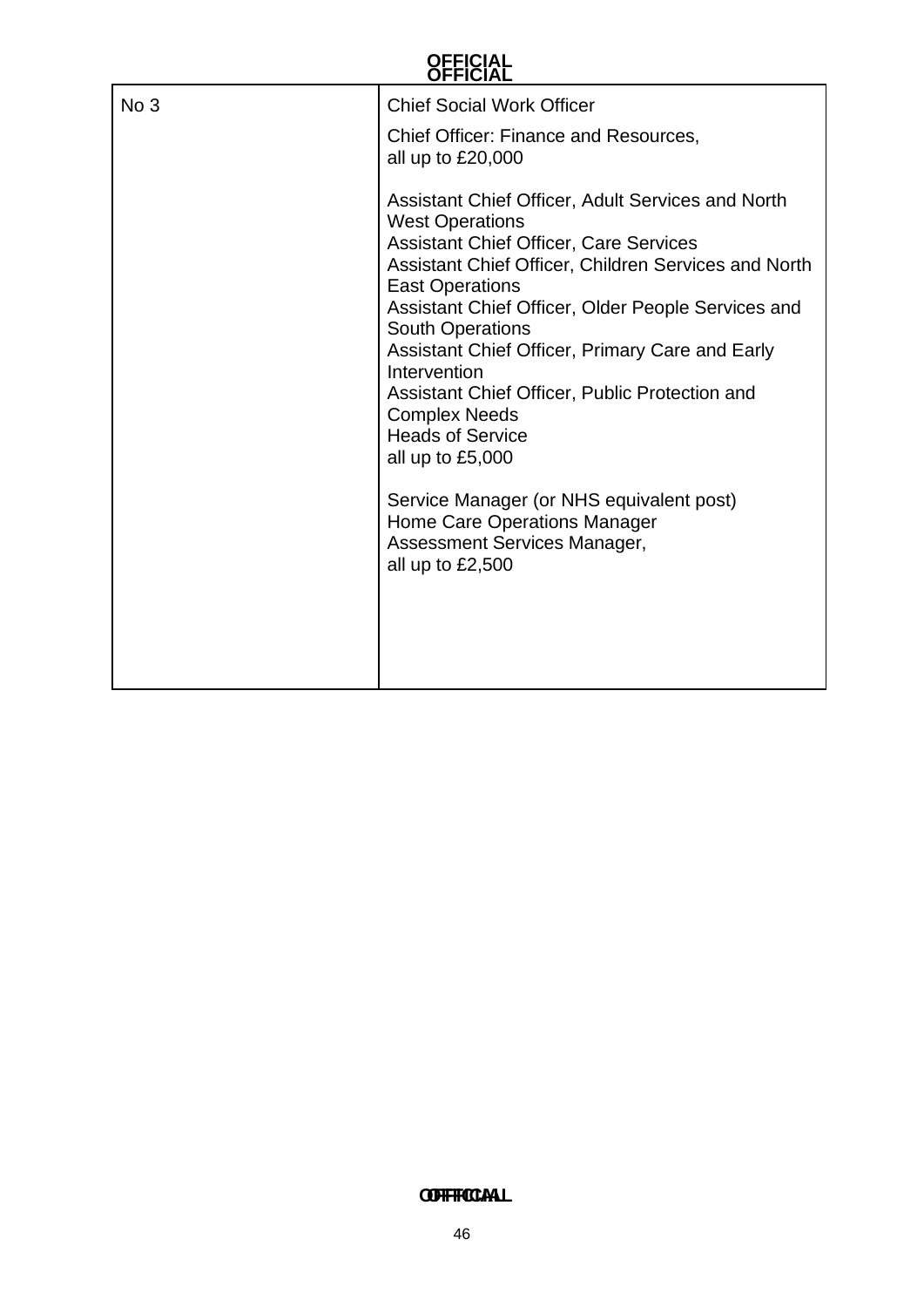| No 4 | <b>Chief Social Work Officer</b><br>Chief Officer: Strategy and Operations (CSWO)<br>Chief Officer: Finance and Resources,<br>all up to £100,000                                                                                                                                                                                                                                                                                                              |
|------|---------------------------------------------------------------------------------------------------------------------------------------------------------------------------------------------------------------------------------------------------------------------------------------------------------------------------------------------------------------------------------------------------------------------------------------------------------------|
|      | Assistant Chief Officer, Adult Services and North<br><b>West Operations</b><br><b>Assistant Chief Officer, Care Services</b><br>Assistant Chief Officer, Children Services and North<br><b>East Operations</b><br>Assistant Chief Officer, Older People Services and<br><b>South Operations</b><br>Assistant Chief Officer, Primary Care and Early<br>Intervention<br>Assistant Chief Officer, Public Protection and<br>Complex Needs,<br>all up to $£25,000$ |
|      | Head of Adult Services (Localities),<br><b>Head of Children's Services</b><br>Head of Older People and Primary Care (Localities)<br>Home Care Operations Manager,<br>all up to £10,000                                                                                                                                                                                                                                                                        |
|      | Service Manager<br>Homelessness Services Planning and<br><b>Commissioning Manager</b><br>Assessment Services Manager,<br>all up to $£5,000$                                                                                                                                                                                                                                                                                                                   |
|      | Homeless Team Service/Operations Manager<br>Service Manager (Alcohol and Drug Services),<br>all up to $£2,500$                                                                                                                                                                                                                                                                                                                                                |
|      | <b>Assistant Service Manager</b><br>Team Leader,<br>all up to £1,000                                                                                                                                                                                                                                                                                                                                                                                          |
|      | Qualified Occupational Therapist and other staff<br>authorised to order equipment from EquipU,<br>up to £500 for adaptations and standard items of<br>equipment provided by EquipU                                                                                                                                                                                                                                                                            |
|      |                                                                                                                                                                                                                                                                                                                                                                                                                                                               |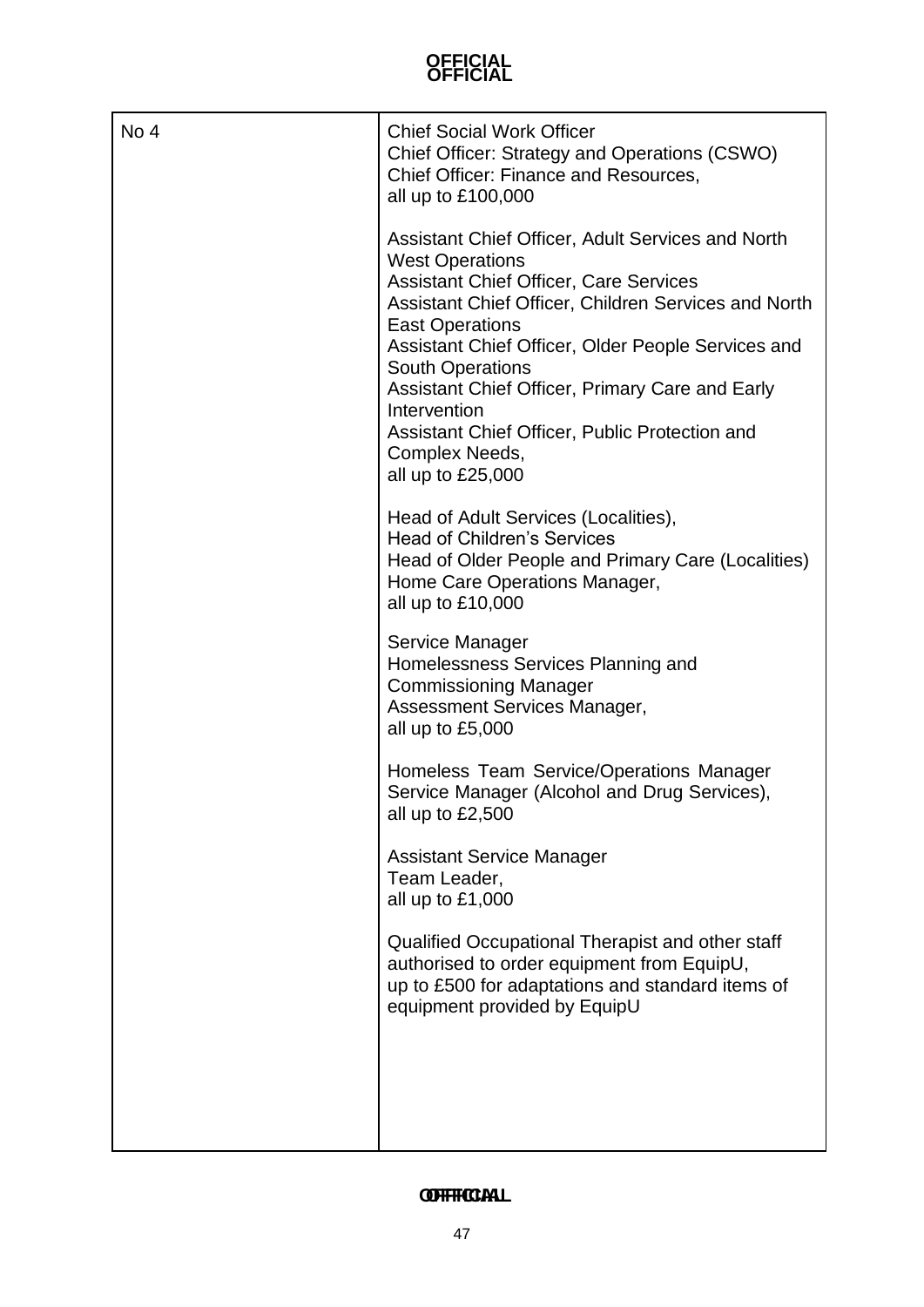| No $5(a)$ | <b>Chief Social Work Officer</b><br>Chief Officer: Strategy and Operations (CSWO)<br><b>Chief Officer: Finance and Resources</b><br>(above £221,180 annual spend for the above<br>officers)                                                                                                                                                                                                                                                                                                             |
|-----------|---------------------------------------------------------------------------------------------------------------------------------------------------------------------------------------------------------------------------------------------------------------------------------------------------------------------------------------------------------------------------------------------------------------------------------------------------------------------------------------------------------|
|           | Assistant Chief Officer, Adult Services and North<br><b>West Operations</b><br><b>Assistant Chief Officer, Care Services</b><br>Assistant Chief Officer, Children Services and North<br><b>East Operations</b><br>Assistant Chief Officer, Older People Services and<br><b>South Operations</b><br>Assistant Chief Officer, Primary Care and Early<br>Intervention<br>Assistant Chief Officer, Public Protection and<br><b>Complex Needs</b><br>(up to £221,180 annual spend for the above<br>officers) |
|           | <b>Head of Service</b><br>Home Care Operations Manager<br>(up to £120,000 annual spend for the above<br>officers)                                                                                                                                                                                                                                                                                                                                                                                       |
|           | Service Manager<br>Assessment Services Manager,<br>up to £50,000 annual spend, including short-term<br>purchases beyond 12 weeks                                                                                                                                                                                                                                                                                                                                                                        |
|           | Team Leader, up to £25,000 annual spend,<br>including short-term purchases up to 12 weeks.                                                                                                                                                                                                                                                                                                                                                                                                              |
|           | In respect of Older People's Services authority to<br>approve rates                                                                                                                                                                                                                                                                                                                                                                                                                                     |
|           | (a) above the Council approved rate for care home<br>placements, including outside Scotland<br>placements but excluding 24-hour supported<br>living, is delegated to the Chief Officer: Finance<br>and Resources and the Assistant Chief Officer,<br>Older People's Services (South);                                                                                                                                                                                                                   |
|           | (b) above the Council approved rate for 24-hour<br>supported living is delegated to the Chief<br>Officer, Finance and Resources and the<br>Assistant Chief Officer, Older People's Services<br>(South); and                                                                                                                                                                                                                                                                                             |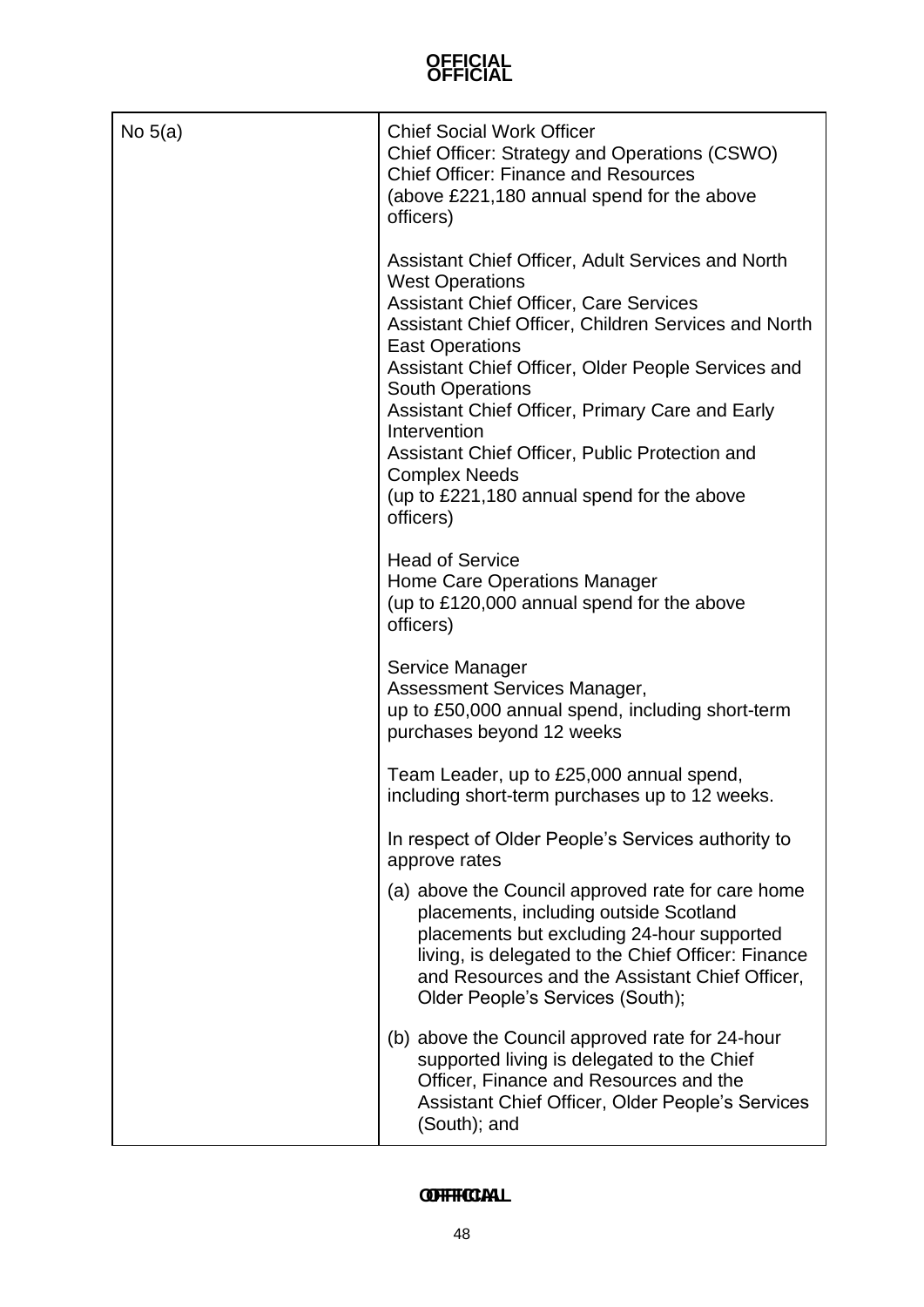|           | (c) at the Council approved rate in care homes<br>(residential/nursing) within Scotland and in 24<br>hour supported living services within Glasgow,<br>is delegated to Team Leaders and above.                                                                                                                                                                                                                                                                                                                                                                                                                                                                                                                                                                                         |
|-----------|----------------------------------------------------------------------------------------------------------------------------------------------------------------------------------------------------------------------------------------------------------------------------------------------------------------------------------------------------------------------------------------------------------------------------------------------------------------------------------------------------------------------------------------------------------------------------------------------------------------------------------------------------------------------------------------------------------------------------------------------------------------------------------------|
| No $5(b)$ | <b>Chief Social Work Officer</b>                                                                                                                                                                                                                                                                                                                                                                                                                                                                                                                                                                                                                                                                                                                                                       |
|           | Chief Officer: Strategy and Operations (CSWO)<br><b>Chief Officer: Finance and Resources</b><br>Assistant Chief Officer, Children's Services and<br><b>North East Operations</b><br>Assistant Chief Officer, Adult Services and North<br><b>West Operations</b><br>Assistant Chief Officer, Public Protection and<br><b>Complex Needs</b><br>Head of Children's Services and Criminal Justice                                                                                                                                                                                                                                                                                                                                                                                          |
| No $5(c)$ | <b>Chief Social Work Officer</b>                                                                                                                                                                                                                                                                                                                                                                                                                                                                                                                                                                                                                                                                                                                                                       |
|           | Chief Officer: Strategy and Operations (CSWO)<br><b>Chief Officer: Finance and Resources</b><br>(above £221,180 annual spend for the above<br>officers)                                                                                                                                                                                                                                                                                                                                                                                                                                                                                                                                                                                                                                |
|           | Assistant Chief Officer, Adult Services and North<br><b>West Operations</b><br>Assistant Chief Officer, Children Services and North<br><b>Operations</b><br>Assistant Chief Officer, Older Peoples and South<br><b>Operations</b><br>Assistant Chief Officer, Public Protection and<br><b>Complex Needs</b><br>(up to £221,180 annual spend for the above<br>officers)<br>Head of Adult Services (Localities),<br>Head of Older People and Primary Care<br>(up to £120,000 annual spend for the above<br>officers, and outwith Scotland placements)<br>Service Manager - individual budgets within RAS<br>score; individual budgets outwith RAS score to a<br>maximum of £40,000 annual spend; variations<br>beyond 12 weeks; and outwith Glasgow placements<br>(not outwith Scotland) |
|           | Team Leader - Variations to a maximum of 12<br>weeks                                                                                                                                                                                                                                                                                                                                                                                                                                                                                                                                                                                                                                                                                                                                   |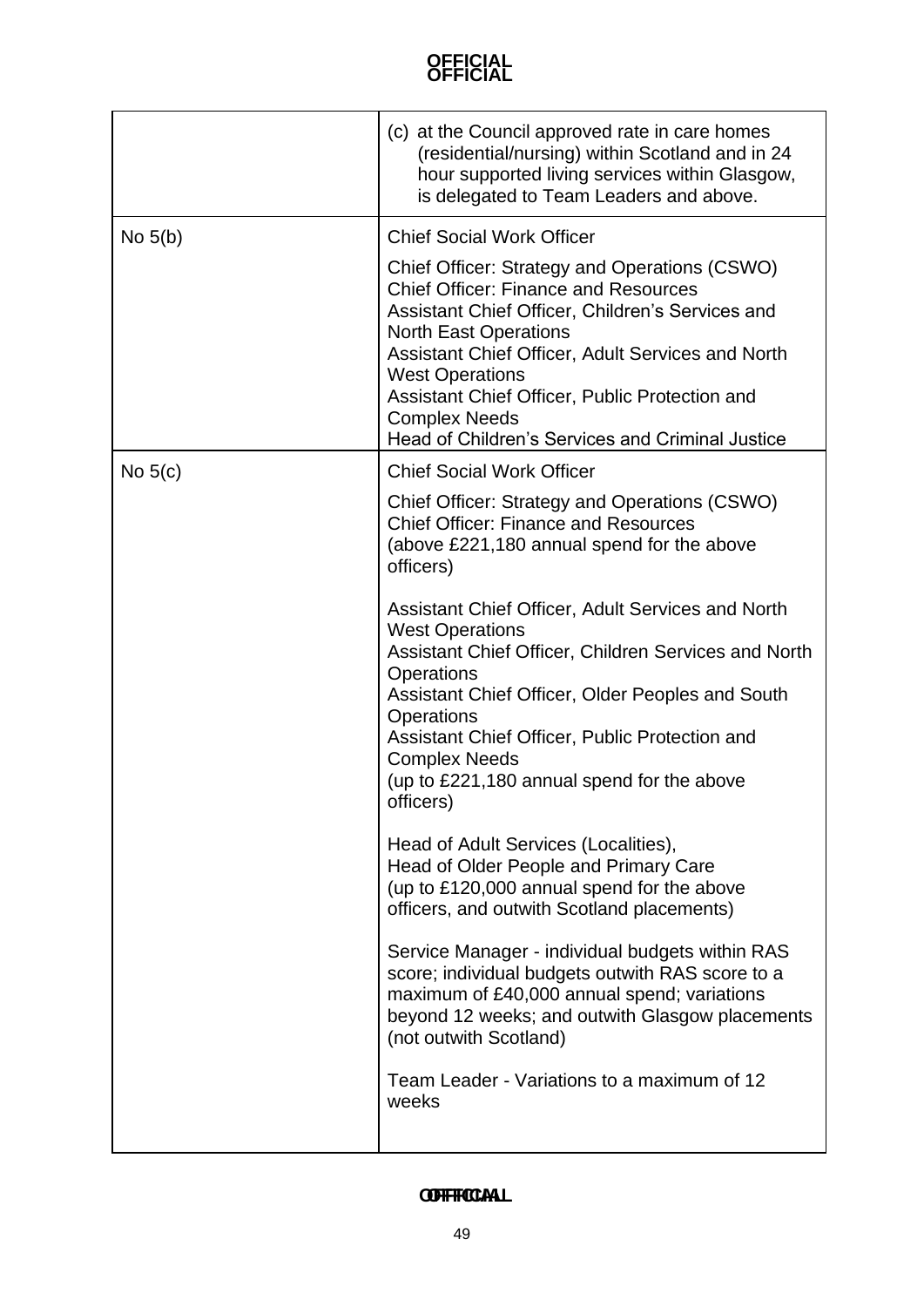| No $5(d)$ | <b>Chief Social Work Officer</b>                                                                                                                                                                                                                                                                                                                                                                                                                                      |
|-----------|-----------------------------------------------------------------------------------------------------------------------------------------------------------------------------------------------------------------------------------------------------------------------------------------------------------------------------------------------------------------------------------------------------------------------------------------------------------------------|
|           | Chief Officer: Strategy and Operations (CSWO)<br><b>Chief Officer: Finance and Resources</b><br>(above £221,180 annual spend for the above<br>officers)                                                                                                                                                                                                                                                                                                               |
|           | Assistant Chief Officer, Adult Services and North<br><b>West Operations</b><br>Assistant Chief Officer, Children Services and North<br><b>East Operations</b><br>Assistant Chief Officer, Older Peoples and South<br>Operations<br>Assistant Chief Office, Public Protection and<br><b>Complex Needs</b><br>(up to £221,180 annual spend for the above<br>officers)                                                                                                   |
|           | <b>Head of Children's Services</b><br>(up to £120,000 annual spend for the above officer)                                                                                                                                                                                                                                                                                                                                                                             |
|           | Service Managers – individual budget within RAS<br>score; individual budgets outwith RAS score to a<br>maximum of £25,000 annual spend; variations to a<br>maximum of 12 weeks; and outwith Glasgow                                                                                                                                                                                                                                                                   |
| No $6(a)$ | <b>Chief Social Work Officer</b>                                                                                                                                                                                                                                                                                                                                                                                                                                      |
|           | Chief Officer: Strategy and Operations (CSWO)<br>Chief Officer: Finance and Resources, up to<br>£20,000 Assistant Chief Officer, Adult Services &<br><b>North West Operations</b><br>Assistant Chief Officer, Children Services & North<br><b>East Operations</b><br>Assistant Chief Officer, Older Peoples & South<br><b>Operations</b><br>Assistant Chief Officer, Public Protection and<br><b>Complex Needs</b><br>(up to £20,000 annual spend for above officers) |
|           | Head of Children's Services and Criminal Justice<br>(Localities),<br>up to £4,000                                                                                                                                                                                                                                                                                                                                                                                     |
|           | Service Manager,<br>up to £2,500 for a single person or £3,000 for a<br>single person with child                                                                                                                                                                                                                                                                                                                                                                      |
|           |                                                                                                                                                                                                                                                                                                                                                                                                                                                                       |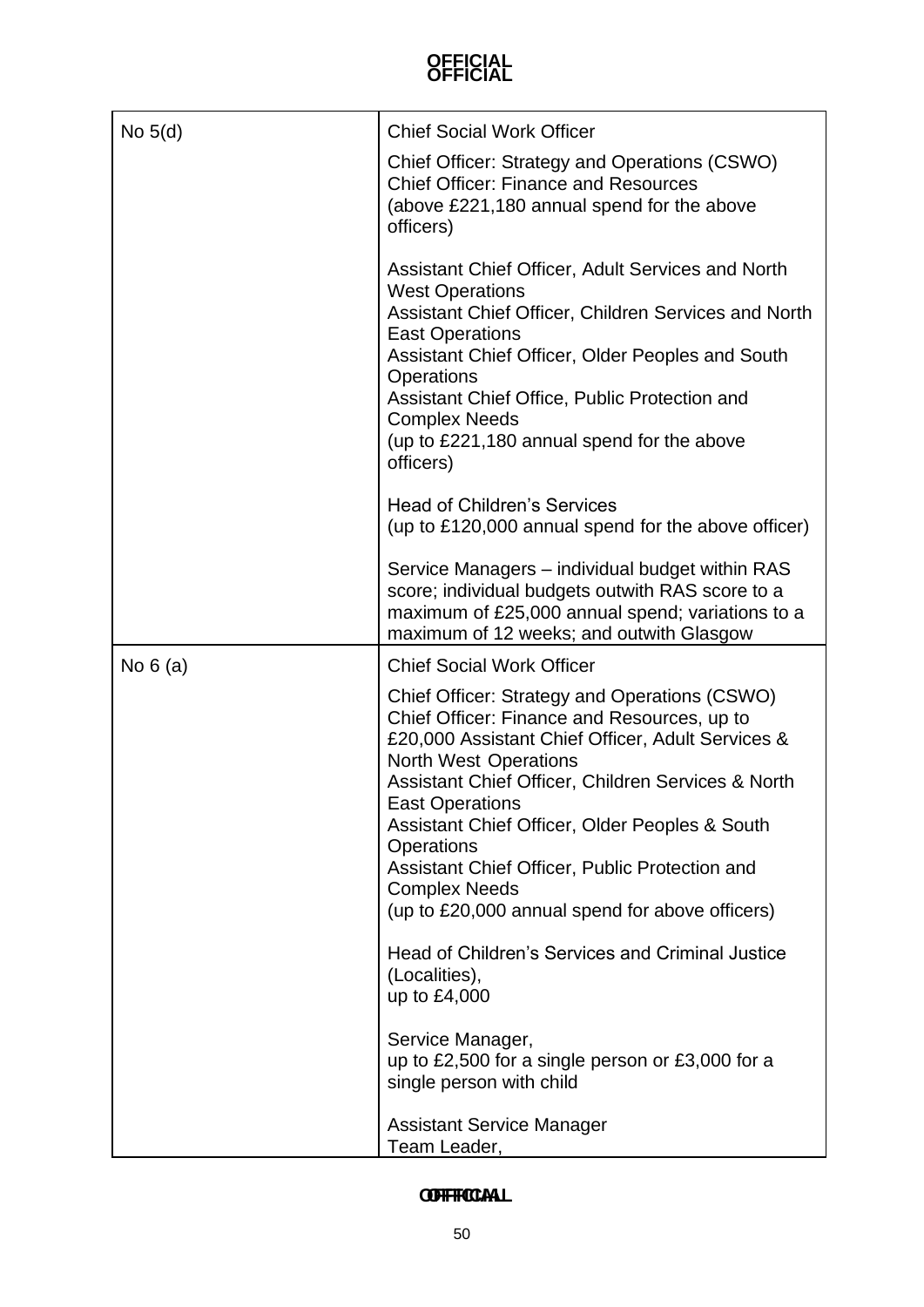| No $6(b)$ | <b>Chief Social Work Officer</b>                                                                                                                                                                                                                                                                                                                                                                                                                                                                                                                                                                                                                                        |
|-----------|-------------------------------------------------------------------------------------------------------------------------------------------------------------------------------------------------------------------------------------------------------------------------------------------------------------------------------------------------------------------------------------------------------------------------------------------------------------------------------------------------------------------------------------------------------------------------------------------------------------------------------------------------------------------------|
|           | <b>Chief Officer Strategy &amp; Operations GCHSCP</b><br>(CSWO)<br><b>Chief Officer Finance &amp; Resources</b><br>Assistant Chief Officer, Adult Services and North<br><b>West Operations)</b><br>Assistant Chief Officer, Children Services and North<br><b>East Operations</b><br>Assistant Chief Officer, Older People Services and<br><b>South Operations</b><br>Assistant Chief Officer, Public Protection and<br><b>Complex Needs</b><br>(up to £20,000 annual spend for above officers)<br>Head of Children's Services and Criminal Justice<br>(Localities)<br>Service Manager,<br>up to £2,500 for a single person or £3,000 for a<br>single person with child |
|           | <b>Assistant Service Manager</b><br>Team Leader,                                                                                                                                                                                                                                                                                                                                                                                                                                                                                                                                                                                                                        |
| Nos 7 - 8 | <b>Chief Social Work Officer</b>                                                                                                                                                                                                                                                                                                                                                                                                                                                                                                                                                                                                                                        |
|           | Chief Officer: Strategy and Operations (CSWO)<br>Assistant Chief Officer, Children's Services (North<br>East)<br>Assistant Chief Officer, Adult Services (North West)<br>Assistant Chief Officer, Public Protection and<br><b>Complex Needs</b>                                                                                                                                                                                                                                                                                                                                                                                                                         |
| No 9 - 10 | <b>Chief Social Work Officer</b>                                                                                                                                                                                                                                                                                                                                                                                                                                                                                                                                                                                                                                        |
|           | Chief Officer: Strategy and Operations (CSWO)<br>Assistant Chief Officer (Care Groups/Localities)<br>Assistant Chief Officer, Public Protection and<br><b>Complex Needs</b><br><b>Head of Children's Services</b><br>Service Manager, Children and Families<br>Service Manager (Standby)<br>Assistant Service Manager, Children and Families<br>Team Leader (Glasgow and Partners Emergency                                                                                                                                                                                                                                                                             |

### **Chief Social Work Officer**

| No 1 | Chief Officer: Finance and Resources |
|------|--------------------------------------|
|------|--------------------------------------|